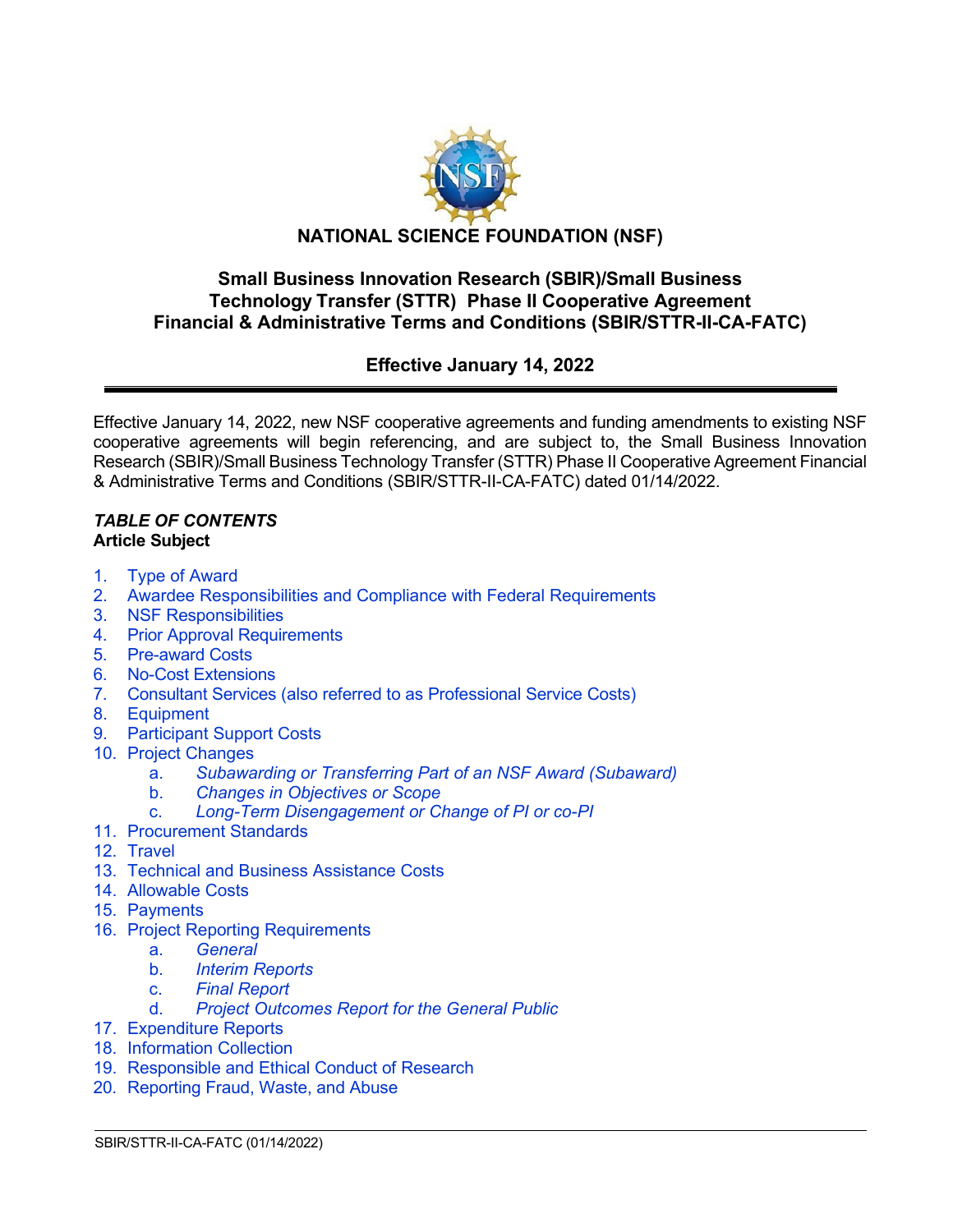- 21. Reporting Subawards and Executive [Compensation](#page-14-0)
- 22. [System for Award Management and](#page-17-0) Universal Identifier Requirements
- 23. [Unpaid Federal Tax Liability](#page-18-0)
- 24. [Criminal Convictions](#page-18-1)
- 25. [Copyrighted Material](#page-18-2)
- 26. [Public Access to Copyrighted Material](#page-19-0)
- 27. [Publications](#page-20-0)
- 28. [Intangible Property](#page-20-1)
- 29. [Audit and Records](#page-26-0)
- 30. [Site Visits](#page-26-1)
- 31. [Termination and Enforcement](#page-26-2)
- 32. [Termination Review Procedure](#page-27-0)
- 33. [Price Reduction for Defective Cost or Pricing Data](#page-28-0)
- 34. [Non-Discrimination Statutes](#page-29-0)
- 35. [Reporting Classifiable Information](#page-29-1)
- 36. [Animal Welfare](#page-29-2)
- 37. [Research Involving Recombinant or Synthetic Nucleic Acid Molecules](#page-30-0)
- 38. [Clean Air and Water](#page-30-1)
- 39. [Human Research Subjects](#page-30-2)
- 40. [Life Sciences Dual Use Research of Concern \(DURC\)](#page-30-3)
- 41. [Investigator Financial Disclosure Policy](#page-31-0)
- 42. [Whistleblower Protection](#page-31-1)
- 43. [State Sales and Use Taxes](#page-31-2)
- 44. [Recipient Integrity and Performance Matters](#page-31-3)
- 45. [Breach of Personally Identifiable Information](#page-31-4)
- 46. [Post-award Disclosure of Current Support and In-Kind Contribution Information](#page-31-5)
- 47. [Fee Payments](#page-33-0)
- 48. [Section 889 of the National Defense Authorization Act \(NDAA\) for Fiscal Year \(FY\) 2019](#page-33-1)
- 49. [Debarment and Suspension](#page-34-0)
- 50. [Changes to the Cooperative Agreement](#page-34-1)
- 51. [Limitation of Funds](#page-34-2)
- 52. [Ensuring Adequate COVID-19 Safety Protocols](#page-34-3)
- 53. [Resolution of Conflicting Conditions](#page-35-0)
- 54. [Resolution of Disagreements and Disputes](#page-35-1)

#### **Other Considerations**

- 55. [Liability](#page-36-0)
- 56. [Sharing of Findings, Data and Other Research Products](#page-36-1)
- 57. [Partnerships with Foreign Collaborators](#page-36-2)
- 58. Government [Permits and Activities Abroad](#page-36-3)

### <span id="page-1-0"></span>**1. Type of Award**

The award notice specifies a pre-determined fixed amount of NSF support for the project described in the referenced proposal. This amount is based upon the budget approved by NSF for the referenced proposal, as amended.

Payment of the award amount is subject to compliance with the award terms and conditions, including Article Allowable Costs, Article Payments, Article Project Reporting Requirement, Article Price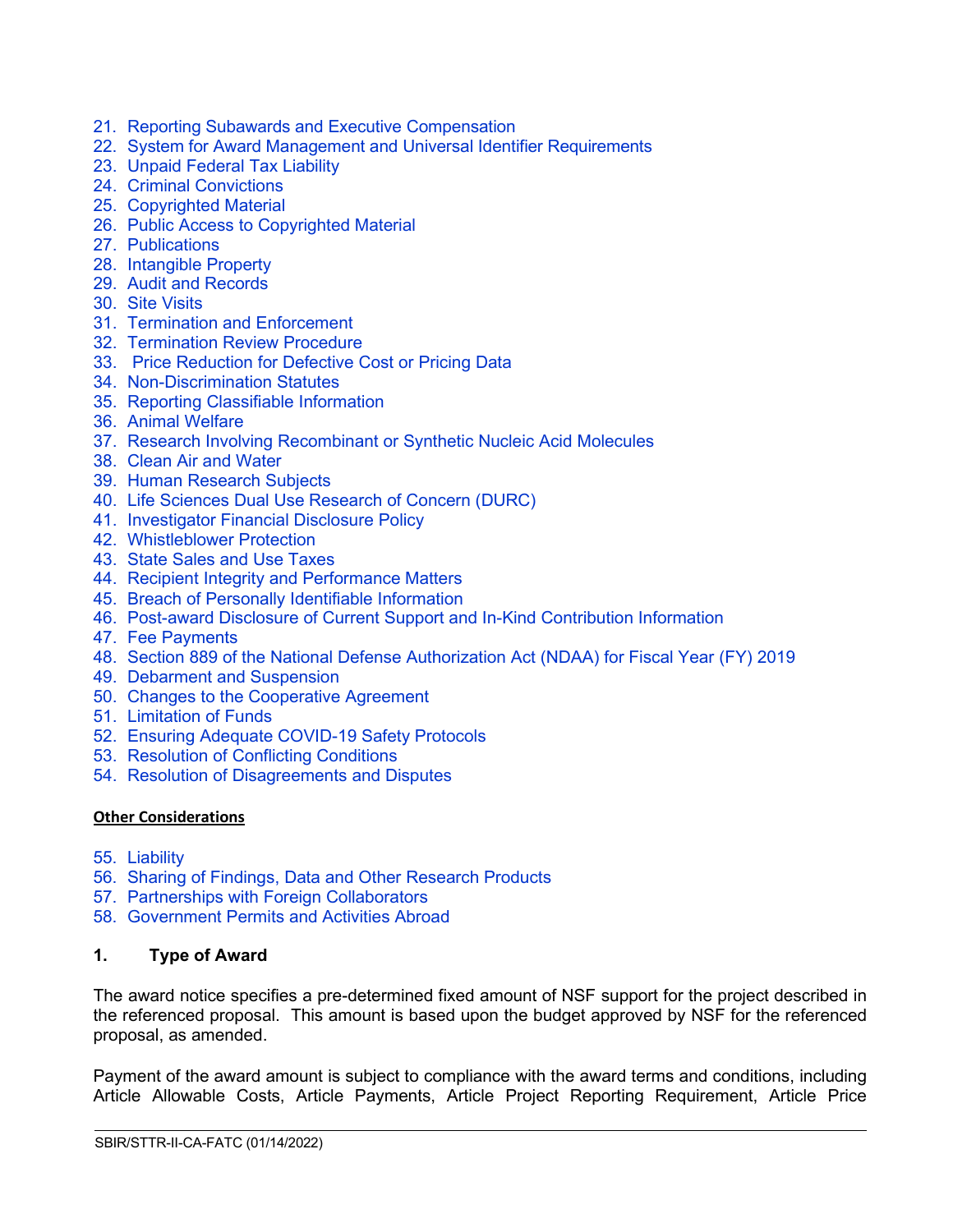Reduction for Defective Cost or Pricing Data, and NSF's acceptance of the reports submitted by the awardee under Article Project Reporting Requirements. On the basis of its review of these reports and/or other pertinent information, NSF reserves the right to modify the payment schedule or suspend or terminate the award, if NSF determines that such action is appropriate. If estimated total expenditures are less than the award amount (less the small business fee), the awardee shall contact NSF to renegotiate the scope of this award. Similarly, if the awardee expects that the full scope of work will be completed at a total cost less than the award amount (less the small business fee), it is the obligation of the awardee to promptly notify NSF.

## <span id="page-2-0"></span>**2. Awardee Responsibilities and Compliance with Federal Requirements**

a. The awardee has full responsibility for the conduct of the project or activity supported under this award and for adherence to the award conditions. Although the awardee is encouraged to seek the advice and opinion of NSF on special problems that may arise, such advice does not diminish the awardee's responsibility for making sound scientific and administrative judgments and should not imply that the responsibility for operating decisions has shifted to NSF. The awardee is responsible for notifying NSF about: (1) any allegation of research misconduct that it concludes has substance and requires an investigation in accordance with NSF research misconduct regulations published at 45 Code of Federal Regulations (CFR) Part 689; or (2) any significant problems relating to the administrative or financial aspects of the award.

b. The requirements of this award are contained in these SBIR/STTR Phase II Cooperative Agreement Financial & Administrative Terms and Conditions unless otherwise specified in the award notice. The applicable Federal administrative standards are incorporated by reference and are contained in 2 CFR §200, Uniform Administrative Requirements, Cost Principles, and Audit Requirements for Federal Awards (Uniform Guidance) Subparts A through D. 2 CFR §200 Subparts A through D also apply to commercial organizations, including small businesses. These SBIR/STTR Phase II Cooperative Agreement Financial & Administrative Terms and Conditions (SBIR/STTR-II-CA-FATC) serve as the Foundation's implementation of 2 CFR §200.

c. By acceptance of this award, the awardee agrees to comply with the applicable Federal requirements and to the prudent management of all expenditures and actions affecting the award, including the monitoring of subrecipients (if applicable). Specific guidance on subrecipient monitoring and management can be found in 2 CFR §200.331. A listing of National Policy Requirements the awardees must adhere to, where applicable, is located at: [https://nsf.gov/awards/managing/rtc.jsp.](https://nsf.gov/awards/managing/rtc.jsp)

d. Documentation for each expenditure or action affecting this award must reflect appropriate organizational reviews or approvals that should be made in advance of the action. Organizational reviews are intended to help assure that expenditures are allowable, necessary and reasonable for the conduct of the project and that the proposed action:

- 1. is consistent with the award terms and conditions;
- 2. is consistent with NSF and awardee policies;
- 3. represents effective utilization of resources; and
- 4. does not constitute a project change which requires NSF prior written approval (see Article Project Changes).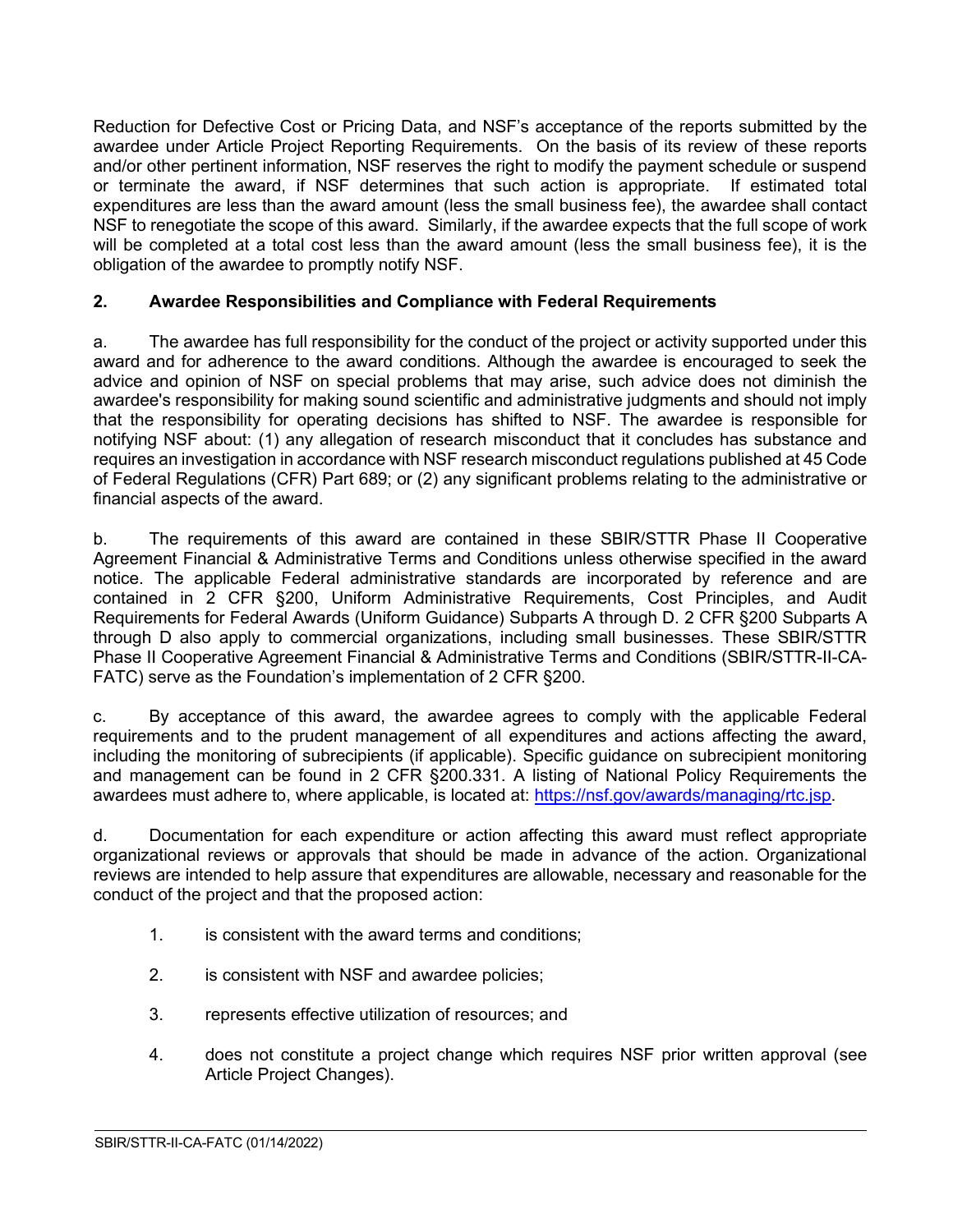Nothing in this article shall be construed to require administrative reviews or documentation that duplicates those already required by existing organizational systems or by applicable Federal standards, e.g., 2 CFR §200.

e. The awardee is responsible for ensuring that the Principal Investigator(s) (PIs)<sup>[1](#page-3-2)</sup> and co-PIs receive a copy of the award conditions, including: the award notice, the budget, these general terms and conditions, any special or award specific terms and conditions and any subsequent changes in the award conditions. These award conditions are made available to the awardee by NSF in electronic form [\(http://www.nsf.gov/awards/managing/co-op\\_conditions.jsp?org=NSF\)](http://www.nsf.gov/awards/managing/co-op_conditions.jsp?org=NSF), and may be duplicated, copied or otherwise reproduced by the awardee as appropriate. This provision does not alter the awardee's full responsibility for conduct of the project and compliance with all award terms and conditions. Award notices are available electronically via the NSF FastLane system at [https://www.fastlane.nsf.gov/.](https://www.fastlane.nsf.gov/)

## <span id="page-3-0"></span>**3. NSF Responsibilities**

a. The awardee has overall responsibility for NSF-funded cooperative agreements, including providing award oversight for technical/programmatic, financial, and administrative performance. The cognizant NSF Program Officer may participate in discussions of programmatic, technical, managerial and/or scheduling concerns; provide guidance and/or advice; review and, where required by the Agreement, approve technical or programmatic reports and requests submitted by the awardee; and may schedule desk and/or on-site reviews as necessary to resolve any NSF award questions or resolve follow-up audit issues.

b. The awardee shall submit all requests for prior approval in accordance with the procedures identified in Article 4.b. below.

c. The cognizant NSF Program Officer will only request additional work within the scope of the award; will only issue instructions that do not constitute a project change as defined in Article Project Changes; and will only suggest changes that will not increase or decrease the estimated cost or time required for performance under the Cooperative Agreement (see Article Limitation of Funds).

## <span id="page-3-1"></span>**4. Prior Approval Requirements**

a. Unless otherwise stated in the award notice, SBIR/STTR Phase II awardees must obtain NSF prior written approval as specified below and in the [applicable prior approval matrix.](https://www.nsf.gov/bfa/dias/policy/priorapprovals/march18.pdf) Requests for NSF prior written approval specified in the applicable NSF Prior Approval Matrix must be submitted via the use of NSF's electronic systems. Those prior approval requirements that do not already have a specific request type in NSF's electronic systems must be submitted via use of the "Other" category in Research.gov.

b. All requests for no cost extensions must be submitted in accordance with the procedures set forth in PAPPG Chapter VI.D.3.c. $(ii)^2$  Awardee-approved extensions are not applicable to NSF cooperative agreements.

c. NSF approval requirements (Change of Scope). Certain changes to the award that involve the

<span id="page-3-2"></span> $1$  For purposes of the terms and conditions, the term Principal Investigator (PI) and co-PI also includes the term Project Director and co-Project Director.

<span id="page-3-3"></span><sup>2</sup> Awardees are not authorized to extend an award that contains a zero balance.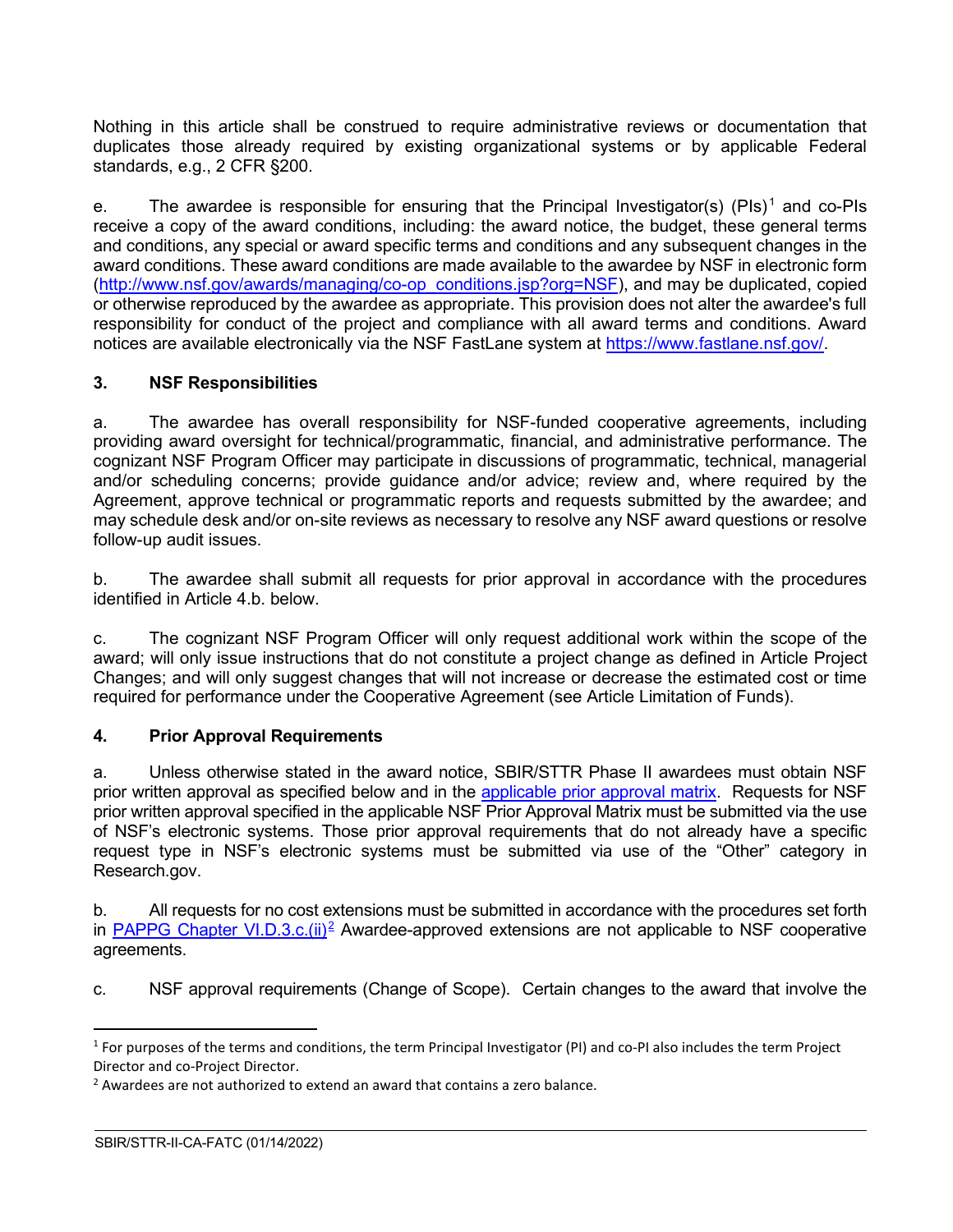approved scope of work require NSF pre-approval. Such changes of scope include, but are not limited to:

- Changes to any of the "key personnel". Changes could include removal, substitution, or significantly reduced involvement (25% or more reduction in effort). Key personnel include any company employees listed on line A of the approved budget, any consultants listed on line G.5 of the approved budget, any subaward personnel listed on line A of a subaward budget, and/or anyone so named as a key person in the NSF award notice.
- Reduction of the total level of project effort (as measured by the number of person-months of commitment by all company employees) of 25% or more.
- Any purchase of equipment, not in the original approved budget, totaling \$25,000 or more.
- No item of equipment over \$5,000, other than items identified in the approved budget, may be purchased without the advance written approval of the cognizant NSF Program Officer.
- Adding or removing project subawards, or any significant reduction (25% or more) of the amount of an existing subaward.
- Closure of the project with award funds (less the small business fee) unexpended. If the approved scope of work is completed with funds unspent (excluding the small business fee), the awardee is obligated to work with NSF to come to a mutually agreeable scope change before closing out the project.
- Expenditure of any funds listed in the approved award budget for "Technical and Business Assistance" (TABA) activities, unless said activities were fully documented (including pricing documentation and information about the specific vendors to be used) in the Phase II proposal budget and included in the Phase II Administrative and Financial Capability review (see Article 13).
- Reallocation of funds from TABA activities to other project costs (see Article Technical and Business Assistance Costs).
- Expenditure of any award funds for travel costs for dependents of key project personnel. Such costs are only permitted under the conditions outlined in 2 CFR §474(c)(2).
- Expenditure of funds for foreign travel or expenditure of funds on project activities to be carried out in foreign countries. Foreign travel is not permitted in SBIR/STTR awards except with a specific waiver from the cognizant NSF Program Officer. All work in SBIR/STTR awards must be carried out in the United States unless a waiver is granted by the cognizant NSF Program Officer.

d. NSF approval requirements (Conflicts of Interest). NSF must approve allocations of funds or the addition of new personnel and/or organizations where certain pre-existing relationships are in place between the small business and the proposed new personnel and/or organizations. Cases where NSF approval is required include, but are not limited to:

• New commitment (or reallocation) of funds to any employee or consultant who is a relative of any company owner, officer, director, or employee. In this context and as noted below, "relative"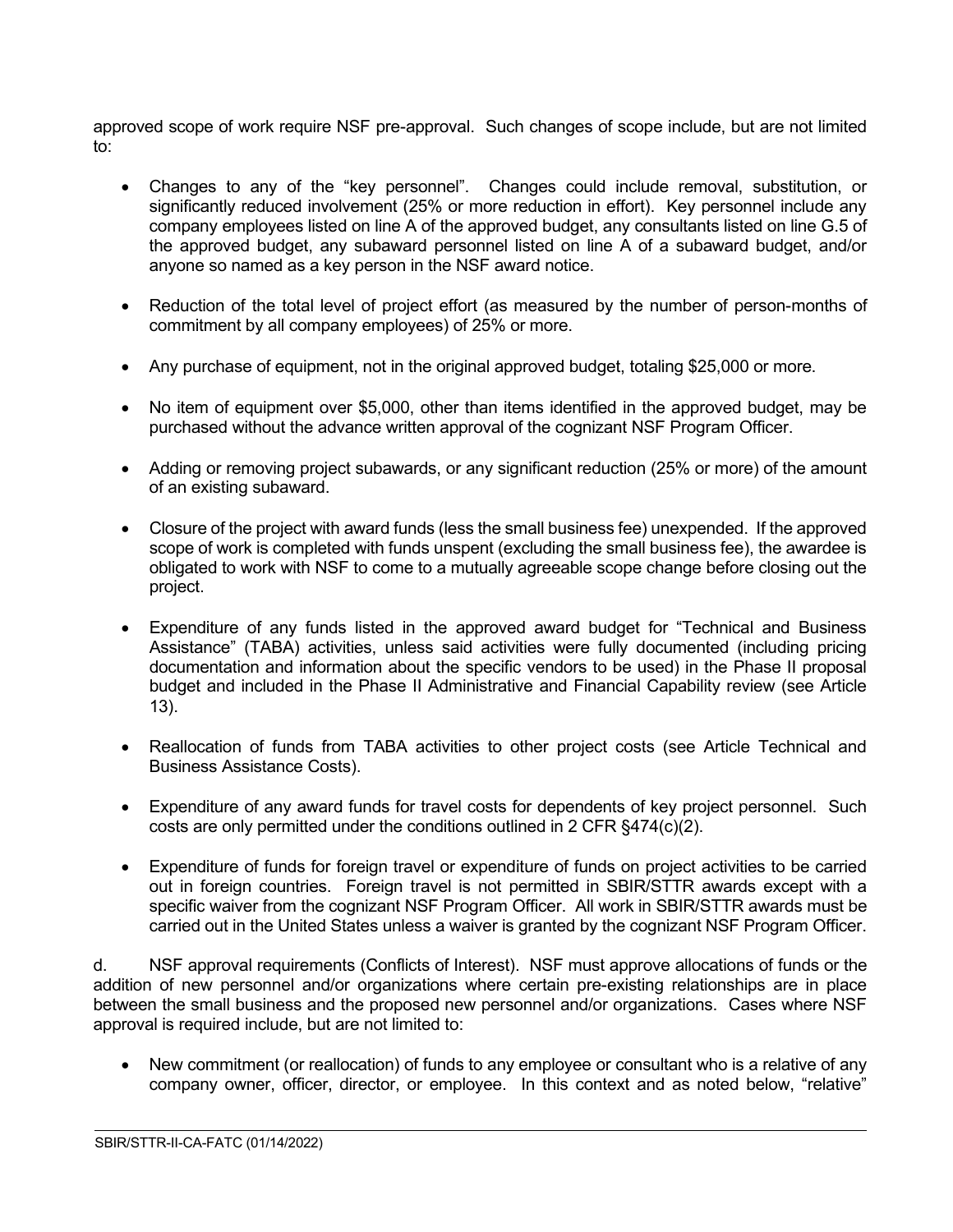means an individual who is related as father, mother, son, daughter, brother, sister, uncle, aunt, first cousin, nephew, niece, husband, wife, father-in-law, mother-in-law, son-in-law, daughter-inlaw, brother-in-law, sister-in-law, stepfather, stepmother, stepson, stepdaughter, stepbrother, stepsister, half-brother, or half-sister.

- New commitment (or reallocation) of funds to any organization with an owner, officer, director, or employee who is a relative of any owner, officer, director, or employee of the small business.
- New commitment (or reallocation) of funds to any organization where a company owner, officer, director, or employee (or a relative thereof) is an owner, officer, director, employee, or otherwise has a significant financial interest.

## <span id="page-5-0"></span>**5. Pre-award Costs**

a. The awardees may approve pre-award costs incurred within the 90-calendar day period before the start date of the award. Requests for approval of pre-award costs for periods greater than 90 calendar days must be submitted electronically via NSF's electronic systems.

b. Pre-award costs must be necessary for the effective and economical conduct of the project and the costs must be otherwise allowable in accordance with Article Allowable Costs.

c. Pre-award expenditures are made at the awardee's risk. Awardee authority to approve pre-award costs does not impose an obligation on NSF: (1) in the absence of appropriations; (2) if an award is not subsequently made; or (3) if an award is made for a lesser amount than the awardee anticipated.

d. In accordance with 2 CFR §200.458, if pre-award costs are charged to the award, these costs must be charged to the initial budget period, unless otherwise specified in the award notice.

### <span id="page-5-1"></span>**6. No-Cost Extensions**

No-cost extensions to the project must be approved by NSF. Requests for no-cost extensions should be submitted to NSF at least 45 days prior to the expiration date of the award and must be submitted through NSF's electronic systems. The request must explain the need for the extension and include an estimate of the unobligated funds remaining and a plan for their use.

## <span id="page-5-2"></span>**7. Consultant Services (also referred to as Professional Service Costs)**

Costs for professional and consultant services, including those who are members of a particular profession or possess a special skill and who are not officers or employees of the performing organization, are allowable when reasonable in relation to the services rendered and when not contingent upon recovery of costs from NSF. If not included in the award budget, anticipated services must be justified and information furnished on each individual's expertise, primary organizational affiliation, normal daily compensation rate and number of days of expected service. Consultants' travel costs, including subsistence, may be included. If requested, the awardee must be able to justify that the proposed rate of pay is reasonable. Additional information on the allowability of consultant costs is available in 2 CFR §200.459.

### <span id="page-5-3"></span>**8. Equipment**

Equipment falls under the umbrella of property, which consists of real property and personal property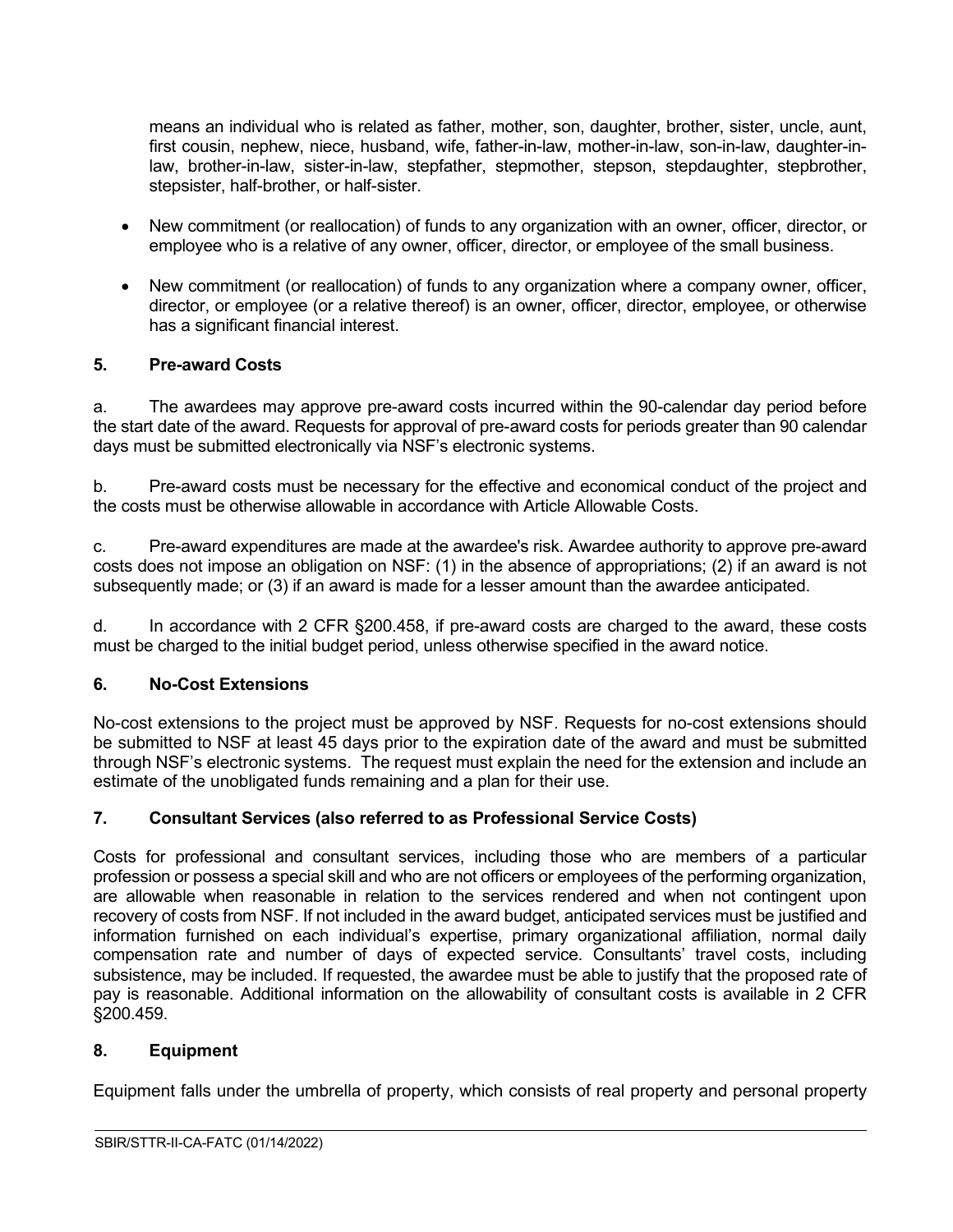(tangible and intangible). The standards for managing, tracking, and disposing of property funded by NSF or any property acquired for a project under an NSF award are outlined in 2 CFR §§200.310-316. See also FAQ 200.318-1 of the Frequently Asked Questions for The Office of Management and [Budget's Uniform Administrative Requirements, Cost Principles, and Audit Requirements for Federal](https://www.cfo.gov/assets/files/2CFR-FrequentlyAskedQuestions_2021050321.pdf)  [Awards at 2 CFR §200](https://www.cfo.gov/assets/files/2CFR-FrequentlyAskedQuestions_2021050321.pdf) regarding Equipment and Screening Procedures.

## a. *Title*

Unless otherwise specified in the cooperative agreement, title to equipment purchased or fabricated with NSF award funds will vest with the awardee upon acquisition. Such equipment is considered exempt property and shall be acquired and used in accordance with paragraph c below. In special situations, the award may require that title to equipment purchased, acquired or fabricated by the awardee with NSF funds pass directly to the government upon acquisition. The grantee holds title to the property in trust consistent with [2 CFR §200.316,](http://a257.g.akamaitech.net/7/257/2422/15mar20071500/edocket.access.gpo.gov/cfr_2007/janqtr/pdf/2cfr215.34.pdf) unless and until the expiration of 120 days from the award end date providing the government has not exercised its conditional interest as further described in paragraph b.7.

- b. *Conditions for Acquisition and Use of Equipment*
	- 1. Awardee Assurance. The awardee will assure that for each purchase of equipment, it is:
		- (a) necessary for the research or activity supported by the award;
		- (b) not otherwise reasonably available and accessible;
		- (c) of the type normally charged as a direct cost to sponsored agreements; and
		- (d) acquired in accordance with organizational practice.
	- 2. General Purpose Equipment. Expenditures for general-purpose equipment are typically not eligible for support (see [PAPPG Chapter IX.D.2.b\)](https://www.nsf.gov/pubs/policydocs/pappg22_1/pappg_9.jsp#IXD2).
	- 3. Equipment Usage. The equipment must remain in use for the specific project for which it was obtained in accordance with 2 CFR §200.313(c)(1), unless the provision in 2 CFR §200.313(c)(4) applies.
	- 4. Equipment Sharing. The equipment must be shared on other projects or programs in accordance with 2 CFR §200.313(c)(1).
	- 5. Property Management Standards. The awardee shall maintain a property management system that, at a minimum, meets the requirements of 2 CFR §200.313(d) , which requires a physical inventory every two years , ensures adequate safeguards to prevent loss, damage, or theft of the property, and provides for maintenance procedures to keep the property in good condition.
	- 6. Competition. The awardee shall not use equipment acquired with Federal funds to provide services to non-Federal outside organizations for a fee that is less than private companies charge for equivalent services, unless specifically authorized by Federal statute for as long as the Federal government retains an interest in the equipment in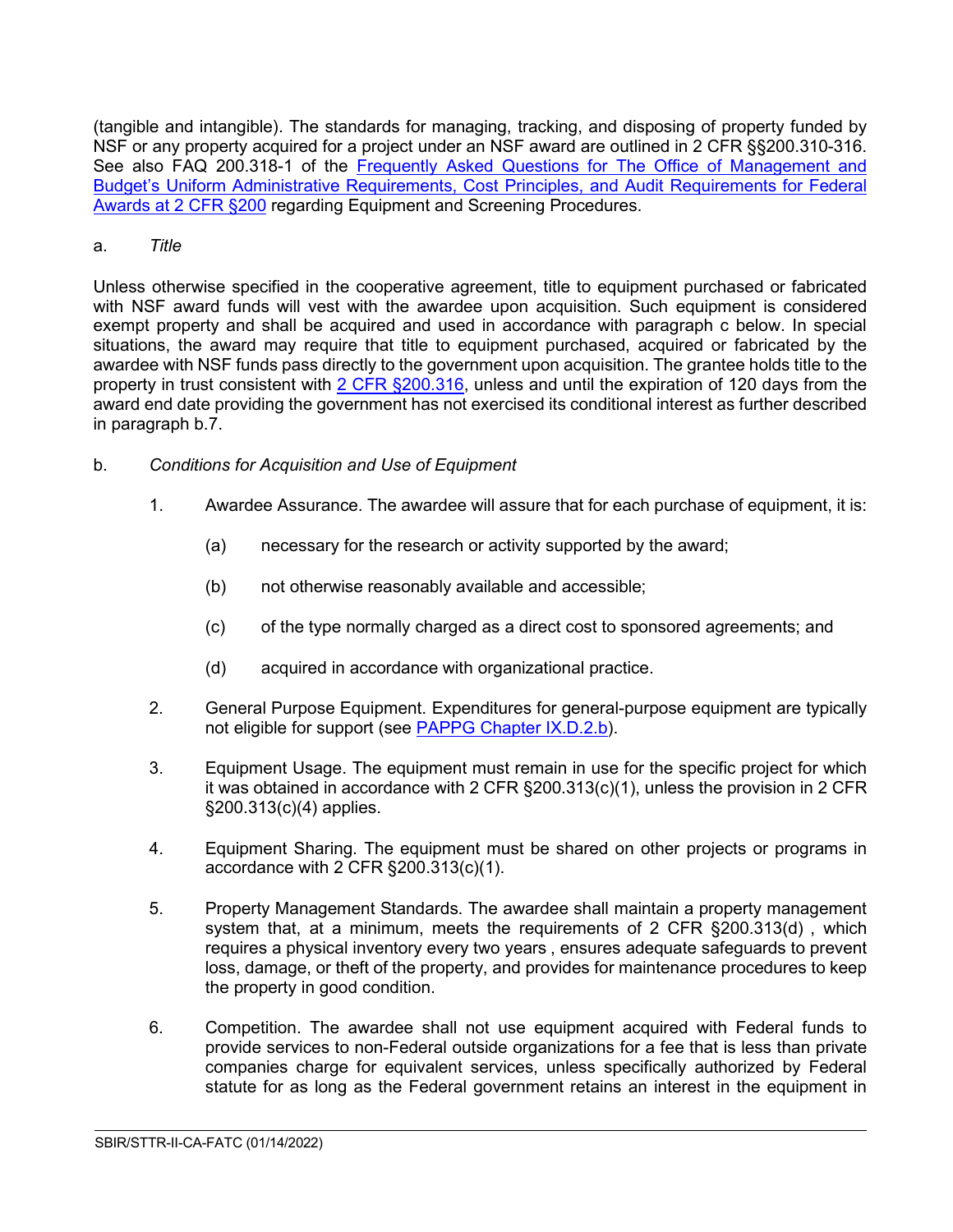accordance with 2 CFR §200.313(c)(3).

7. Right to Transfer Title. In accordance with 2 CFR §200.313(e), NSF may identify items of equipment having an acquisition cost of \$5,000 or more where NSF reserves the right to transfer the title to the Federal Government or a third party named by the Federal Government at any time during the award period.

In cases where NSF elects to transfer the title, disposition instructions will be issued no later than 120 days after the end date of the NSF-supported project for which it was acquired.

## <span id="page-7-0"></span>**9. Participant Support Costs**

a. Participant support costs as defined in 2 CFR §200.1 are direct costs for items such as stipends or subsistence allowances, travel allowances and registration fees paid to or on behalf of participants (but not employees) in connection with NSF-sponsored conferences. NSF prior written approval is required for any additional categories of participant support costs, such as incentives, gifts, souvenirs, t-shirts and/or memorabilia. The request must be submitted via use of NSF's electronic systems and NSF approval of such changes will be by an amendment to the award. The awardees must account for participant support costs separately. Indirect costs (Facilities and Administrative Costs (F&A)) are not allowed on participant support costs (see [PAPPG Chapter II.C.2.g\(v\)\)](https://www.nsf.gov/pubs/policydocs/pappg22_1/pappg_2.jsp#IIC2gv).

b. Funds provided for participant support must not be used by the awardees for other categories of expense without specific NSF prior written approval. Such requests must be submitted electronically via use of NSF's electronic systems.

## <span id="page-7-1"></span>**10. Project Changes**

Consistent with 2 CFR §200.308(c), the awardee is required to obtain NSF prior written approval whenever there are changes in the project as stipulated below.

- <span id="page-7-2"></span>a. *Subawarding or Transferring Part of an NSF Award (Subaward)*
	- 1. If the intention to subaward or transfer part of the project to another organization has been disclosed in the proposal, NSF authorization is not needed unless approval has been specifically withheld in the award notice.
	- 2. If it becomes necessary to subaward or transfer part of an NSF award after an award has been made, notification of this intent should be submitted via use of NSF's electronic systems and must be electronically signed by an Authorized Organizational Representative (AOR). The request shall include a clear description of the work to be performed and a proposed budget (see [PAPPG Chapter VII.B.4](https://www.nsf.gov/pubs/policydocs/pappg22_1/pappg_7.jsp#VIIB4) for additional information). NSF approval of such changes will be by an amendment to the award.
	- 3. The awardee remains responsible for monitoring of the activities of the subrecipient as necessary to ensure that the subaward is used for authorized purposes, in compliance with Federal statutes, regulations and the terms and conditions of the subaward as outlined in 2 CFR §200.331-332. This includes ensuring necessary documentation on all subawards is maintained for the same retention period as the awardee's and making it available to NSF upon request. The awardee shall include subaward activities in the annual and final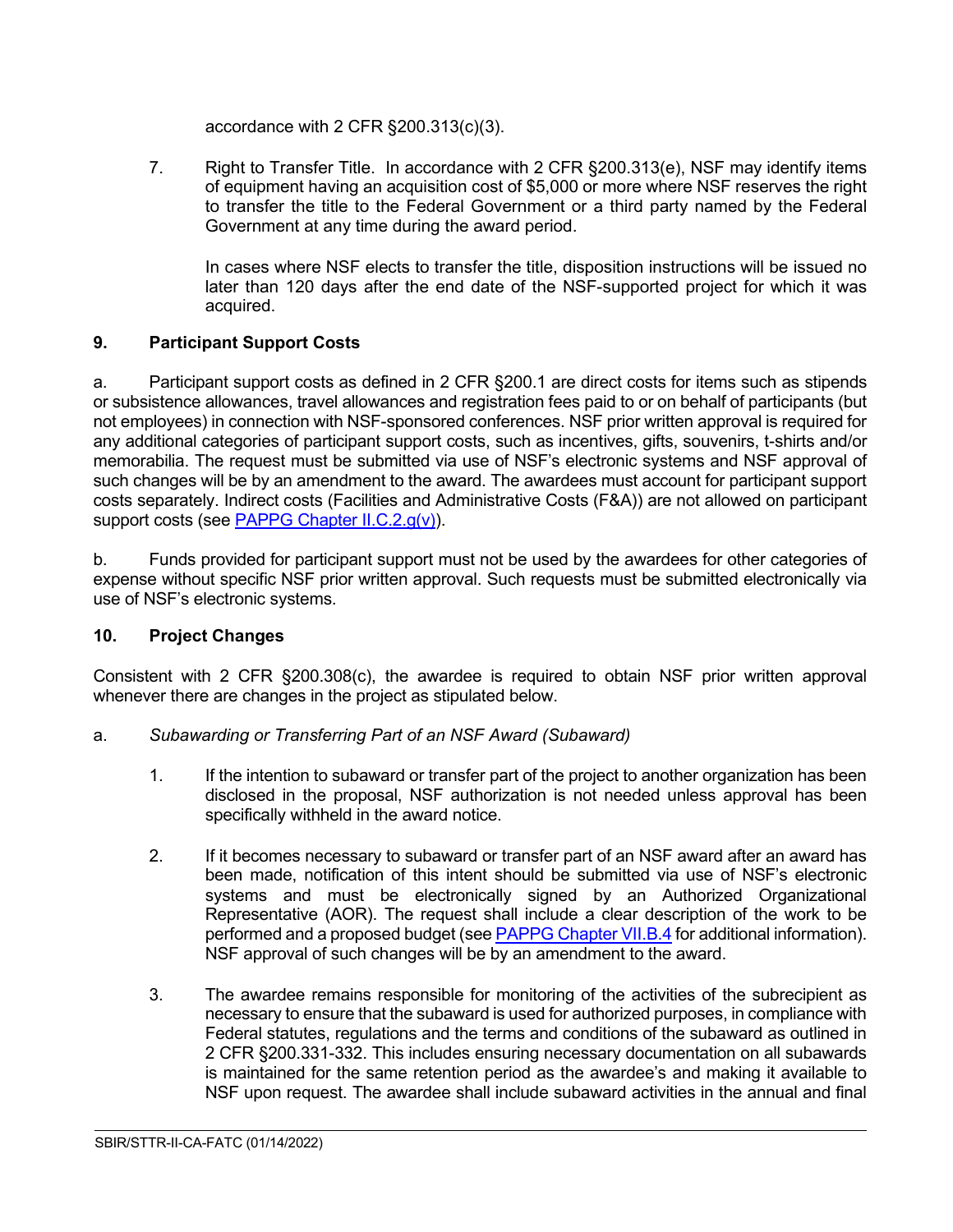project reports that are submitted to NSF.

4. Consistent with the requirements specified in 2 CFR §200.332, the awardees must adhere to the requirements for pass-through entities in establishing and managing subawards issued under the award. In addition, the awardees shall ensure that the following articles, if applicable, flow down to all subawardees, or are appropriately addressed in the subaward instrument: Articles Consultant Services (also referred to as Professional Service Costs), Equipment, Participant Support Costs, Procurement Standards, Travel, Allowable Costs, Information Collection, Responsible and Ethical Conduct of Research, Reporting Subawards and Executive Compensation, System for Award Management and Universal Identifier Requirements, Copyrighted Material, Publications, Intangible Property, Audit and Records, Site Visits, Non-Discrimination Statutes, Reporting Classifiable Information, Animal Welfare, Research Involving Recombinant or Synthetic Nucleic Acid Molecules, Clean Air and Water, Human Research Subjects, Life Sciences Dual Use Research of Concern (DURC), Whistleblower Protection, State Sales and Use Taxes, Recipient Integrity and Performance Matters, Fee Payments, Section 889 of the National Defense Authorization Act (NDAA) for Fiscal Year (FY) 2019, Liability, Sharing of Findings, Data and Other Research Products, Government Permits and Activities Abroad.

If the awardee issues contracts exceeding \$2,000 for construction, alteration or repair that are within the scope of the Acts found in 2 CFR §200, Appendix II, "Contract Provisions for Non-Federal Entity Contracts Under Federal Awards," the appropriate clauses applicable to construction activities also will be included in applicable contracts.

<span id="page-8-0"></span>b. *Changes in Objectives or Scope*

A proposed change in the phenomenon or phenomena under study or the objectives of the project stated in the proposal or agreed modifications thereto should be communicated via use of NSF's electronic systems. NSF approval of such changes will be by an amendment to the award.

## <span id="page-8-1"></span>c. *Long-Term Disengagement or Change of PI or co-PI*

If a named PI or co-PI plans to or becomes aware that he or she will: (1) devote substantially less effort to the work than anticipated in the approved proposal (defined in 2 CFR §200.308(c)(3) as a reduction of 25% or more in time devoted to the project); (2) sever his or her connection with the awardee; or (3) be disengaged from the project for a continuous period of more than 3 months, or otherwise relinquish active direction of the project, he or she shall advise the appropriate official at the awardee, who shall initiate action appropriate to the situation in accordance with the guidelines described in [PAPPG Chapter VII.B.2.](https://www.nsf.gov/pubs/policydocs/pappg22_1/pappg_7.jsp#VIIB2)

## <span id="page-8-2"></span>**11. Procurement Standards**

a. The awardee (including commercial organizations) is responsible for compliance with the procurement standards identified in 2 CFR §200.317-327.

# <span id="page-8-3"></span>**12. Travel**

## a. *Allowability of Travel Expenses*

1. Expenses for transportation, lodging, subsistence and related items incurred by project personnel and by outside consultants employed on the project (see [PAPPG Chapter](https://www.nsf.gov/pubs/policydocs/pappg22_1/pappg_2.jsp#IIC2giv)   $ILC.2.g(iv)$  who are in travel status on business related to an NSF-supported project are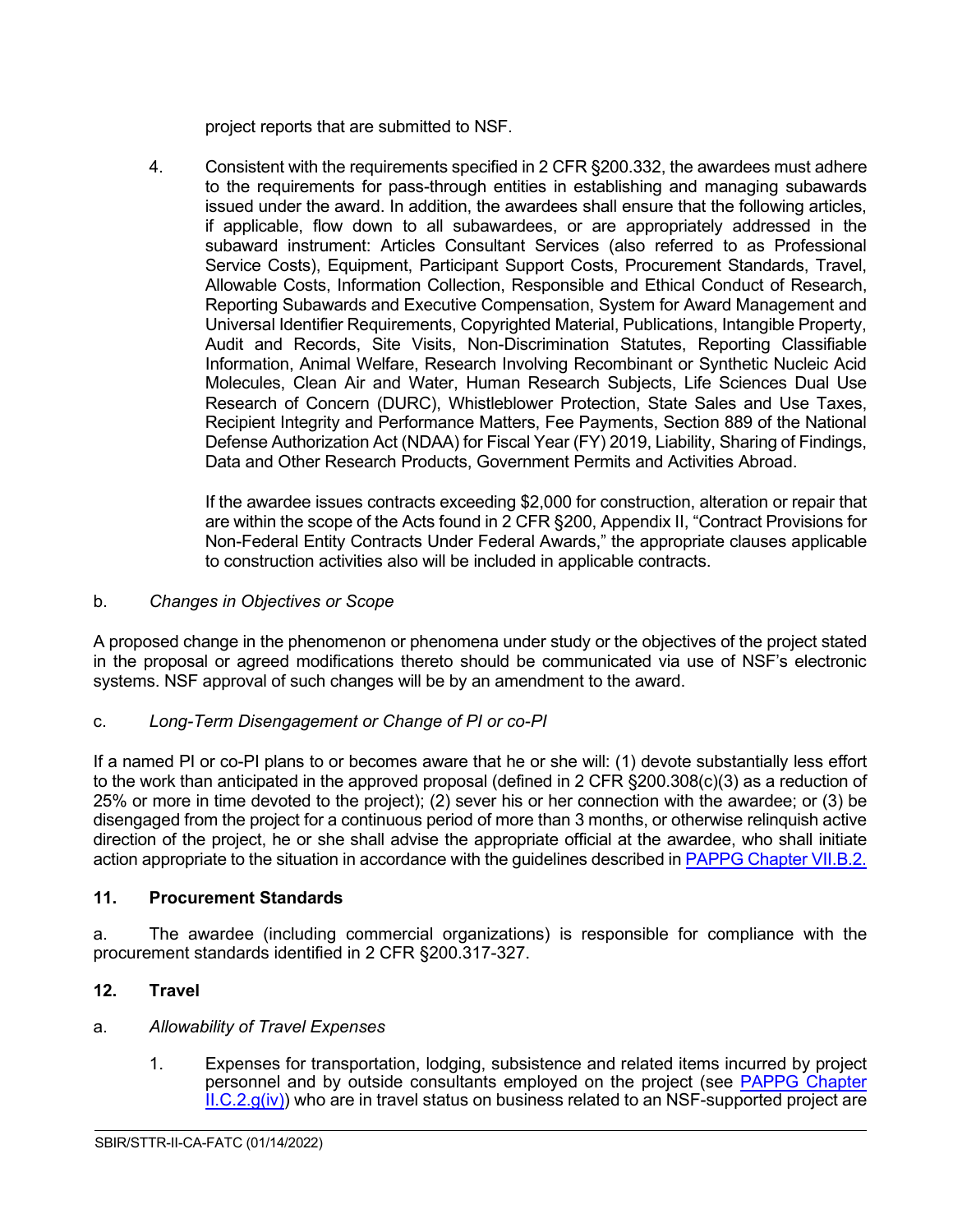allowable as prescribed in the governing cost principles. Except as noted in Article Prior Approval Requirements, the requirements for NSF prior written approval specified in 2 CFR §200.475 are waived.

2. Except as provided in the governing cost principles, the difference between economy airfare and a higher-class airfare is unallowable. A train, bus or other surface carrier may be used in lieu of, or as a supplement to, air travel at the lowest first-class rate by the transportation facility used. If such travel, however, could have been performed by air, the allowance will not normally exceed that for jet economy airfare.

### <span id="page-9-0"></span>**13. Technical and Business Assistance Costs**

a. The associated Phase II SBIR/STTR solicitation permits proposers to include up to \$50,000 for commercialization assistance to assist in technology commercialization efforts (as outlined in the current SBIR/STTR Policy Directive and the John S. McCain National Defense Authorization Act for Fiscal Year 2019). Specifically, this funding is for securing the services of one or more third-party service providers that will assist with one or more of the following commercialization activities:

- 1. the identification and development of customers for the NSF-funded technology;
- 2. providing advice on financing strategy and fundraising from private sector;
- 3. establishing strategic partnerships with relevant stakeholders; and/or
- 4. the evaluation and protection of intellectual property.

b. If the approved award budget includes funds for TABA activities, and these funds were not allocated to specific cost items, each of which was documented with pricing documentation, and reviewed in-depth as part of the Phase II Administrative and Financial Capability review, then the following requirements apply:

- 1. Prior to expending funds for these purposes, the awardee will be required to submit the following documentation for approval from the cognizant NSF Program Officer:
	- The proposed commercialization-related activities to be undertaken with support from the service provider. These activities should be consistent with the Phase II commercialization plan submitted in the Phase II proposal.
	- The expected outcomes of the proposed activities.
	- A brief profile of the service provider, including a discussion of the provider's qualifications and track record.
	- Letter of commitment or statement of work from the service provider describing the services to be provided, cost for the services, and clearly defined, agreed-upon deliverables with measurable success metrics.
- 2. The awardee is obligated to track funds spent on TABA activities separately from other award expenses and report the cumulative amount of TABA funds spent as part of each interim report submitted to NSF, and as part of the final report.
- 3. Prior approval from NSF is required to reallocate budgeted TABA funds for other types of costs.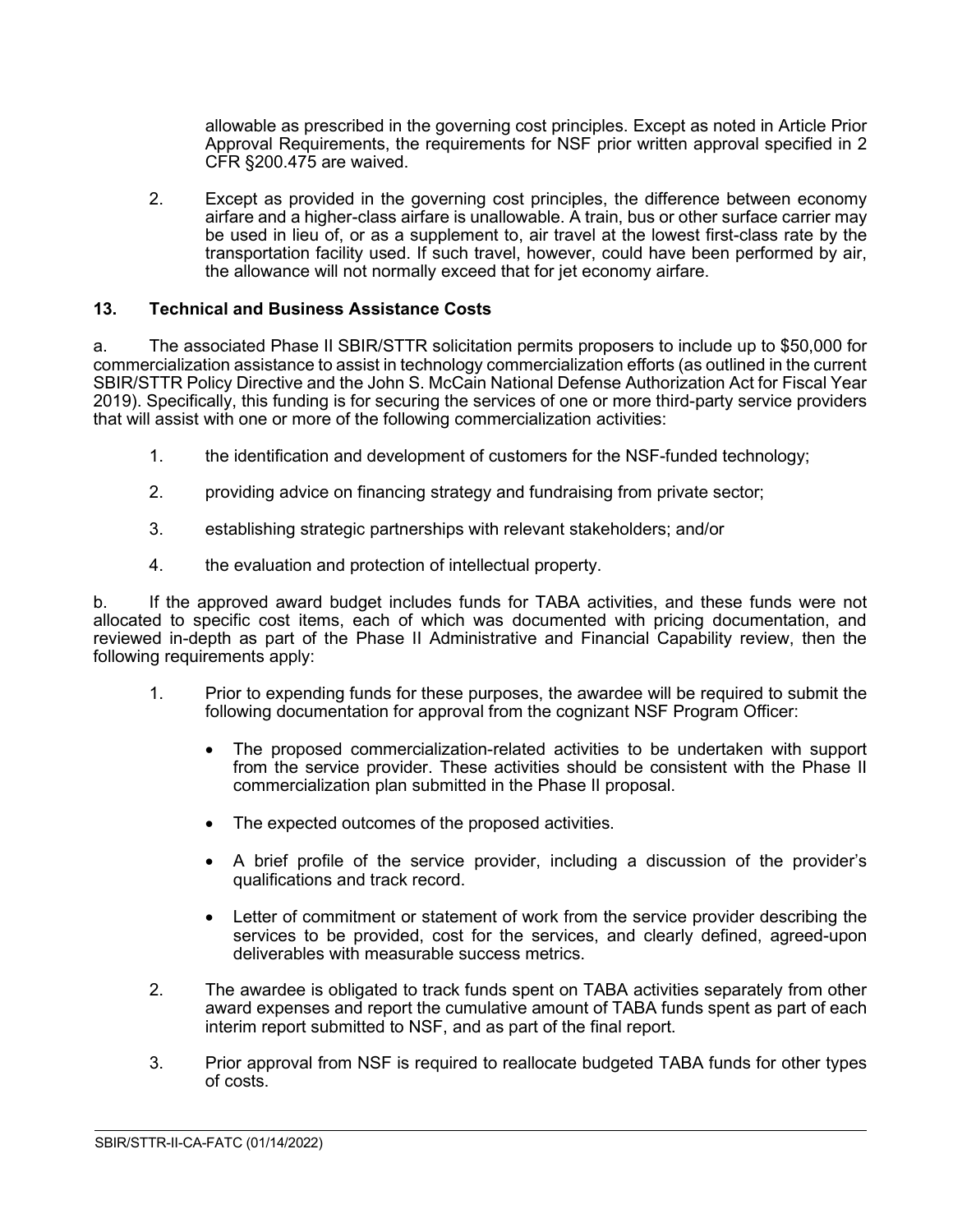## <span id="page-10-0"></span>**14. Allowable Costs**

a. The allowability of costs<sup>[3](#page-10-2)</sup> and cost allocation methods for work performed under this award, up to the amount specified in the award, shall be determined in accordance with the governing cost principles as specified below and must conform with NSF policies, award special provisions and awardee internal policies in effect on the start date of the award.

b. The cost principles that govern for-profit organizations can be found in the Federal Acquisition Regulation, 48 CFR Part 31.

c. Certain prior approval requirements contained in the governing cost principles have been modified by Article Prior Approval Requirements.

## <span id="page-10-1"></span>**15. Payments**

a. NSF SBIR/STTR awardees are required to request payments electronically through the Award Cash Management Service (ACM\$). Under ACM\$, awardees must provide award level detail at the time of the payment request. Awardees should request payments in amounts necessary to meet their current needs, pursuant to the guidelines contained in 31 CFR Part 205. Unless otherwise specified in the award, the awardee agrees to comply with all applicable Treasury regulations and National Science Foundation implementing and reporting procedures, which are outlined in. [PAPPG Chapter VIII](https://www.nsf.gov/pubs/policydocs/pappg22_1/pappg_8.jsp)

b. In accordance with 2 CFR §200.305, where appropriate, the awardee is required to maintain advances of Federal funds in interest-bearing accounts. The awardees may retain interest earned on amounts up to \$500 per year for administrative expenses. Any additional interest earned on Federal advance payments deposited in interest-bearing accounts must be remitted annually to the Department of Health and Human Services Payment Management System (PMS) through an electronic medium using either the Automated Clearing House (ACH) network or a Fedwire Funds Service payment. Instructions on submission of remittances is contained in [PAPPG Chapter VIII.D.3.](https://www.nsf.gov/pubs/policydocs/pappg22_1/pappg_8.jsp#VIIID3)

c. In the absence of an approved modification to this schedule, payments will be made by NSF as follows: A total of twenty-five percent (25%) of the award amount will be made available on the start date of the award, and an additional twenty-five percent (25%) upon approval by NSF of the first and second interim reports (see Article Project Reporting Requirements). The remainder of the funds, less \$25,000, will be made available upon approval by NSF of the third interim report. The final \$25,000 will be made available upon approval by NSF of a satisfactory final report and upon submission of a Project Outcomes Report, as described in Article Project Reporting Requirements and/or in the SBIR/STTR Program Solicitation.

d. In accordance with 2 CFR §200.344, unless the Federal awarding agency authorizes an extension, awardees must liquidate all financial obligations incurred under the Federal award no later than 120 calendar days after the end date of the period of performance. NSF will financially close SBIR/STTR awards will financially close 120 days from after the period of performance award end date and the award will be removed from the ACM\$ payment screen for active awards.

To receive payment, SBIR/STTR grantees must register with the System for Award Management (SAM) at [https://www.sam.gov/.](https://www.sam.gov/) NSF will use the grantee company name, address and electronic funds transfer information from SAM to register the official address and banking information for payments. Next, the grantee should follow the instructions to register in ACM\$ at: [ACM\\$](https://www.research.gov/research-portal/appmanager/base/desktop?_nfpb=true&_pageLabel=research_node_display&_nodePath=/researchGov/Service/Desktop/InstitutionAndUserManagement.html)

<span id="page-10-2"></span> $3$  Consistent with 2 CFR §200.453(c), for computing devices, charging as a direct cost is allowable for devices that are essential and allocable, but not solely dedicated, to the performance of the award.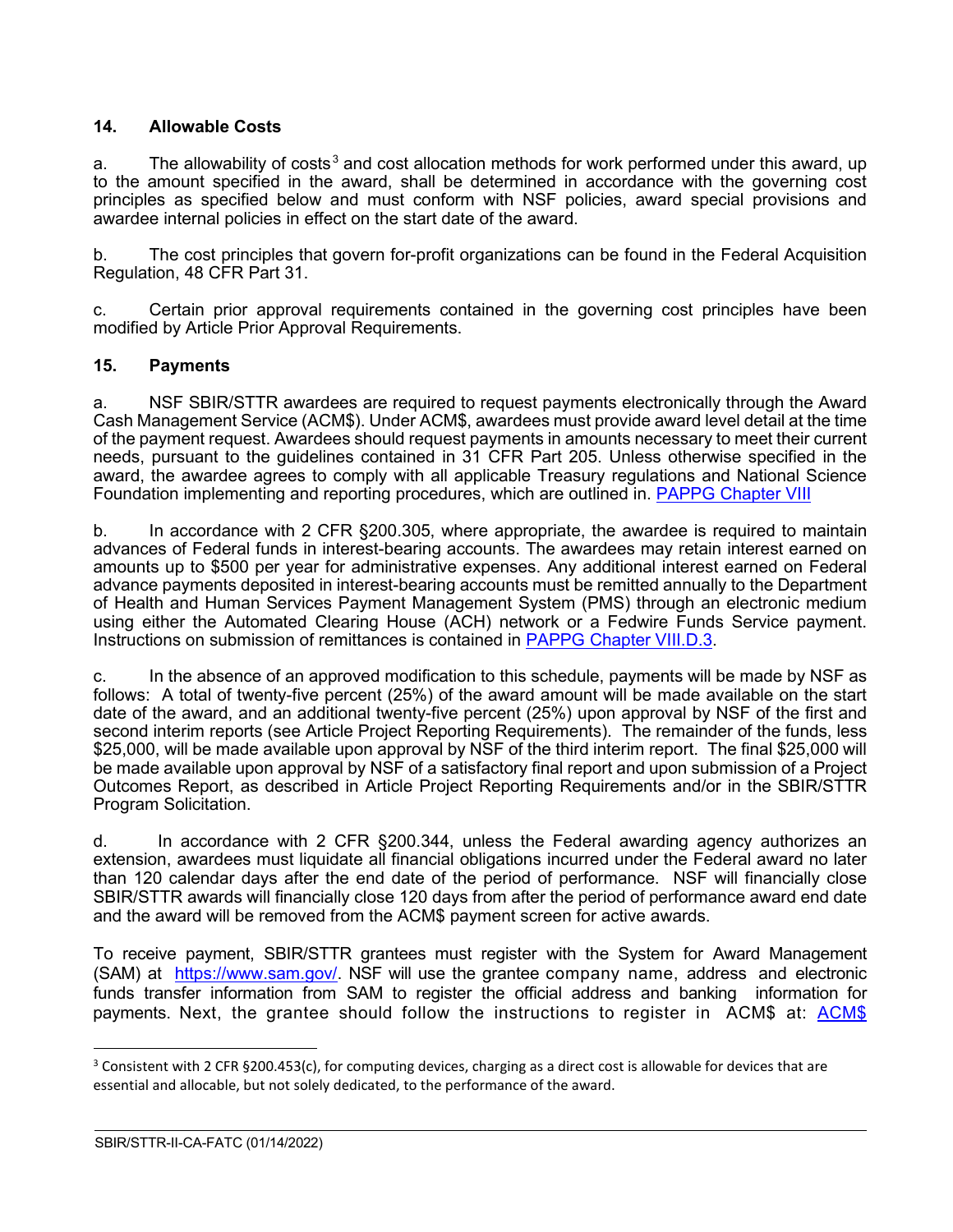[Information.](https://www.research.gov/research-portal/appmanager/base/desktop?_nfpb=true&_pageLabel=research_node_display&_nodePath=/researchGov/Service/Desktop/InstitutionAndUserManagement.html) Failure to submit an acceptable final report will result in withholding of payment and may be grounds for suspension or termination of the grant.

#### <span id="page-11-0"></span>**16. Project Reporting Requirements**

#### <span id="page-11-1"></span>a. *General*

Payment of the award amount is conditioned upon the awardee's acceptance and compliance with the award terms and conditions which include contributing the approximate person-months proposed and delivery to NSF and its acceptance of required reports. The results of the awardees' efforts under this award are to be documented in the form of interim reports (3-5 pages) submitted on a six-month schedule and a final report. The intent of this reporting schedule is for the awardee to update NSF on the award progress at roughly the quarter-point, halfway-point, and three-quarter-point of the project, as measured by project effort. Therefore, with approval by the cognizant NSF Program Officer and the awardee organization, the timing of the interim reports can be altered based on project progress. The interim reports and the final report must be submitted electronically via Research.gov, and must include a completed, signed SBIR/STTR Project Status Form. The Project Reporting system may be accessed at [http://www.research.gov/.](http://www.research.gov/)

The interim reports and the final report must be approved by the cognizant NSF Program Officer prior to release of payment. In instances where a report is considered unacceptable, the cognizant NSF Program Officer will reject the report and will provide the awardee with a written explanation for nonacceptance.

#### <span id="page-11-2"></span>b. *Interim Reports*

For each interim report, the awardee organization shall provide information, at a minimum, in the Participants/Organizations module in Research.gov. In addition, a progress narrative should be uploaded, which should include the following information:

- 1. **A brief executive summary of progress**. This should highlight key technical and commercial activity/results during the reporting period, with key upcoming activities. (1 page maximum)
- 2. **Update on technical progress.** Detailed discussion covering NSF-funded technical R&D activities and project progress. This narrative should include any R&D work done under the base Phase II award as well as any active supplements (e.g. TECP, Phase IIB, etc.). Include a brief description of each project objective where progress was made. For each Phase II milestone, the report should include an estimate of percentage completion. (3-5 pages suggested)
- 3. **Outcomes of Technical and Business Assistance activities.** A summary of outcomes, if any, from NSF funding provided for Technical and Business Assistance (TABA) activities. (max 1 page)
- 4. **A brief discussion of updates or progress in areas other than NSF-funded technical R&D.** This could include, but is not limited to, customer and partner engagements, partnership activities, new team members, investment/fundraising activities, or any other fronts that relate to the technical or commercial potential of the underlying effort. (1-2 pages suggested)
- 5. **Problems encountered during the interim reporting period.** This could include any issues or concerns, technical or otherwise. If none, so state. (2 pages maximum)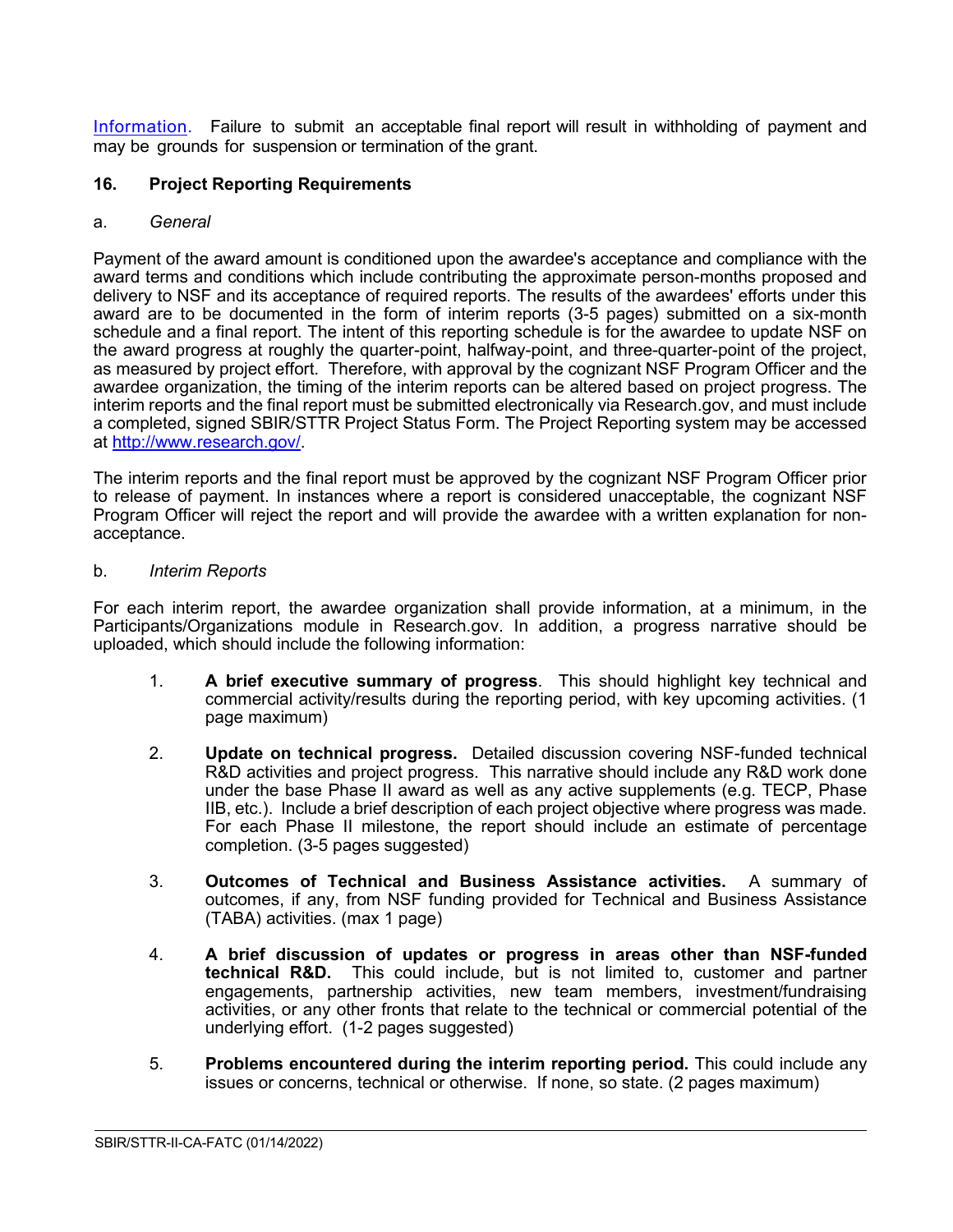The PI must also include a completed SBIR/STTR Project Status Form, submitted to Research.gov as a "Special Requirement", to include reporting on total project spending and effort, level of effort for all senior personnel, project progress by milestone, as well as a number of certifications affirming key project requirements.

#### <span id="page-12-0"></span>c. *Final Report*

As part of the Phase II final report, the Participants/Organizations module in Research.gov should be completed. In addition, the following documents should be uploaded as separate files:

- 1. A completed SBIR/STTR Project Status Form
- 2. A progress narrative (not to exceed 15 pages) which includes the same five sections as noted in section (b) above, but which covers the entire project duration;

The Phase II final report is due no later than 90 days after the end date of the award. The final report should address progress in all activities of the project, including any activities intended to address the Broader Impacts criterion that are not intrinsic to the research.

#### <span id="page-12-1"></span>d. *Project Outcomes Report for the General Public*

No later than 120 days following the end date of the award, a project outcomes report for the general public must be submitted electronically via Research.gov. This report serves as a brief summary prepared specifically for the public, of the nature and outcomes of the project. This report will be posted electronically by NSF exactly as it is submitted. For information about the content of the report, see the [PAPPG Chapter VII.D.3.](https://www.nsf.gov/pubs/policydocs/pappg22_1/pappg_7.jsp#VIID3)

e. If the awardee does not submit all reports as described in Article Project Reporting Requirements and 2 CFR §200.344, NSF must proceed to close out the project with the information available within one year of the period of performance end date. If awardees do not submit all reports in accordance with this section, and 2 CFR §200.344 (Closeout), within one year of the period of performance end date, NSF must report the non-Federal entity's material failure to comply with the terms and conditions of the award with the OMB-designated integrity and performance system (currently FAPIIS). NSF may also pursue other enforcement actions per § 200.339.

### <span id="page-12-2"></span>**17. Expenditure Reports**

The Awardee must submit final payment requests through the Award Cash Management Service no later than 120 days after the end date of the award. This requirement applies to all current awards and funding amendments to existing NSF awards, as well as to all new NSF awards.

NSF uses the payment request entries in the Award Cash Management Service (ACM\$) to collect the final financial data for awards paid through that system. No additional interim or final financial reporting is required.

For instructions regarding final disbursement reporting, see [PAPPG Chapter VIII.E.](https://nsf.gov/pubs/policydocs/pappg22_1/pappg_8.jsp#VIIIE)

### <span id="page-12-3"></span>**18. Information Collection**

Information collection activities performed under this award are the responsibility of the awardee, and NSF support of the project does not constitute NSF approval of the survey design, questionnaire content or information collection procedures. The awardee shall not represent to respondents that such information is being collected for or in association with the National Science Foundation or any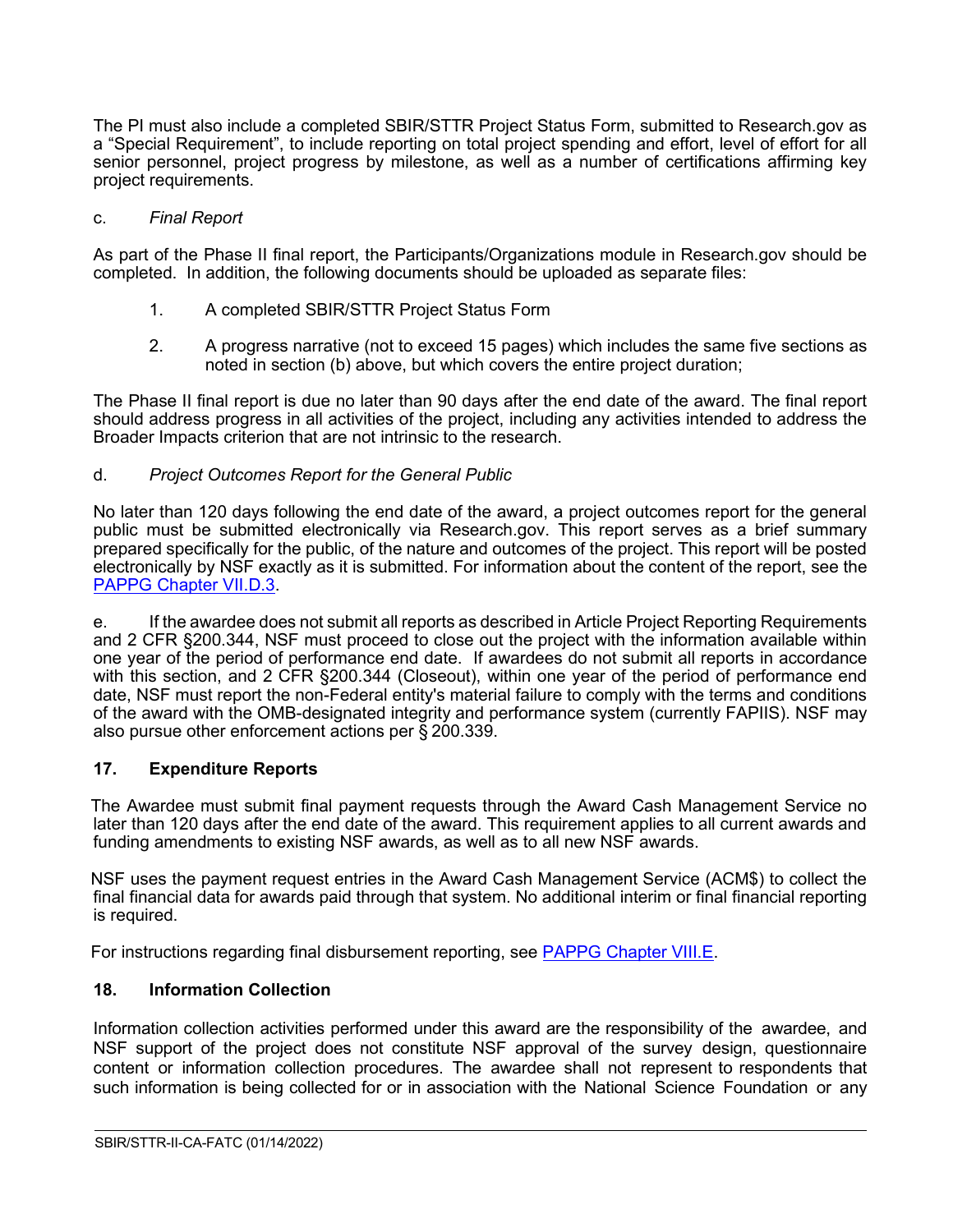other Government agency without the specific written approval of such information collection plan or device by the Foundation. This requirement, however, is not intended to preclude mention of NSF support of the project in response to an inquiry or acknowledgment of such support in any publication of this information.

## <span id="page-13-0"></span>**19. Responsible and Ethical Conduct of Research**

In accordance with Section 7009 of the America Creating Opportunities to Meaningfully Promote Excellence in Technology, Education, and Science (COMPETES) Act (42 USC §1862o–1) NSF requires that the awardee must have a plan in place to provide appropriate training and oversight in the responsible and ethical conduct of research (RCR) to undergraduates, graduate students and postdoctoral researchers who will be supported by NSF to conduct research. Training plans are subject to review, upon request.

The awardee must designate one or more persons to oversee compliance with the RCR training requirement. The awardee is responsible for verifying that undergraduate students, graduate students and postdoctoral researchers supported by NSF to conduct research have received training in the responsible and ethical conduct of research, in accordance with the plan the awardee has put in place for their organization.

The Awardee shall ensure that these RCR requirements flow down to all subrecipients or are otherwise appropriately addressed in the subaward.

## <span id="page-13-1"></span>**20. Reporting Fraud, Waste, and Abuse**

a. Awardees must contact the OIG and the cognizant NSF Program Officer without delay when they first suspect fraud waste, or abuse. The OIG maintains a hotline to receive this information, which can made through the OIG website at https://oig.nsf.gov/contact/hotline or by telephone at (800) 428- 2189. Upon request, OIG will take appropriate measures to protect the identity of any individual who reports misconduct, as authorized by the Inspector General Act of 1978, as amended. Reports to OIG may also be made anonymously.

b. Examples of fraud, waste, and abuse relating to the SBIR/STTR program include, but are not limited to:

- 1. misrepresentations or material, factual omissions to obtain or otherwise receive funding under an SBIR/STTR award;
- 2. misrepresentations of the use of funds expended, work done, results achieved, or compliance with program requirements under an SBIR/STTR award;
- 3. fraud, theft, misuse, conversion, misappropriation, or embezzlement of SBIR/STTR award funds, including any use of award funds while not in full compliance with SBIR/STTR program requirements, or failure to pay taxes due on misused or converted SBIR/STTR award funds;
- 4. submission of a false claim or a false statement by any person in connection with any NSF SBIR/STTR program, activity, award, or operations;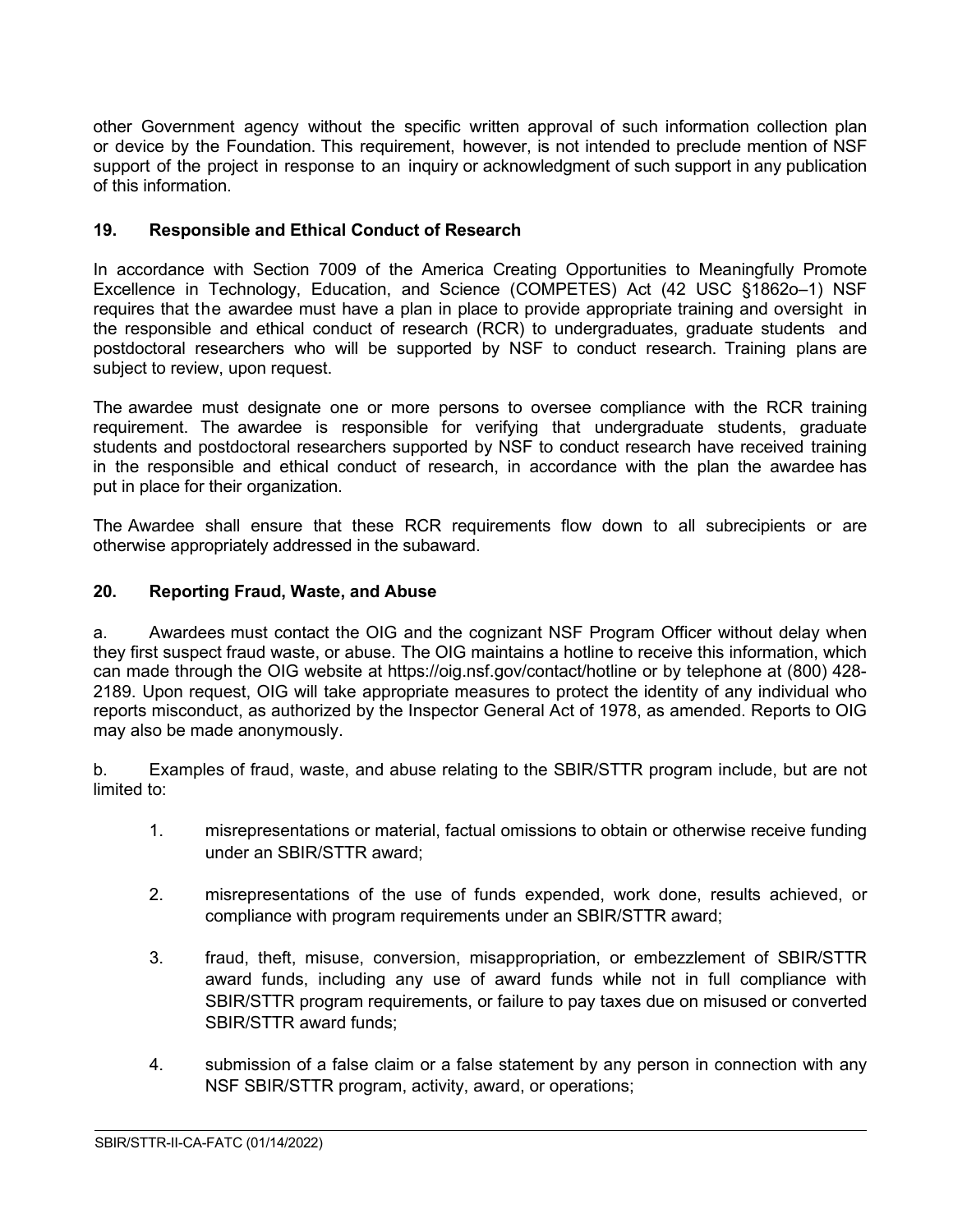- 5. concealment, forgery, falsification, or unauthorized destruction of government or program records;
- 6. fabrication, falsification, or plagiarism in applying for, carrying out, or reporting results from an SBIR/STTR award;
- 7. failure to comply with applicable federal costs principles governing an award;
- 8. extravagant, careless, or needless spending;
- 9. self-dealing, such as making a sub-award to an entity in which the PI has a financial interest without explicit NSF knowledge and approval;
- 10. acceptance by agency personnel of bribes, kickbacks, illegal gratuities, or gifts in exchange for grant or contract awards or other conflicts of interest that prevent the government from getting the best value; and,
- 11. Other violations of criminal or civil law, other violation of federal regulations, or other misconduct in connection with SBIR/STTR operations, programs, activities, or awards.

## <span id="page-14-0"></span>**21. Reporting Subawards and Executive Compensation**

This grant term was extracted verbatim from Appendix A to Part 170. For these purposes, the term "you" means the NSF grantee.

- a. Reporting of first-tier subawards.
	- i. Applicability. Unless exempt as provided in paragraph d. of this award term, you must report each action that equals or exceeds \$30,000 in Federal funds for a subaward to a non-Federal entity or Federal agency (see definitions in paragraph e. of this award term).
	- ii. Where and when to report.
		- (a) The non-Federal entity or Federal agency must report each obligating action described in paragraph a.1. of this award term to http://www.fsrs.gov.
		- (b). For subaward information, report no later than the end of the month following the month in which the obligation was made. (For example, if the obligation was made on November 7, 2010, the obligation must be reported by no later than December 31, 2010.)
	- iii. What to report. You must report the information about each obligating action that the submission instructions posted at http://www.fsrs.gov specify.
- b. Reporting total compensation of recipient executives for non-Federal entities.
	- i. Applicability and what to report. You must report total compensation for each of your five most highly compensated executives for the preceding completed fiscal year, if—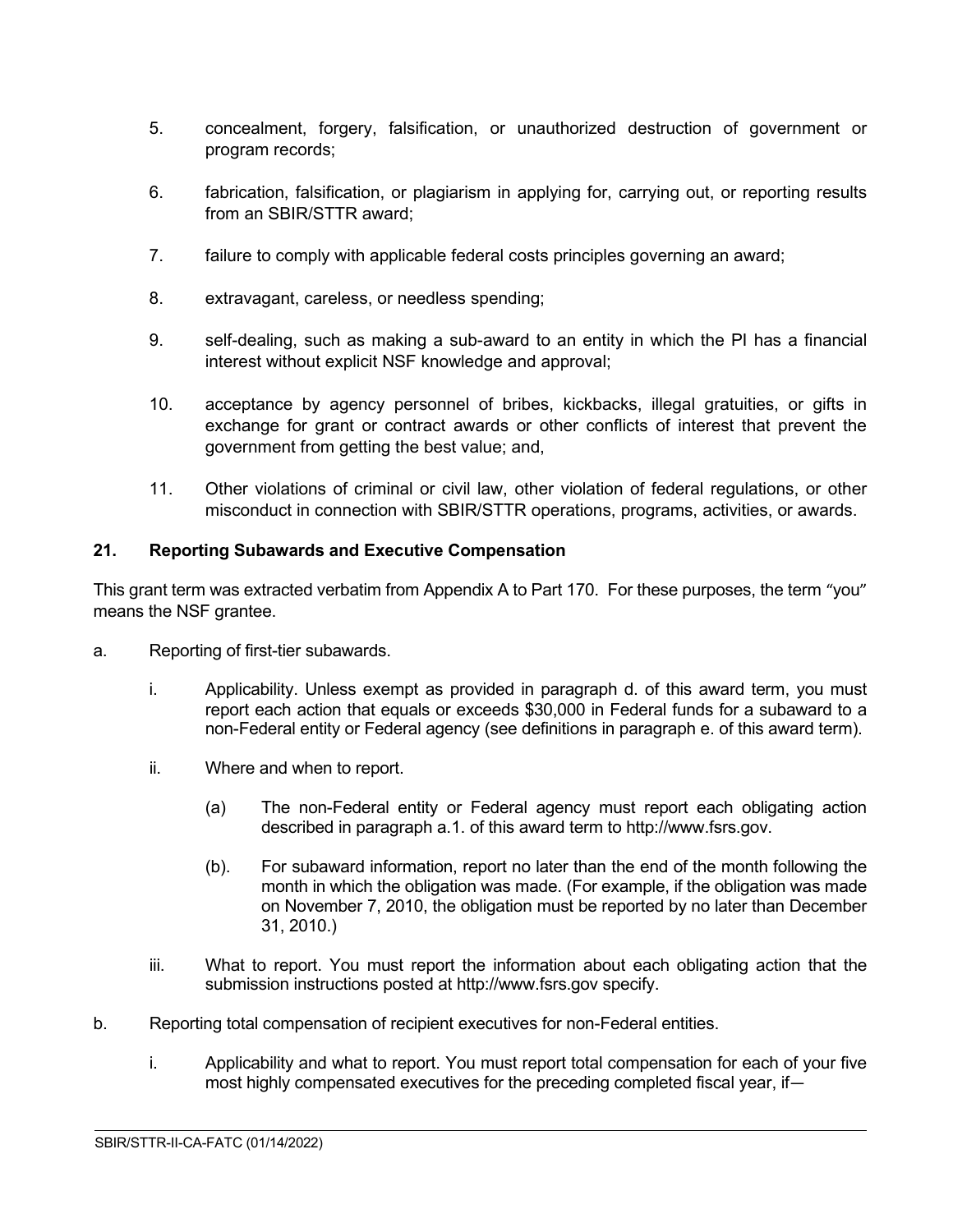- (a) the total Federal funding authorized to date under this Federal award equals or exceeds is \$30,000 or more as defined in 2 CFR §170.320;
- (b) in the preceding fiscal year, you received—
	- (i) 80 percent or more of your annual gross revenues from Federal procurement contracts (and subcontracts) and Federal financial assistance subject to the Transparency Act, as defined at 2 CFR §170.320 (and subawards), and
	- (ii) \$25,000,000 or more in annual gross revenues from Federal procurement contracts (and subcontracts) and Federal financial assistance subject to the Transparency Act, as defined at 2 CFR §170.320 (and subawards); and,
- (c) the public does not have access to information about the compensation of the executives through periodic reports filed under section 13(a) or 15(d) of the Securities Exchange Act of 1934 (15 U.S.C. 78m(a), 78o(d)) or section 6104 of the Internal Revenue Code of 1986. (To determine if the public has access to the compensation information, see the U.S. Security and Exchange Commission total compensation filings at http://www.sec.gov/answers/execomp.htm.)
- ii. Where and when to report. You must report executive total compensation described in paragraph b.1. of this award term:
	- (a) As part of your registration profile at https://www.sam.gov.
	- (b) By the end of the month following the month in which this award is made, and annually thereafter.
- c. Reporting of Total Compensation of Subrecipient Executives.
	- i. Applicability and what to report. Unless you are exempt as provided in paragraph d. of this award term, for each first-tier non-Federal entity subrecipient under this grant, the recipient shall report the names and total compensation of each of the subrecipient's five most highly compensated executives for the subrecipient's preceding completed fiscal year, if—
		- (a) in the subrecipient's preceding fiscal year, the subrecipient received—
			- (i) 80 percent or more of its annual gross revenues from Federal procurement contracts (and subcontracts) and Federal financial assistance subject to the Transparency Act, as defined at 2 CFR §170.320 (and subawards) and,
			- (ii) \$25,000,000 or more in annual gross revenues from Federal procurement contracts (and subcontracts), and Federal financial assistance subject to the Transparency Act (and subawards); and

 $\overline{a}$ 

(b) The public does not have access to information about the compensation of the executives through periodic reports filed under section 13(a) or 15(d) of the Securities Exchange Act of 1934 (15 U.S.C. 78m(a), 78o(d)) or section 6104 of the Internal Revenue Code of 1986. (To determine if the public has access to the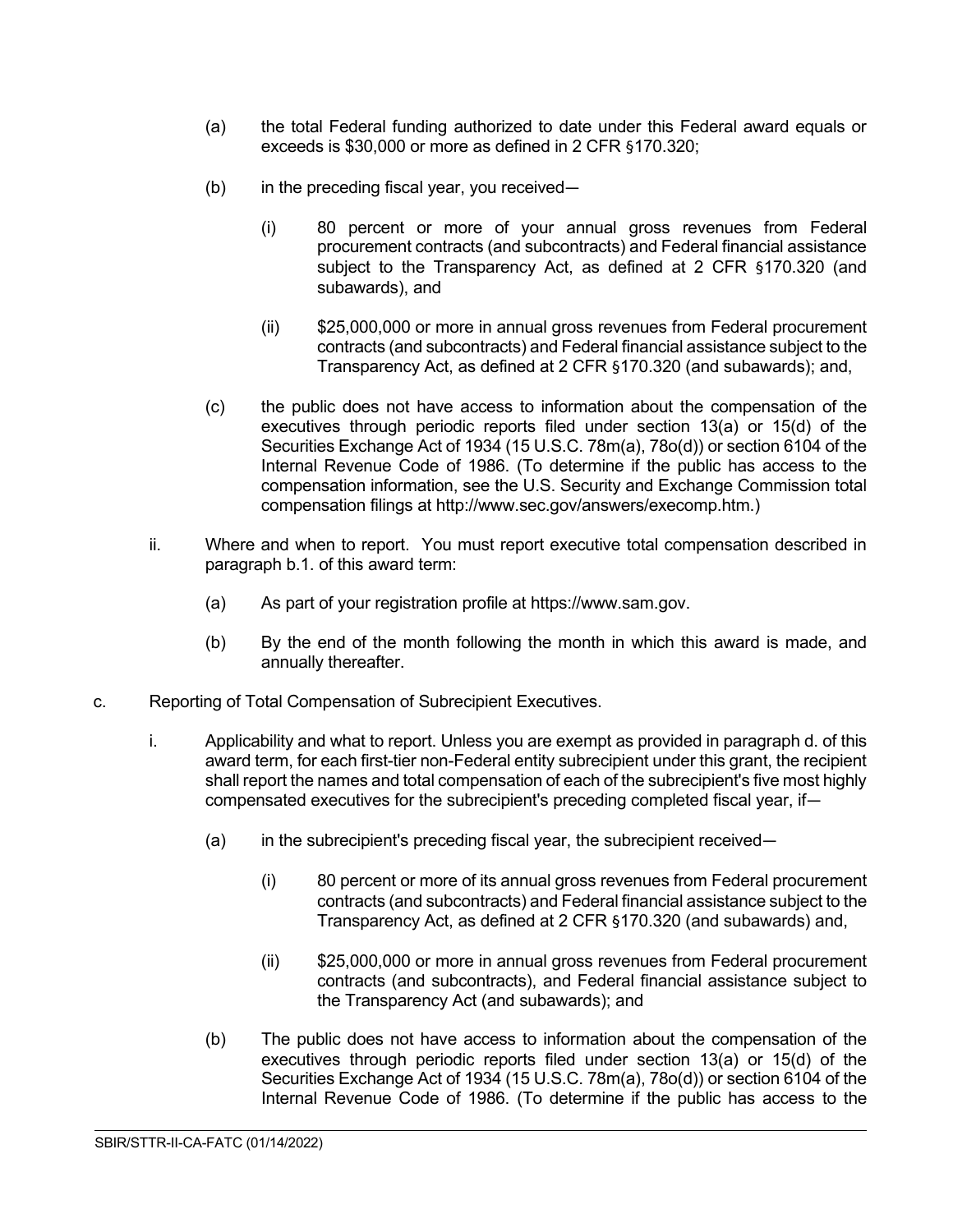compensation information, see the U.S. Security and Exchange Commission total compensation filings at [http://www.sec.gov/answers/execomp.htm\)](http://www.sec.gov/answers/execomp.htm).

- ii. Where and when to report. You must report subrecipient executive total compensation described in paragraph c.1. of this award term:
	- (a) To the recipient.
	- (b) By the end of the month following the month during which you make the subaward. For example, if a subaward is obligated on any date during the month of October of a given year (i.e., between October 1 and 31), you must report any required compensation information of the subrecipient by November 30 of that year.

#### d. Exemptions

If, in the previous tax year, you had gross income, from all sources, under \$300,000, you are exempt from the requirements to report:

i. Subawards,

and

ii. The total compensation of the five most highly compensated executives of any subrecipient.

- e. Definitions. For purposes of this award term:
	- i. Federal Agency means a Federal agency as defined at 5 U.S.C. 551(1) and further clarified by 5 U.S.C. 552(f).
	- ii. Non-Federal entity means all of the following, as defined in 2 CFR part 25:
		- (a) A Governmental organization, which is a State, local government, or Indian tribe;
		- (b) A foreign public entity;
		- (c) A domestic or foreign nonprofit organization; and,
		- (d) A domestic or foreign for-profit organization.
	- iii. Executive means officers, managing partners, or any other employees in management positions.
	- iv. Subaward:
		- (a) This term means a legal instrument to provide support for the performance of any portion of the substantive project or program for which you received this award and that you as the recipient award to an eligible subrecipient.
		- (b) The term does not include your procurement of property and services needed to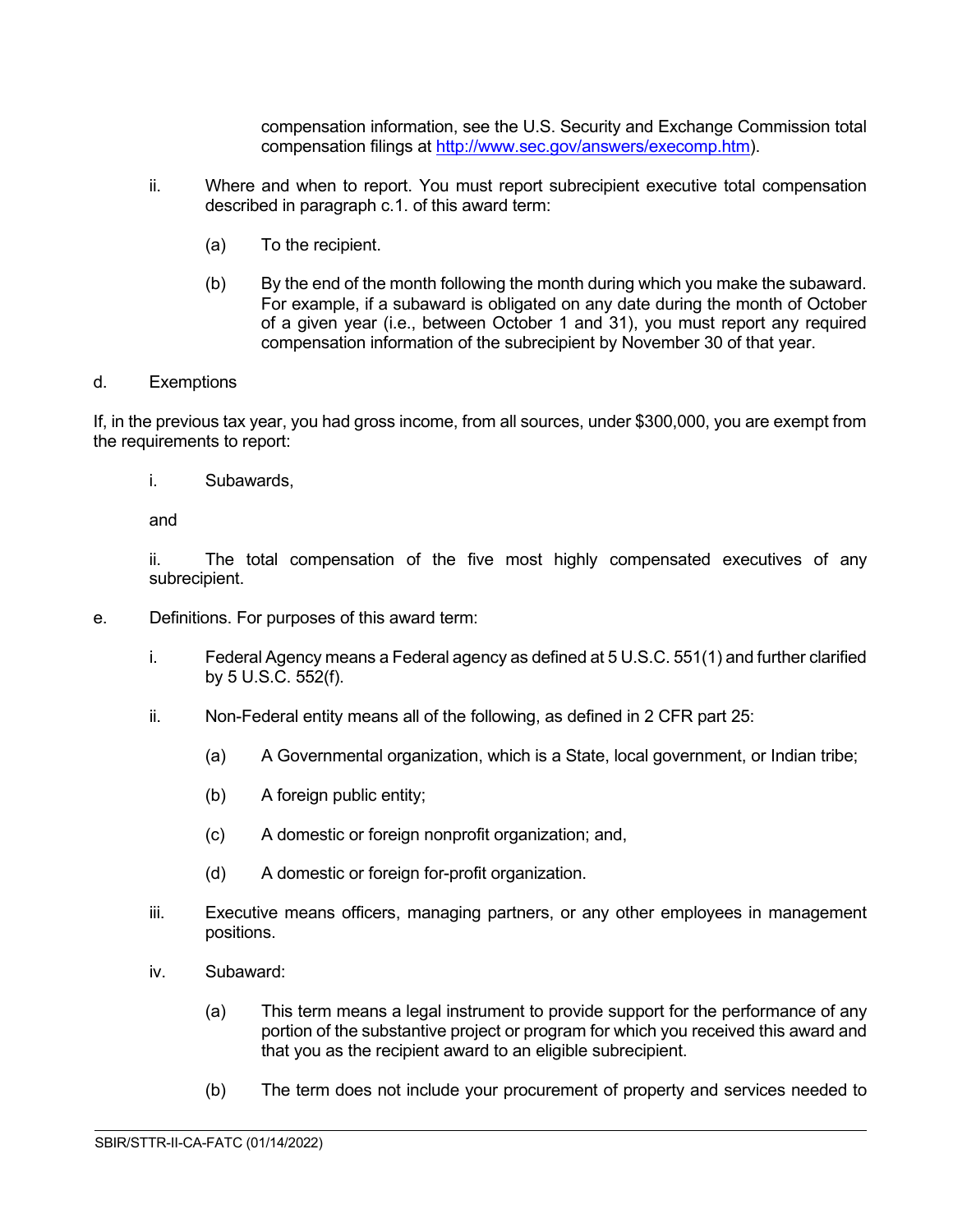carry out the project or program (for further explanation, see 2 CFR §200.331).

- (c) A subaward may be provided through any legal agreement, including an agreement that you or a subrecipient considers a contract.
- v. Subrecipient means a non-Federal entity or Federal agency that:
	- (a) Receives a subaward from you (the recipient) under this award; and
	- (b) Is accountable to you for the use of the Federal funds provided by the subaward.

vi. Total compensation means the cash and noncash dollar value earned by the executive during the recipient's or subrecipient's preceding fiscal year and includes the following (for more information see 17 CFR 229.402(c)(2)).

## <span id="page-17-0"></span>**22. System for Award Management and Universal Identifier Requirements**

This award term was extracted verbatim from Appendix A to Part 25. For these purposes, the term "you" means the NSF grantee.

a. Requirement for System for Award Management

Unless you are exempted from this requirement under 2 CFR §25.110, you as the recipient must maintain current information in the SAM. This includes information on your immediate and highest level owner and subsidiaries, as well as on all of your predecessors that have been awarded a Federal contract or Federal financial assistance within the last three years, if applicable, until you submit the final financial report required under this Federal award or receive the final payment, whichever is later. This requires that you review and update the information at least annually after the initial registration, and more frequently if required by changes in your information or another Federal award term.

b. Requirement for Unique Entity Identifier

If you are authorized to make subawards under this Federal award, you:

- i. Must notify potential subrecipients that no entity (see definition in paragraph C of this award term) may receive a subaward from you until the entity has provided its Unique Entity Identifier to you.
- ii. May not make a subaward to an entity unless the entity has provided its Unique Entity Identifier to you. Subrecipients are not required to obtain an active SAM registration, but must obtain a Unique Entity Identifier.
- c. Definitions

For purposes of this term:

i. System for Award Management (SAM) means the Federal repository into which a recipient must provide information required for the conduct of business as a recipient. Additional information about registration procedures may be found at the SAM Internet site (currently at https://www.sam.gov).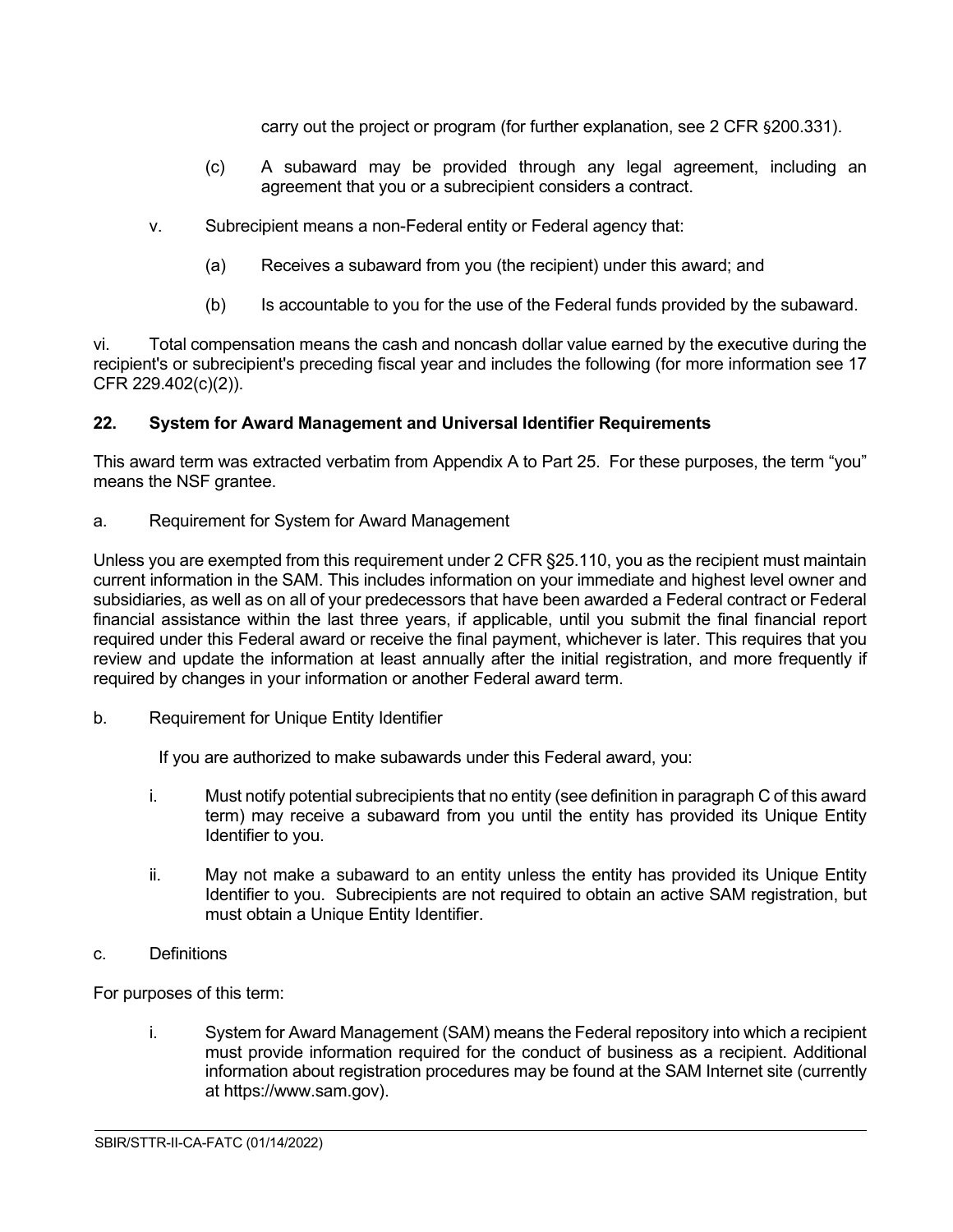- ii. Unique Entity Identifier means the identifier assigned by SAM to uniquely identify business entities.
- iii. Entity includes non-Federal entities as defined at 2 CFR §200.1 and also includes all of the following, for purposes of this part:
	- (a) A foreign organization;
	- (b) A foreign public entity;
	- (c) A domestic or foreign for-profit organization; and
	- (d) A Federal agency.
- iv. Subaward has the meaning given in 2 CFR §200.1.
- v. Subrecipient has the meaning given in 2 CFR §200.1.

## <span id="page-18-0"></span>**23. Unpaid Federal Tax Liability**

Article 23 applies only to awardees that are corporations.

In accordance with the Financial Services and General Governmental Appropriations Act, 2020, the grantee affirms that the corporation has no unpaid Federal tax liability that has been assessed, for which all judicial and administrative remedies have been exhausted or lapsed, and that is not being paid in a timely manner pursuant to an agreement with the authority responsible for collecting the tax liability.

### <span id="page-18-1"></span>**24. Criminal Convictions**

Article 24 applies only to awardees that are corporations.

In accordance with the Financial Services and General Governmental Appropriations Act, 2020, the grantee affirms that the corporation has not been convicted of a felony criminal violation under any Federal law within the preceding 24 months.

### <span id="page-18-2"></span>**25. Copyrighted Material**

### a. *Definition*

Subject writing means any material that:

- i. is or may be copyrighted under Title 17 of the USC; and
- ii. is produced by the awardee or its employees in the performance of work under this award.

 $\overline{a}$ 

Subject writings include such items as reports, books, journal articles, software, databases, sound recordings, videotapes and videodiscs.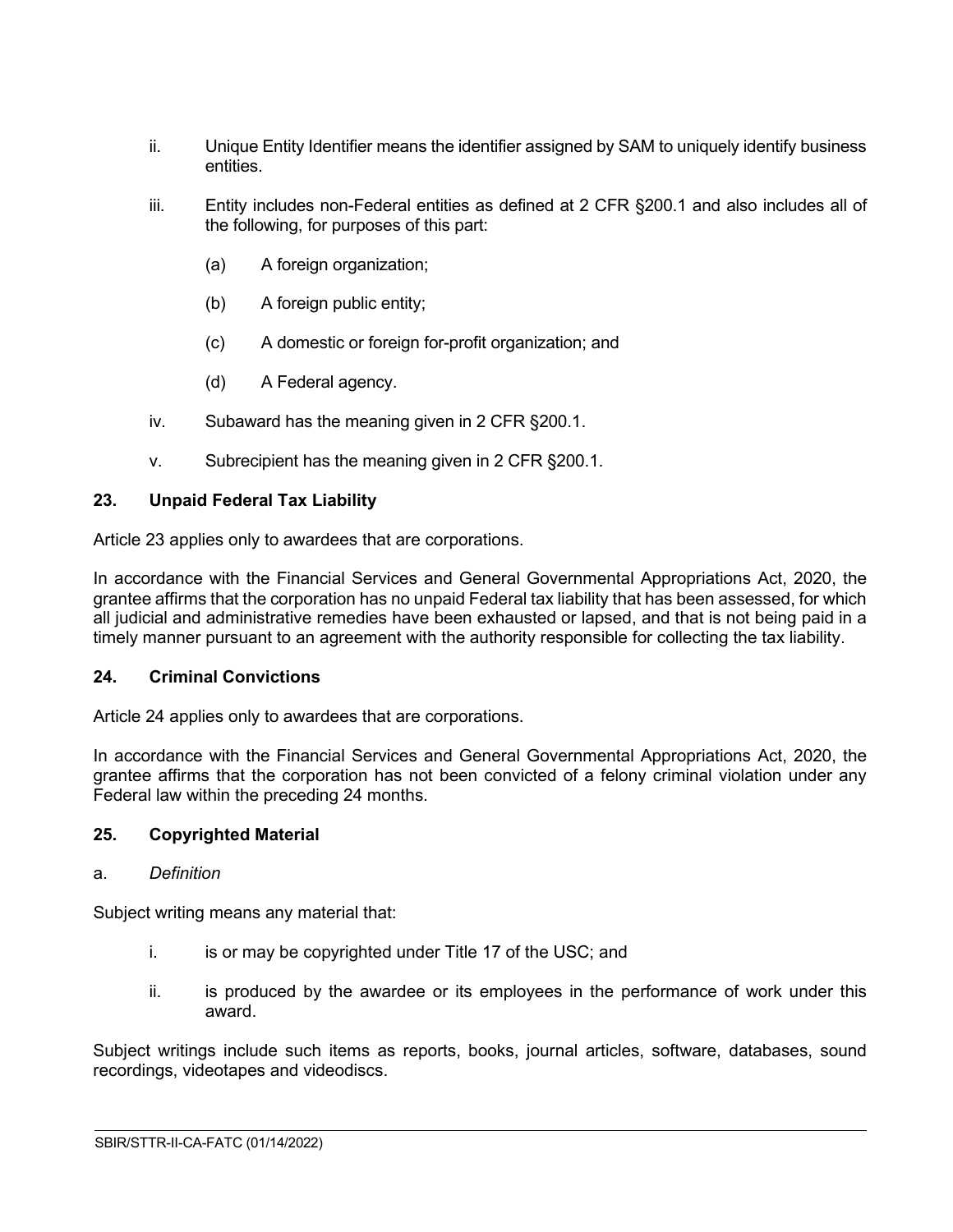## b. *Copyright Ownership, Government License*

Except as otherwise specified in the award or by this paragraph, the awardee may own or permit others to own copyright in all subject writings. The awardee agrees that if it or anyone else does own copyright in a subject writing, the Federal government will have a nonexclusive, nontransferable, irrevocable, royalty-free license to exercise or have exercised for or on behalf of the US throughout the world all the exclusive rights provided by copyright. Such license, however, will not include the right to sell copies or phonorecords of the copyrighted works to the public.

## c. *Awards Affected by International Agreements*

If the award indicates it is subject to an identified international agreement or treaty, NSF can direct the awardee to convey to any foreign participant or otherwise dispose of such rights to subject writings as are required to comply with that agreement or treaty. In such cases, the standard clauses for Copyrighted Material or Patents Rights will be modified through the addition of the following:

"This project is supported under the cooperative program listed below. Your rights in inventions, writings and data may be affected."

The applicable agreement or treaty will be identified immediately beneath that sentence.

## d. *Awardee Action to Protect Government Interests*

The awardee agrees to acquire, through written agreement or an employment relationship, the ability to comply with the requirements of the preceding paragraphs and, in particular, to acquire the ability to convey rights in a subject writing to a foreign participant if directed by NSF under the previous paragraph. The awardee further agrees that any transfer of copyright or any other rights to a subject writing, by it or anyone whom it has allowed to own such rights, will be made subject to the requirements of this article.

## <span id="page-19-0"></span>**26. Public Access to Copyrighted Material**

NSF's Public Access Policy applies to awards, funded in whole or in part, as a result of proposals submitted, or due, on or after January 25, 2016. NSF's Public Access Policy may be viewed at [http://www.nsf.gov/news/special\\_reports/public\\_access/](http://www.nsf.gov/news/special_reports/public_access).

NSF's policy on public access to copyrighted material (Public Access Policy) reflects the Foundation's commitment to making certain that, to the extent possible, the American public, industry and the scientific community have access to the results of federally funded scientific research. Pursuant to this policy, the awardee must ensure that all articles in peer-reviewed scholarly journals and papers in juried conference proceedings:

- are deposited in a public access compliant repository (as identified in the Public Access Policy);
- are available for download, reading and analysis within 12 months of publication;
- possess a minimum set of machine-readable metadata elements as described in the Public Access Policy;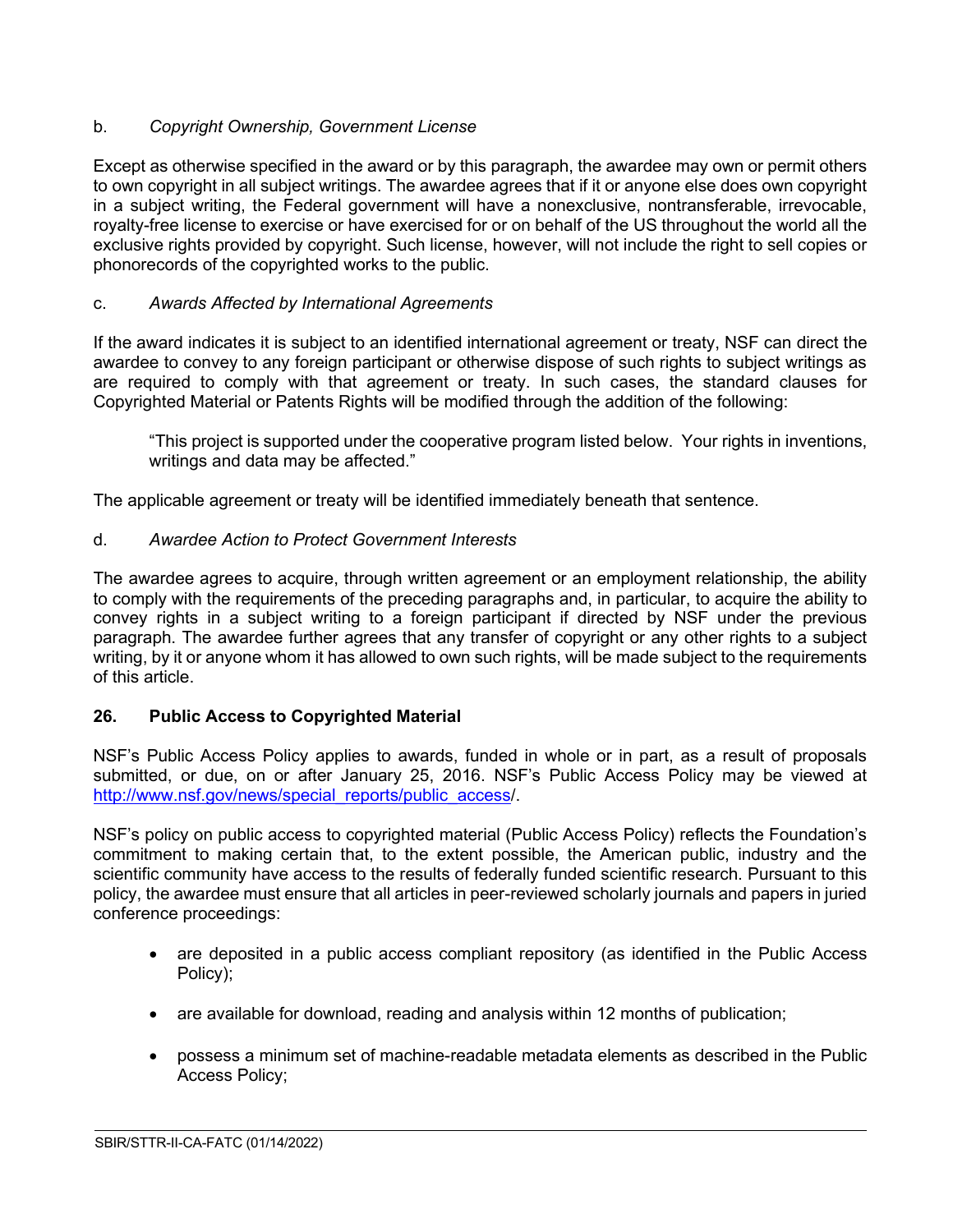are reported in annual and final reports with a persistent identifier.

Either the final printed version or the final peer-reviewed manuscript is acceptable for deposit.

## <span id="page-20-0"></span>**27. Publications**

### a. *Acknowledgment of Support*

The awardee is responsible for assuring that an acknowledgment of NSF support:

i. is made in any publication (including World Wide Web sites) of any material based on or developed under this project, in the following terms:

"This material is based upon work supported by the National Science Foundation under Cooperative Agreement No. (NSF award number)."

ii. is orally acknowledged during all news media interviews, including popular media such as radio, television and news magazines.

## b. *News Releases*

The awardee is strongly encouraged to consult with and notify the cognizant NSF Program Officer or his/her designee prior to issuing news releases concerning NSF-supported activities.

### c. *Disclaimer*

The awardee is responsible for assuring that every publication of material (including World Wide Web pages) based on or developed under this award, except scientific articles or papers appearing in scientific, technical or professional journals, contains the following disclaimer:

"Any opinions, findings and conclusions or recommendations expressed in this material are those of the author(s) and do not necessarily reflect the views of the National Science Foundation."

### d. *Copies for NSF*

The awardee is responsible for assuring that the cognizant NSF Program Officer is provided access to, either electronically or in paper form, a copy of every publication of material based on or developed under this award, clearly labeled with the award number and other appropriate identifying information, promptly after publication.

## <span id="page-20-1"></span>**28. Intangible Property**[4](#page-20-2)

The following Intangible Property article (implementing the Bayh-Dole Act., [35 U.S.C. §200 et seq.] shall apply to all awards for scientific or engineering research unless special provisions have been negotiated. The awardee shall include this article in all subawards for scientific or engineering research

<span id="page-20-2"></span> $4$  The awardee is reminded that, in view of the US Supreme Court decision in Stanford v. Roche, employee assignment agreements should include a present conveyance of rights ("I hereby assign" rather than a promise or intent to assign) in order to effectively convey patent rights to the institution, allowing the institution to meet its responsibility under the Bayh-Dole Act to provide the agency with a license to patented inventions.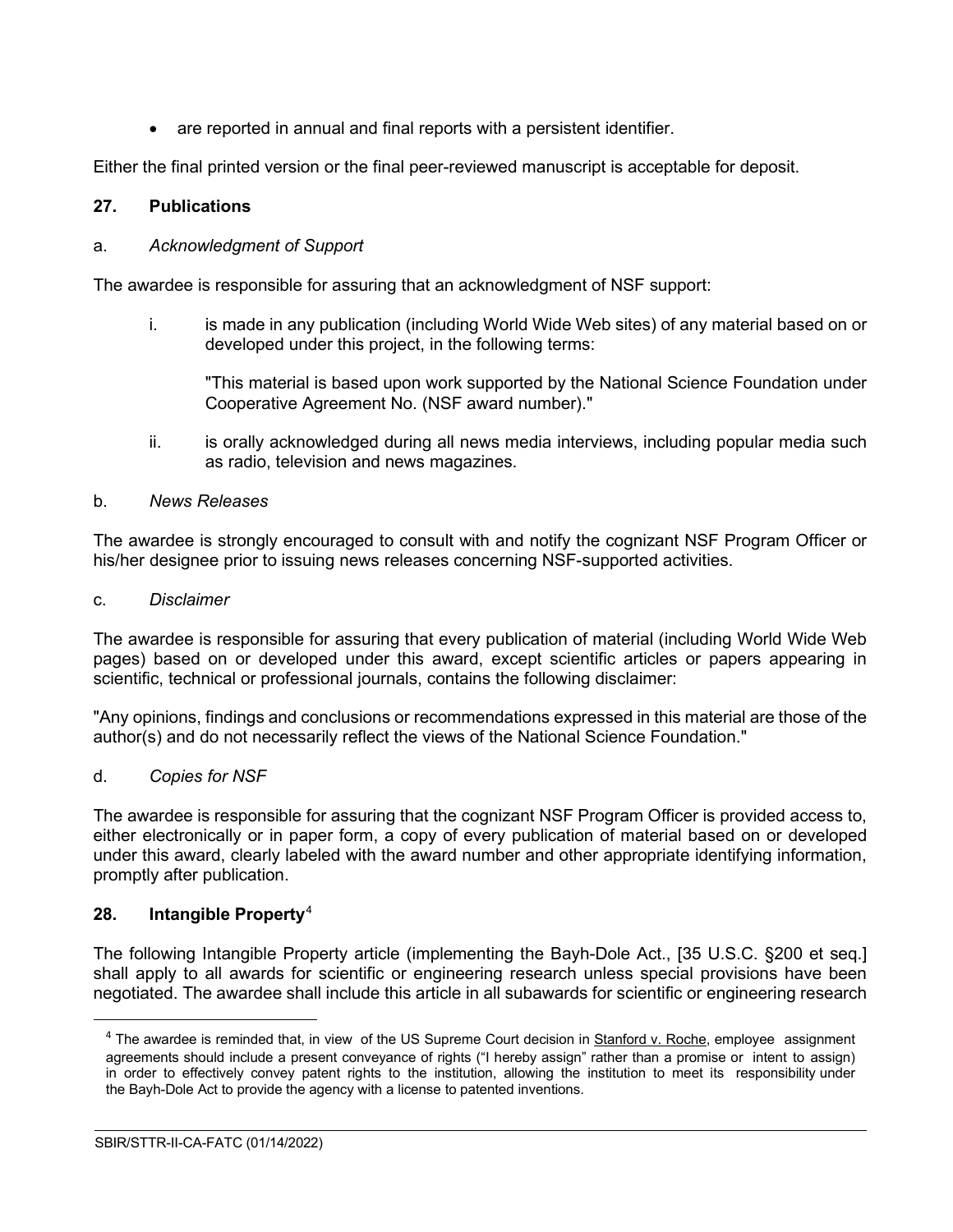#### activities.

#### a. *Definitions*

- i. INVENTION means any invention or discovery which is or may be patentable or otherwise protectable under Title 35 of the USC, to any novel variety of plant which is or may be protected under the Plant Variety Protection Act (7 U.S.C. §2321 et seq.).
- ii. SUBJECT INVENTION means any invention of the awardee conceived or first actually reduced to practice in the performance of work under this award, provided that in the case of a variety of plant, the date of determination (as defined in section 41(d)) must also occur during the period of performance.
- iii. PRACTICAL APPLICATION means to manufacture in the case of a composition or product, to practice in the case of a process or method, or to operate in the case of a machine or system; and, in each case, under such conditions as to establish that the invention is being utilized and that its benefits are to the extent permitted by law or Government regulations available to the public on reasonable terms.
- iv. MADE when used in relation to any invention means the conception or first actual reduction to practice of such invention.
- v. SMALL BUSINESS FIRM means a small business concern as defined at section 2 of Pub. L. 85-536 (15 U.S.C. 632) and implementing regulations of the Administrator of the Small Business Administration. For the purpose of this article, the size standards for small business concerns involved in government procurement and subcontracting at 13 CFR 121.3-8 and 13 CFR 121.3-12, respectively, will be used.
- vi. NON-PROFIT ORGANIZATION means a domestic university or other institution of higher education or an organization of the type described in Section  $501(c)(3)$  of the Internal Revenue Code of 1954 (26 USC §501(c)) and exempt from taxation under Section 501(a) of the Internal Revenue Code (26 USC §501(a)) or any domestic nonprofit scientific or educational organization qualified under a State non-profit organization statute.
- vii. STATUTORY PERIOD means the one-year period before the effective filing date of a claimed invention during which exceptions to prior art exist per 35 U.S.C. 102(b) as amended by the Leahy-Smith America Invents Act, Public Law 112-29.
- viii. CONTRACTOR means any person, small business firm or nonprofit organization, or, as set forth in section 1, paragraph (b)(4) of Executive Order 12591, as amended, any business firm regardless of size, which is a party to a funding agreement.

 $\overline{a}$ 

### b. *Allocation of Principal Rights*

The awardee may retain the entire right, title and interest throughout the world to each subject invention subject to the provisions of this Intangible Property article and 35 USC Part 203. With respect to any subject invention in which the awardee retains title, the Federal Government shall have a non-exclusive, nontransferable, irrevocable, paid-up license to practice or have practiced for or on behalf of the US the subject invention throughout the world. If the award indicates it is subject to an identified international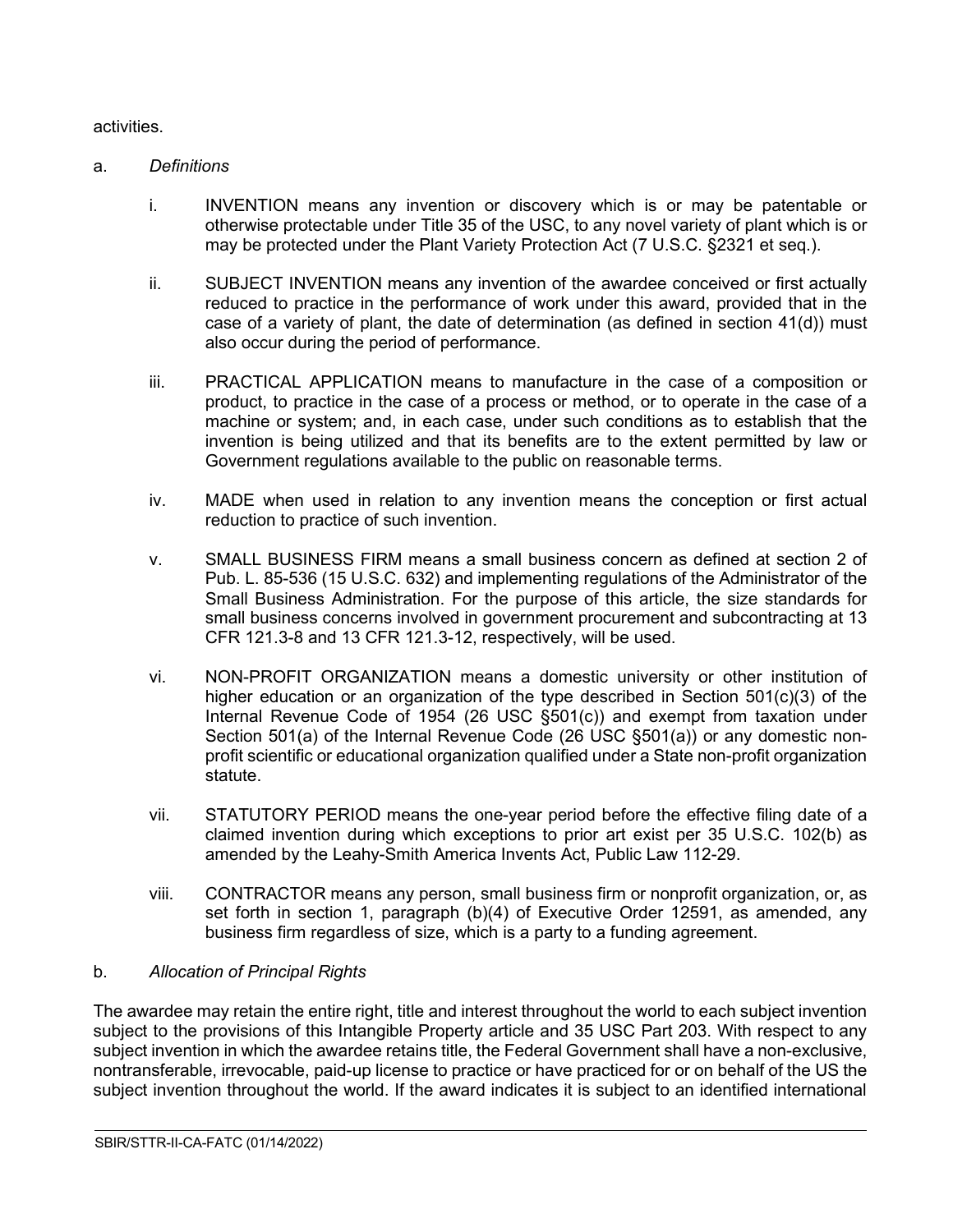agreement or treaty, the National Science Foundation (NSF) also has the right to direct the awardee to convey to any foreign participant such patent rights to subject inventions as are required to comply with that agreement or treaty.

### c. *Invention Disclosure, Election of Title and Filing of Patent Applications by Awardee*

- i. The awardee will disclose each subject invention to NSF within two months after the inventor discloses it in writing to awardee personnel responsible for the administration of patent matters. The disclosure to NSF shall be in the form of a written report and shall identify the award under which the invention was made and the inventor(s). It shall be sufficiently complete in technical detail to convey a clear understanding of the nature, purpose, operation and, to the extent known, the physical, chemical, biological or electrical characteristics of the invention. The disclosure shall also identify any publication, on sale or public use of the invention and whether a manuscript describing the invention has been submitted for publication and, if so, whether it has been accepted for publication at the time of disclosure. In addition, after disclosure to NSF, the awardee will promptly notify NSF of the acceptance of any manuscript describing the invention for publication or of any on sale or public use planned by the awardee.
- ii. The awardee will elect in writing whether or not to retain title to any such invention by notifying NSF within two years of disclosure to NSF. However, in any case where a patent, a printed publication, public use, sale or other availability to the public has initiated the one-year statutory period wherein valid patent protection can still be obtained in the US, the period for election of title may be shortened by NSF to a date that is no more than 60 days prior to the end of the statutory period.
- iii. The awardee will file its initial patent application on an invention to which it elects to retain title within one year after election of title or, if earlier, prior to the end of any statutory period wherein valid patent protection can be obtained in the US after a publication, on sale, or public use. If the awardee files a provisional application as its initial patent application, it shall file a non-provisional application within 10 months of the filing of the provisional application. The awardee will file patent applications in additional countries or international patent offices within either ten months of the first filed patent application, or six months from the date when permission is granted by the Commissioner of Patents to file foreign patent applications when such filing has been prohibited by a Secrecy Order.
- iv. For any subject invention with NSF and awardee co-inventors, where NSF determines that it would be in the interest of the government, pursuant to 35 U.S.C. 207(a)(3), to file an initial patent application on the subject invention, NSF, at its discretion and in consultation with the awardee, may file such application at its own expense, provided that the awardee retains the ability to elect title pursuant to 35 U.S.C. 202(a).
- v. Requests for extension of the time for disclosure to NSF, election and filing under subparagraphs 1., 2. and 3 may, at the discretion of NSF, be awarded. When an awardee has requested an extension for filing a non-provisional application after filing a provisional application, a one-year extension will be granted unless NSF notifies the contractor within 60 days of receiving the request.

 $\overline{a}$ 

d. *Conditions When the Government May Obtain Title*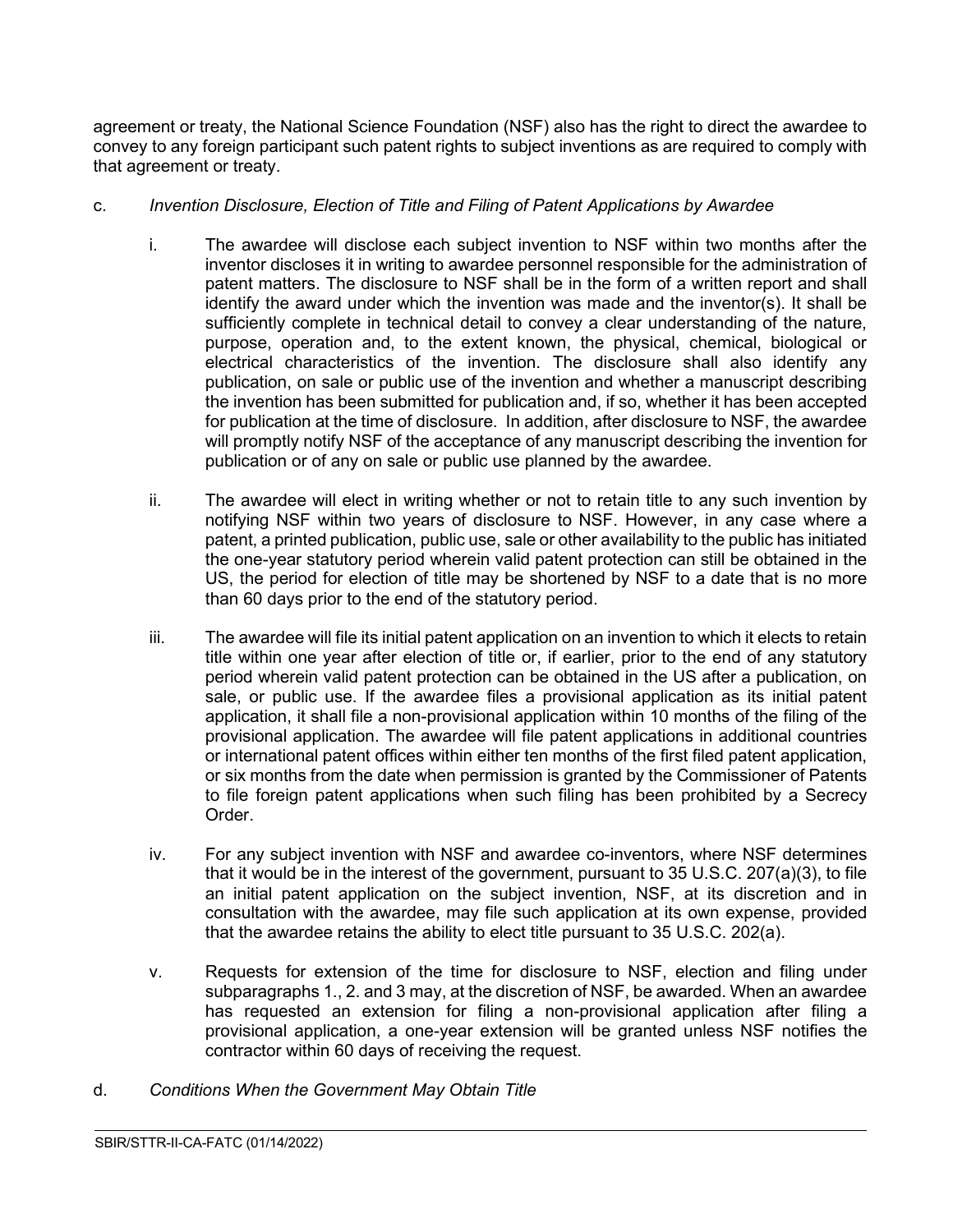The awardee will convey to NSF, upon written request, title to any subject invention:

- i. if the awardee fails to disclose or elect the subject invention within the times specified in paragraph c. above, or elects not to retain title;
- ii. in those countries in which the awardee fails to file patent applications within the times specified in paragraph c. above, provided, however, that if the awardee has filed a patent application in a country after the times specified in paragraph (c) of this article, but prior to its receipt of the written request of NSF, the awardee shall continue to retain title in that country; or
- iii. in any country in which the awardee decides not to continue the prosecution of any nonprovisional patent application for, to pay a maintenance, annuity or renewal fee on, or defend in a reexamination or opposition proceeding on, a patent on a subject invention.

## e. *Minimum Rights to Awardee*

- i. The awardee will retain a non-exclusive royalty-free license throughout the world in each subject invention to which the Government obtains title, except if the awardee fails to disclose the subject invention within the times specified in paragraph c. above. The awardee's license extends to its domestic subsidiaries and affiliates, if any, within the corporate structure of which the awardee is a party and includes the right to award sublicenses of the same scope to the extent the awardee was legally obligated to do so at the time the award was made. The license is transferable only with the approval of NSF except when transferred to the successor of that part of the awardee's business to which the invention pertains.
- ii. The awardee's domestic license may be revoked or modified by NSF to the extent necessary to achieve expeditious practical application of the subject invention pursuant to an application for an exclusive license submitted in accordance with applicable provisions at 37 CFR Part 404. This license will not be revoked in that field of use or the geographical areas in which the awardee has achieved practical application and continues to make the benefits of the invention reasonably accessible to the public. The license in any foreign country may be revoked or modified at discretion of NSF to the extent the awardee, its licensees or its domestic subsidiaries or affiliates have failed to achieve practical application in that foreign country.
- iii. Before revocation or modification of the license, NSF will furnish the awardee a written notice of its intention to revoke or modify the license, and the awardee will be allowed 30 days (or such other time as may be authorized by NSF for good cause shown by the awardee) after the notice to show cause why the license should not be revoked or modified. The awardee has the right to appeal, in accordance with applicable regulations in 37 CFR Part 404 concerning the licensing of Government-owned inventions, any decision concerning the revocation or modification of its license.

### f. *Awardee Action to Protect Government's Interest*

i. The awardee agrees to execute or to have executed and promptly deliver to NSF all instruments necessary to: (i) establish or confirm the rights the Government has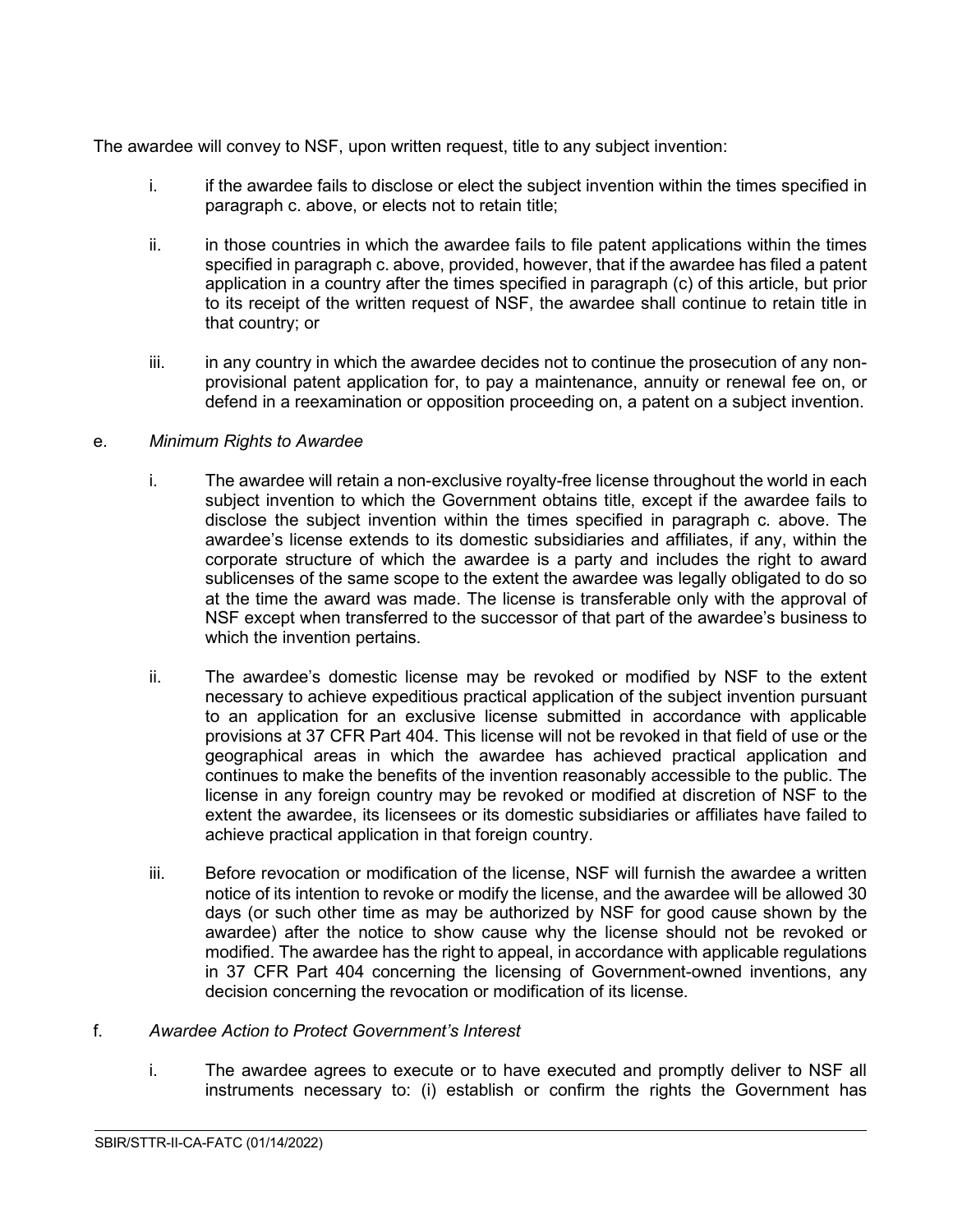throughout the world in those subject inventions for which the awardee retains title; and (ii) convey title to NSF when requested under paragraph d. above, and to enable the Government to obtain patent protection throughout the world in that subject invention.

- ii. The awardee agrees to require, by written agreement, its employees, other than clerical and non-technical employees, to disclose promptly in writing to personnel identified as responsible for the administration of patent matters and in a format suggested by the awardee each subject invention made under this award in order that the awardee can comply with the disclosure provisions of paragraph c. above, to assign to the awardee the entire right, title and interest in and to each subject invention made under the award, and to execute all papers necessary to file patent applications on subject inventions and to establish the Government's rights in the subject inventions. The disclosure format should require, as a minimum, the information requested by paragraph c.1 above. The awardee shall instruct such employees through the employee agreements or other suitable educational programs on the importance of reporting inventions in sufficient time to permit the filing of patent applications prior to US or foreign statutory bars.
- iii. For each subject invention, the awardee will no less than 60 days prior to the expiration of the statutory deadline, notify NSF of any decision: not to continue the prosecution of a non- provisional patent application; not to pay a maintenance, annuity or renewal fee; not to defend in a reexamination or opposition proceeding on a patent, in any country; to request, be a party to, or take action in a trial proceeding before the Patent Trial and Appeals Board of the U.S. Patent and Trademark Office, including but not limited to postaward review, review of a business method patent, inter partes review, and derivation proceeding; or to request, be a party to, or take action in a non-trial submission of art or information at the U.S. Patent and Trademark Office, including but not limited to a preissuance submission, a post-issuance submission, and supplemental.
- iv. The awardee agrees to include, within the specification of any US patent application and any patent issuing thereon covering a subject invention, the following statement:

"This invention was made with Government support under (identify NSF award number) awarded by the National Science Foundation. The Government has certain rights in this invention."

v. The awardee or its representative will complete, execute and forward to NSF a confirmation of a License to the US Government and the page of a United States patent application that contains the Federal support clause within two months of filing any domestic or foreign patent application.

### g. *Subawards*

- i. The awardee will include this Intangible Property article, suitably modified to identify the parties, in all subawards, regardless of tier, for experimental, developmental or research work. The subawardee will retain all rights provided for the awardee in this Intangible Property article, and the awardee will not, as part of the consideration for awarding the subaward, obtain rights in the subawardees' subject inventions.
- ii. In the case of subawards, at any tier, when the prime award by NSF was a contract (but not a cooperative agreement), NSF, subawardee and contractor agree that the mutual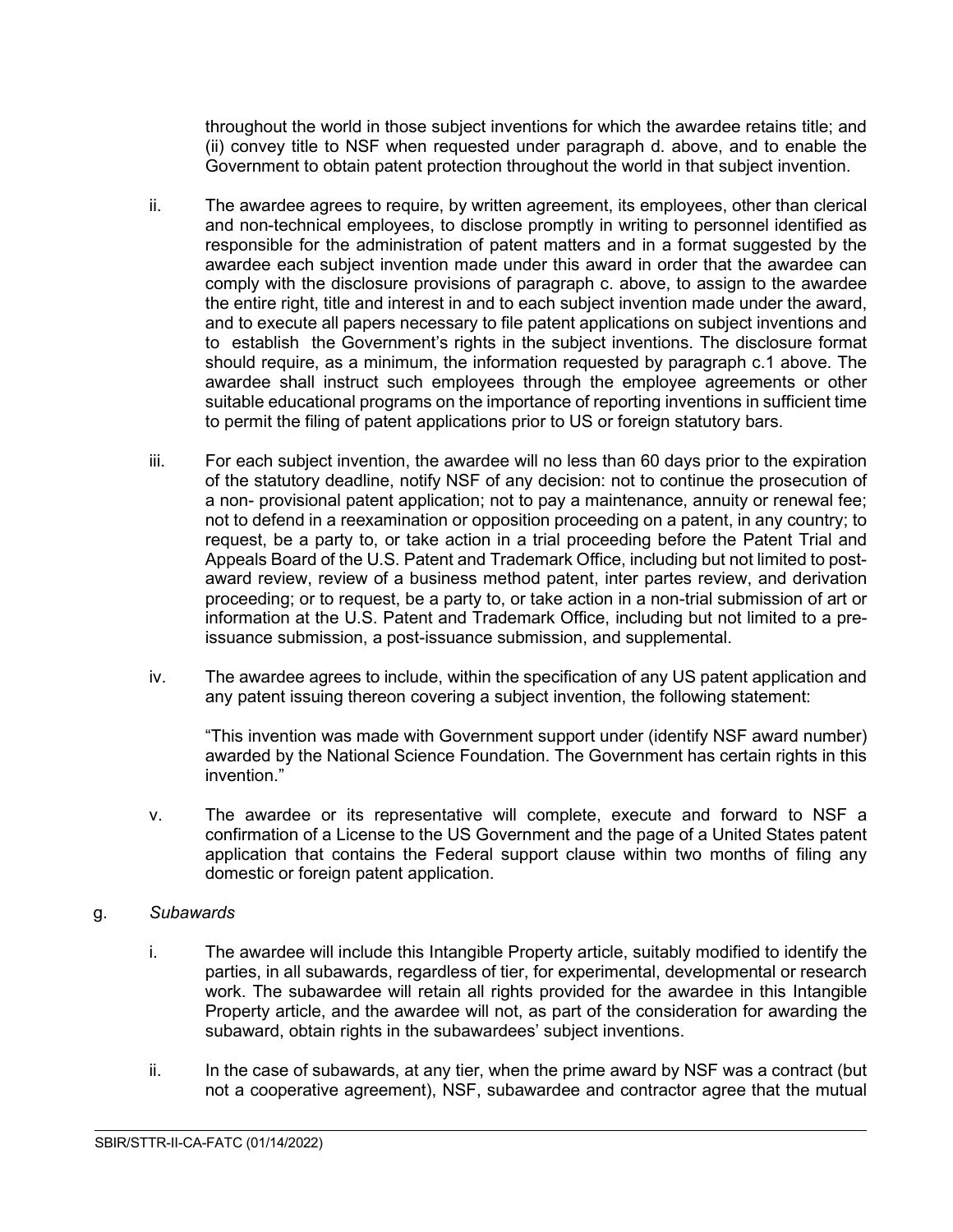obligations of the parties created by this Intangible Property article constitute a contract between the subawardee and the Foundation with respect to those matters covered by this Intangible Property article.

### h. *Reporting on Utilization of Subject Inventions*

Upon request, the awardee agrees to submit on request periodic reports no more frequently than annually on the utilization of a subject invention or on efforts at obtaining such utilization that are being made by the awardee or its licensees or assignees. Such reports shall include information regarding the status of development, date of first commercial sale or use, gross royalties received by the awardee and such other data and information as NSF may reasonably specify. The awardee also agrees to provide additional reports in connection with any march-in proceeding undertaken by NSF in accordance with paragraph j. of this Intangible Property article.

As required by 35 USC §202(c)(5), NSF agrees it will not disclose such information to persons outside the Government without the permission of the awardee.

## i. Preference for United States Industry

Notwithstanding any other provision of this Intangible Property article, the awardee agrees that neither it nor any assignee will grant to any person the exclusive right to use or sell any subject invention in the US unless such person agrees that any products embodying the subject invention or produced through the use of the subject invention will be manufactured substantially in the US. However, in individual cases, the requirement for such an agreement may be waived by NSF upon a showing by the awardee or its assignee that reasonable but unsuccessful efforts have been made to award licenses on similar terms to potential licensees that would be likely to manufacture substantially in the US or that under the circumstances domestic manufacture is not commercially feasible.

### j. *March-in Rights*

The awardee agrees that with respect to any subject invention in which it has acquired title, NSF has the right in accordance with procedures at [37 CFR §401.6](http://www.access.gpo.gov/nara/cfr/waisidx_06/37cfr401_06.html) and the NSF [PAPPG Chapter XI.D.1.l](https://www.nsf.gov/pubs/policydocs/pappg22_1/pappg_11.jsp#XID1) to require the grantee, an assignee or exclusive licensee of a subject invention to grant a non-exclusive, partially exclusive or exclusive license in any field of use to a responsible applicant or applicants, upon terms that are reasonable under the circumstances and if the grantee, assignee or exclusive licensee refuses such a request, NSF has the right to grant such a license itself if NSF determines that such action is necessary:

- i. because the awardee or assignee has not taken or is not expected to take within a reasonable time, effective steps to achieve practical application of the subject invention in such field of use;
- ii. to alleviate health or safety needs which are not reasonably satisfied by the awardee, assignee or their licensees;
- iii. to meet requirements for public use specified by Federal regulations and such requirements are not reasonably satisfied by the awardee, assignee or licensee; or
- iv. because the agreement required by paragraph i. of this Intangible Property article has not been obtained or waived or because a licensee of the exclusive right to use or sell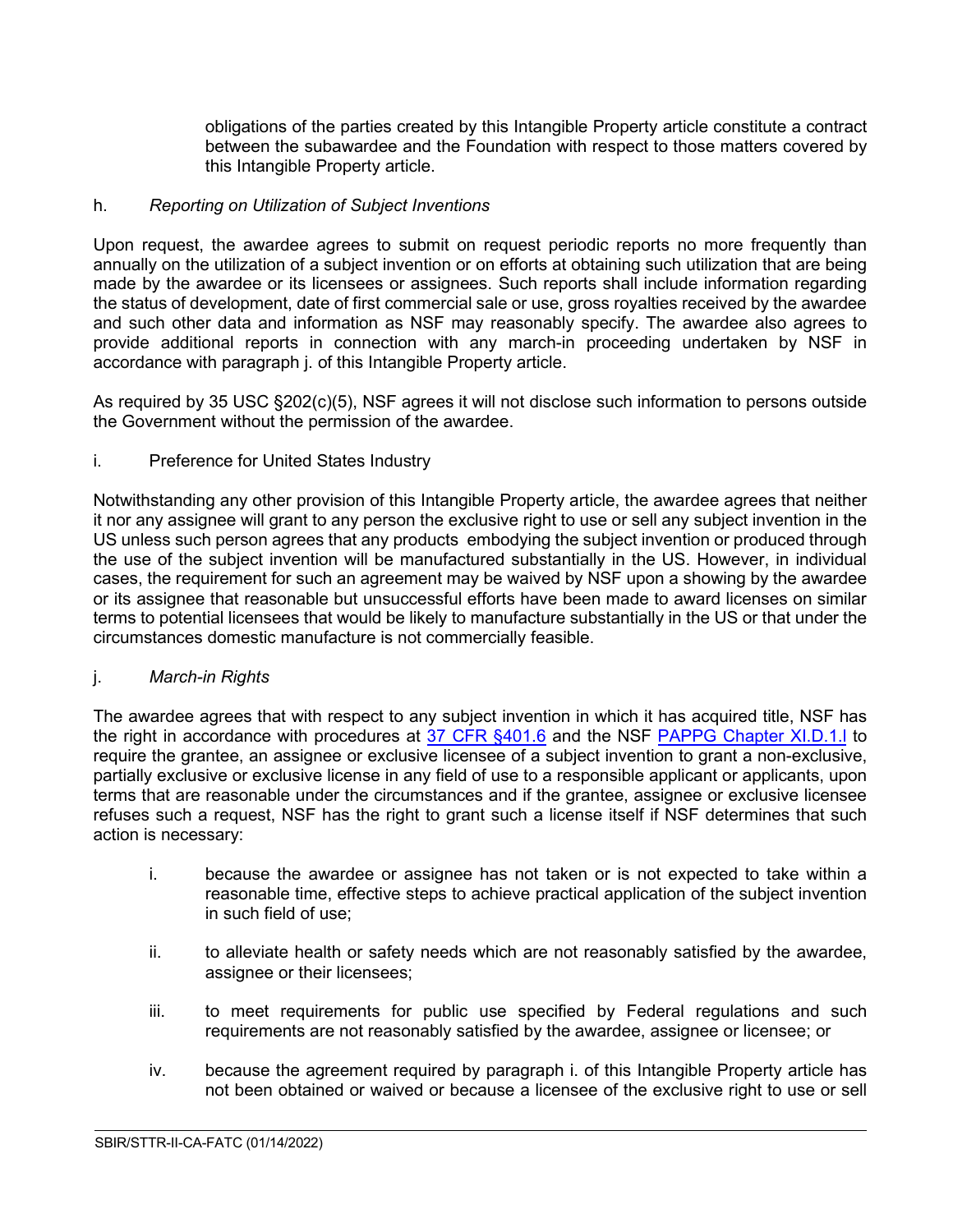any subject invention in the US is in breach of such agreement.

### k. *Communications*

All communications required by this Patents Rights article must be submitted through the [iEdison](https://public.era.nih.gov/iedison/public/login.do?TYPE=33554433&REALMOID=06-dc4d00e8-1464-45e1-937f-0525407c30fd&GUID&SMAUTHREASON=0&METHOD=GET&SMAGENTNAME=-SM-938PYmoLVb4VrDeXo04LZUDVDvc%2b3899ByInEAjuSUvWNIGfB2zRpWiCivYGCogG&TARGET=-SM-http%3a%2f%2fpublic%2eera%2enih%2egov%2fiedison)  [Invention Information Management System](https://public.era.nih.gov/iedison/public/login.do?TYPE=33554433&REALMOID=06-dc4d00e8-1464-45e1-937f-0525407c30fd&GUID&SMAUTHREASON=0&METHOD=GET&SMAGENTNAME=-SM-938PYmoLVb4VrDeXo04LZUDVDvc%2b3899ByInEAjuSUvWNIGfB2zRpWiCivYGCogG&TARGET=-SM-http%3a%2f%2fpublic%2eera%2enih%2egov%2fiedison) maintained by the National Institutes of Health unless NSF prior written permission for another form of submission is obtained from the Patent Assistant at patents@nsf.gov or at Office of the General Counsel, National Science Foundation, 2415 Eisenhower Avenue, Alexandria, VA 22314.

## <span id="page-26-0"></span>**29. Audit and Records**

Financial records, supporting documents (including documentation of personnel expenses), statistical records and other records pertinent to this award must be retained by the awardee for a period of three years from award financial closeout as described in [PAPPG Chapter VIII.E,](https://www.nsf.gov/pubs/policydocs/pappg22_1/pappg_8.jsp#VIIIE) except as noted in 2 CFR §200.333.

## <span id="page-26-1"></span>**30. Site Visits**

NSF, through authorized representatives, has the right, at all reasonable times, to make site visits to review project accomplishments and management control systems and to provide such technical assistance as may be required. If any site visit is made by NSF on the premises of the awardee or a subrecipient under an award, the awardee shall provide and shall require its subrecipients to provide all reasonable facilities and assistance for the safety and convenience of the NSF representatives in the performance of their duties. All site visits and evaluations shall be performed in such a manner that will not unduly delay the work.

### <span id="page-26-2"></span>**31. Termination and Enforcement**

a. Any suspension or termination action taken by NSF must be issued by a cognizant NSF Grants and Agreements Officer and will be in accordance with this article, 2 CFR §200.340, and [PAPPG](https://www.nsf.gov/pubs/policydocs/pappg22_1/pappg_12.jsp#XIIA)  [Chapter XII.A.](https://www.nsf.gov/pubs/policydocs/pappg22_1/pappg_12.jsp#XIIA)

- b. The grant may be suspended or terminated in whole or in part in any of the following situations:
	- 1. By NSF, if the awardee fails to comply with the terms and conditions of a Federal award;
	- 2. By NSF, to the greatest extent authorized by law, if an award no longer effectuates the program goals or agency priorities;
	- 3. By NSF, with the consent of the awardee, in which case the two parties must agree upon the termination conditions, including the effective date and, in the case of partial termination, the portion to be terminated;
	- 4. By the awardee upon sending to NSF written notification setting forth the reasons for such termination, the effective date, and, in the case of partial termination, the portion to be terminated. However, if NSF determines in the case of partial termination that the reduced or modified portion of the NSF award will not accomplish the purposes for which the NSF award was made, NSF may terminate the Federal award in its entirety;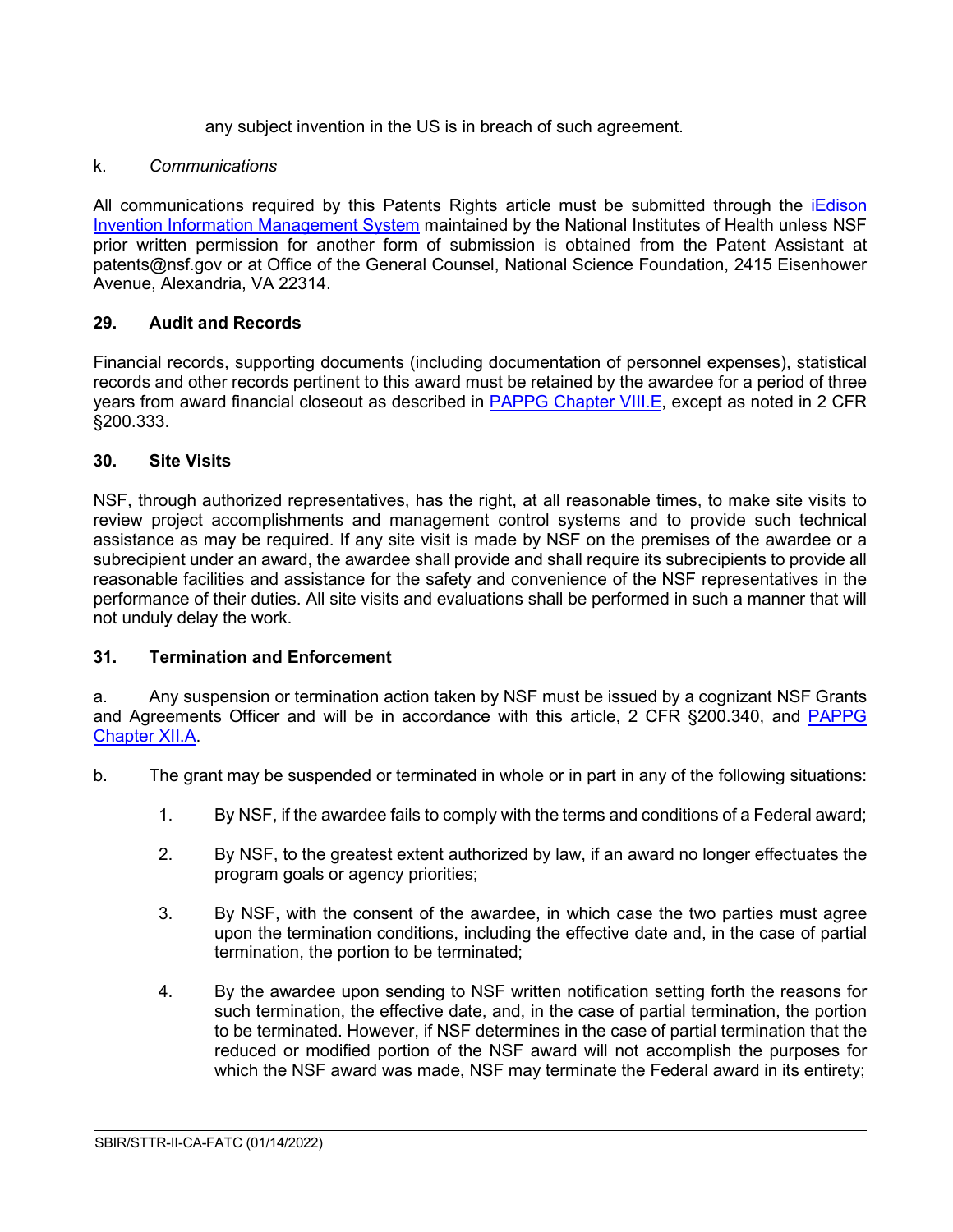- 5. By NSF, pursuant to termination provisions included in the NSF award; or
- 6. By NSF, when ordered by the Deputy Director under NSF's Regulation on Research Misconduct [45 CFR Part 689].

c. Normally, action by NSF to suspend or terminate an award will be taken only after the awardee has been informed by NSF of any deficiency on its part and given an opportunity to correct it; NSF, however, may immediately suspend or terminate the award without notice when it believes such action is reasonable to protect the interests of the Government.

d. No costs incurred during a suspension period or after the effective date of a termination will be allowable, except those costs which, in the opinion of NSF, the awardee could not reasonably avoid or eliminate, or which were otherwise authorized by the suspension or termination notice, provided such costs would otherwise be allowable under the terms of the award and the governing cost principles.

e. Within 30 days of the termination date, the awardee will furnish a summary of progress under the award and an itemized accounting of costs incurred prior to the termination date or pursuant to d, above. Final allowable costs under a termination settlement shall be in accordance with the terms of the award, including this article, and the governing cost principles, giving due consideration to the progress under the award. In no event will the total of NSF payments under a terminated award exceed the award amount, or the NSF pro rata share of the total project costs when cost sharing was anticipated, whichever is less.

f. When an NSF award is terminated or partially terminated, both NSF and the awardee remain responsible for compliance with the requirements in 2 CFR §§200.344 and 200.345.

g. A notice of termination other than by mutual agreement and/or the final settlement amount may be subject to review pursuant to Article Non-Discrimination Statutes.

h. NSF will report award terminations to the OMB-designated integrity and performance system in accordance with Federal regulation, but only after the awardee has had an opportunity to exhaust the review procedures contained in [PAPPG Chapter XII.B.](https://www.nsf.gov/pubs/policydocs/pappg22_1/pappg_12.jsp#XIIB) See also Article Project Reporting Requirements for additional information on FAPIIS.

# <span id="page-27-0"></span>**32. Termination Review Procedure**

a. A request for review of a notice of termination or settlement should be addressed to the Division Director, Division of Grants and Agreements (DGA), National Science Foundation, 2415 Eisenhower Avenue, Alexandria, VA, 22314. It must be postmarked no later than 30 days after the date of the letter notifying the awardee of the termination or settlement.

b. The request for review must contain a full statement of the awardee's position and the pertinent facts and reasons in support of such position.

c. Review of a notice of termination or settlement will be conducted in accordance with [PAPPG](https://www.nsf.gov/pubs/policydocs/pappg22_1/pappg_12.jsp#XIIB3)  [Chapter XII.B.3.](https://www.nsf.gov/pubs/policydocs/pappg22_1/pappg_12.jsp#XIIB3)

 $\overline{a}$ 

d. Pending resolution of the request for review, the notice of termination shall remain in effect.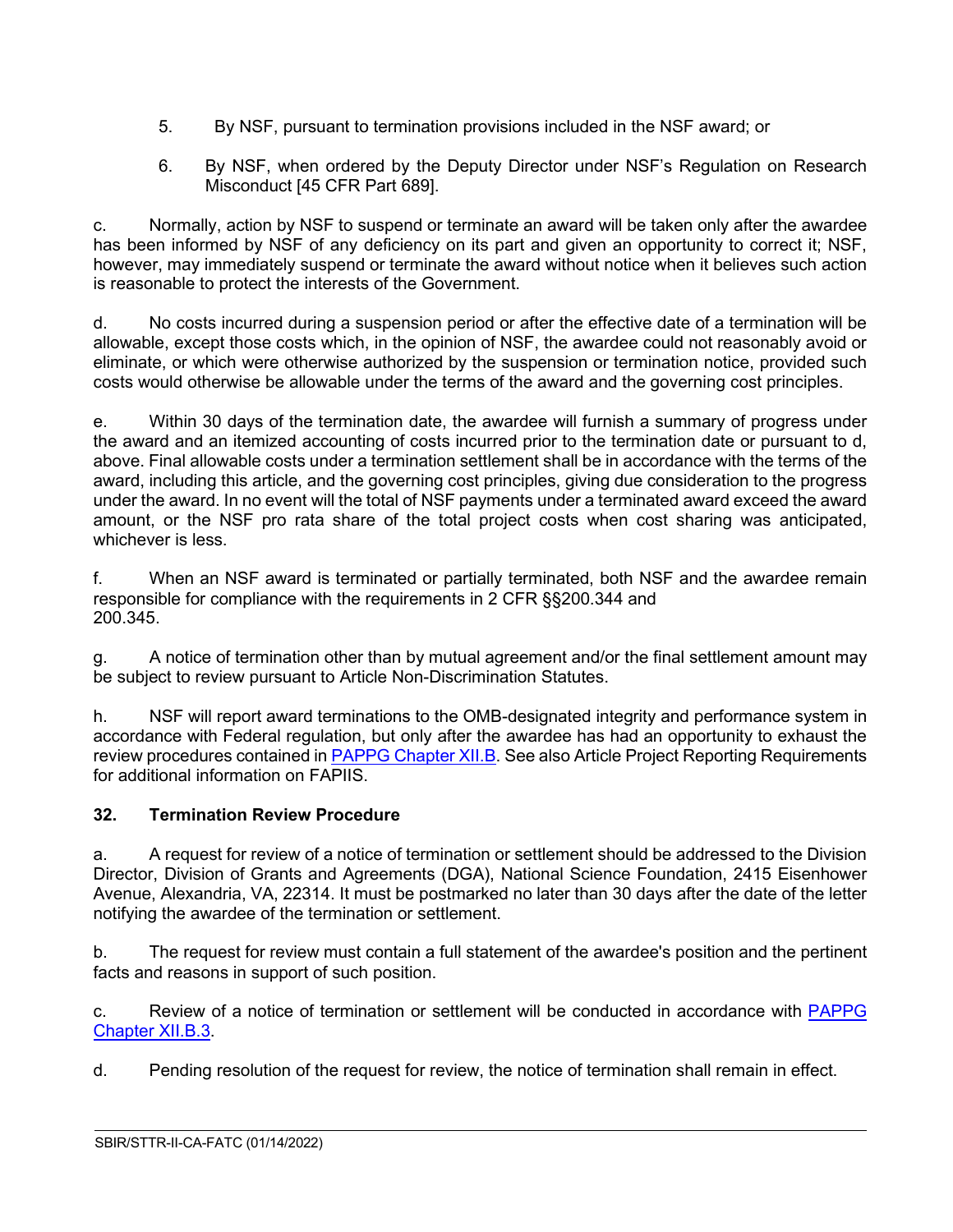## <span id="page-28-0"></span>**33. Price Reduction for Defective Cost or Pricing Data**

a. If any price, including profit, negotiated in connection with this award, was increased by any significant amount because (1) the awardee or its subrecipient furnished cost or pricing data that were not complete, accurate and current as certified in its Certificate of Current Cost Pricing data, (2) a subrecipient or prospective subrecipient furnished the awardee cost or pricing data that were not complete, accurate and current as certified in its Certificate of Current Cost Pricing Data, or (3) any of these parties furnished data of any description that were not accurate, the price or cost shall be reduced accordingly and the award shall be amended to reflect the reduction.

b. Any reduction in the award price under paragraph a. above due to defective data from a prospective contractor that was not subsequently awarded the subaward shall be limited to the amount, plus applicable overhead and profit markup, by which the actual subaward price was not itself affected by defective cost or pricing data.

c. If the cognizant NSF Grants Officer determines under paragraph a. of this clause that a price or cost reduction should be made, the awardee agrees not to raise the following matters as a defense:

- 1. The awardee or subrecipient was a sole source supplier or otherwise was in a superior bargaining position and thus the price of the award would not have been modified even if accurate, complete and current cost or pricing data had been submitted.
- 2. The cognizant NSF Grants Officer should have known that the cost or pricing data in issue were defective even though the awardee or subrecipient took no affirmative action to bring the character of the data to the attention of the cognizant NSF Grants Officer.
- 3. The awardee or subrecipient did not submit a Certificate of Cost or Pricing Data. Except as prohibited by c.3. of this article, an offset in an amount determined appropriate by the cognizant NSF Grants Officer based upon the facts shall be allowed against the amount of an award price reduction if:
	- The awardee certifies to the cognizant NSF Grants Officer that, to the best of the awardee's knowledge and belief, the awardee is entitled to the offset in the amount requested; and
	- The awardee proves that the cost or pricing data (or price of amendment) is accurate and that the data was not submitted before such date.

An offset shall not be allowed if:

• The understated data was known by the awardee to be understated when the Certificate of Cost or Pricing Data was signed; or The Government proves that the facts demonstrate that the award price would not have been increased in the amount to be offset even if the available data had been submitted before the date of agreement of price.

 $\overline{a}$ 

d. If any reduction in the award price under this article reduces the price for which payment was made prior to the date of the amendment reflecting the price reduction, the awardee shall be liable to and shall pay the United States at the time such overpayment is repaid simple interest on the amount of such overpayment to be computed from the date(s) of overpayment to the awardee to the date the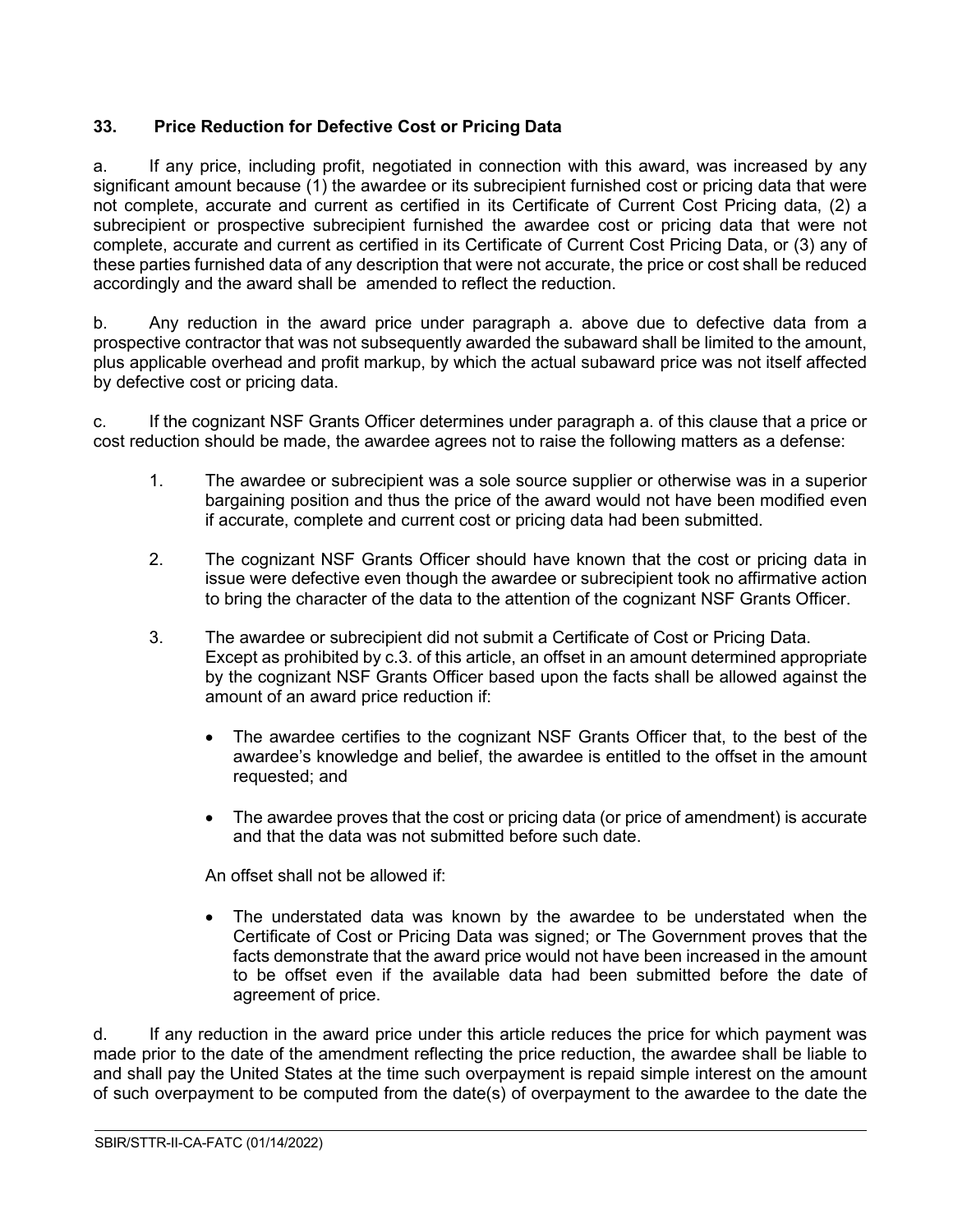Government is repaid by the awardee at the applicable underpayment rate effective for each quarter prescribed by the Secretary of the Treasury under 26 USC 6621(a)(2).

## <span id="page-29-0"></span>**34. Non-Discrimination Statutes**

The award is subject to the provisions of Title VI of the Civil Rights Act of 1964 [42 USC §§2000d et seq.], Title IX of the Education Amendments of 1972 [20 USC §§1681 et seq.], the Rehabilitation Act of 1973 [29 USC §794], the Age Discrimination Act of 1975 [42 USC §§6101 et seq], Equal Employment Opportunity [E.O. 11246], Limited English Proficiency (LEP) [E.O. 13166] and all regulations and policies issued by NSF pursuant to these statutes. Specifically, in accordance with these statutes, regulations and policies, no person on the basis of race, color, national origin, sex, disability, or age shall be excluded from participation in, be denied the benefits of, or otherwise be subjected to discrimination under the award.

## <span id="page-29-1"></span>**35. Reporting Classifiable Information**

NSF awards are intended for unclassified, publicly releasable research. The awardee will not be granted access to classified information. NSF does not expect that the results of the research project will involve classified information.

If, however, in conducting the activities supported under an award, the PI or co-PI is concerned that any of the research results involve potentially classifiable information that may warrant Government restrictions on the dissemination of the results, the PI or co-PI should promptly notify the cognizant NSF Program Officer.

### <span id="page-29-2"></span>**36. Animal Welfare**

a. Any awardee performing research on vertebrate animals<sup>[5](#page-29-3)</sup> shall comply with the Animal Welfare Act [7 USC §2131 et seq.] and the regulations promulgated thereunder by the Secretary of Agriculture [9 CFR §§1.1-4.11] pertaining to the humane care, handling treatment of vertebrate animals held or used for research, teaching or other activities supported by Federal awards. The awardee is expected to ensure that the guidelines described in the National Academies of Sciences, Engineering and Medicine (NASEM) Publication, "Guide for the Care and Use of Laboratory Animals" are followed and to comply with the Public Health Service Policy and Government Principles Regarding the Care and Use of Animals (included as Appendix D to the NASEM Guide). Further guidance on the use of vertebrate animals in NSF funded projects can be found in [PAPPG Chapter XI.B.3.](https://www.nsf.gov/pubs/policydocs/pappg22_1/pappg_11.jsp#XIB3)

b. Effective October 1, 2015, the awardee must include NSF-supported activities with live vertebrate animals as covered activities in their Office of Laboratory Animal Welfare (OLAW) Animal Welfare Assurance. Further, they must promptly report situations involving NSF- supported animal activities to OLAW as required by the Public Health Service (PHS) [Policy on Humane](https://olaw.nih.gov/policies-laws/phs-policy.htm) Care and Use of [Laboratory](https://olaw.nih.gov/policies-laws/phs-policy.htm) Animals Section IV.F.3. The cognizant NSF Program Officer also should be notified.

c. Any changes to, or lapses in, the Institutional Animal Care and Use Committee approved animal use protocols associated with an NSF award should be reported promptly by the awardee to the cognizant NSF Program Officer.

<span id="page-29-3"></span><sup>&</sup>lt;sup>5</sup> In addition to vertebrate animals covered by the Animal Welfare Act, the requirements specified in this Article also are extended to rats, birds, and mice.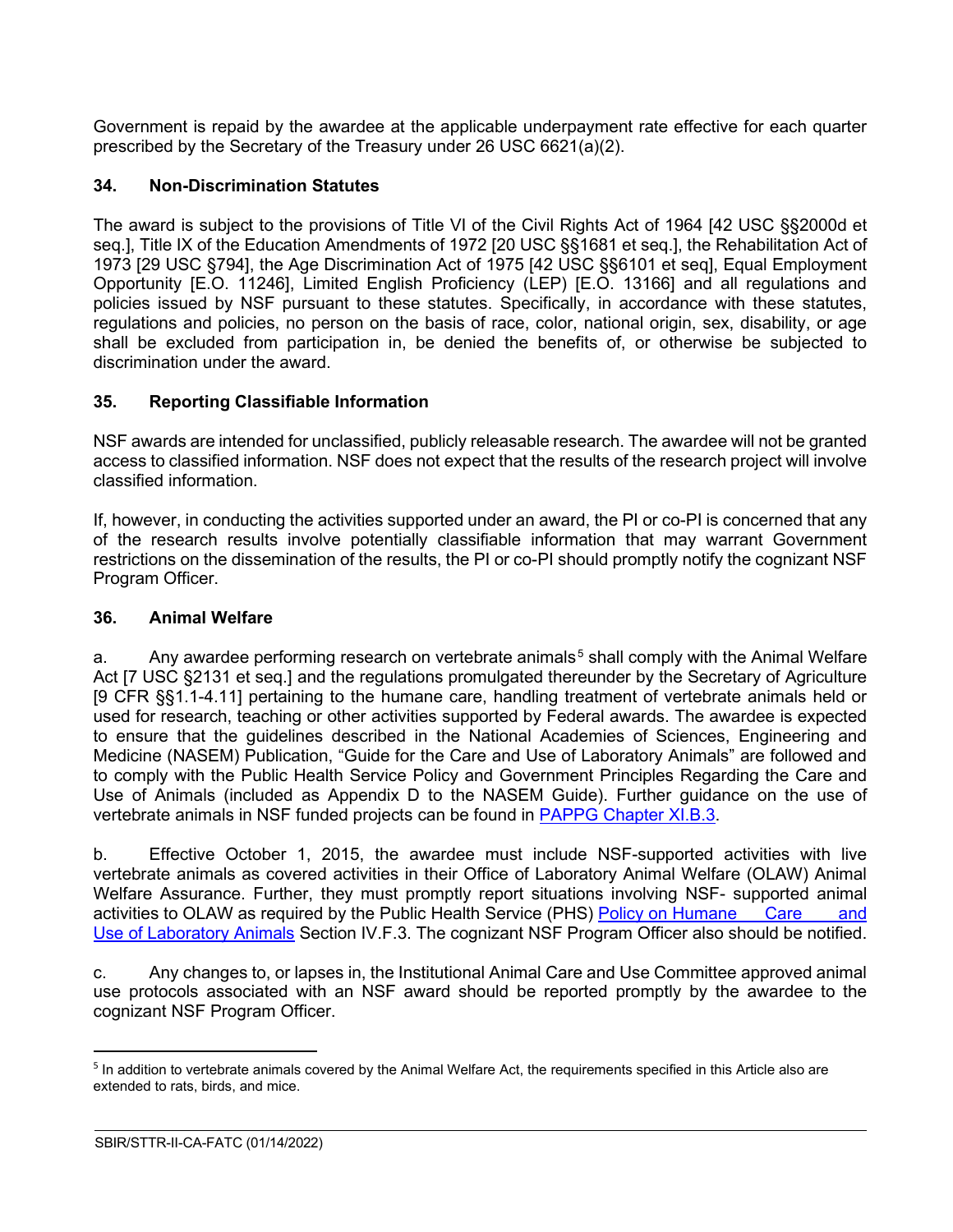d. In the event the awardee's multi-project Assurance is cancelled or lapses, the awardee must immediately notify the cognizant NSF Grants and Agreements Officer(s) identified in the award notice.

Research facilities subject to the Animal Welfare Act using or intending to use live animals in research and who receive Federal funding are required to register the facility with the Animal and Plant Health Inspection Service (APHIS), US Department of Agriculture. The location of the nearest APHIS Regional Office, as well as information concerning this and other APHIS activities, may be obtained at [http://www.aphis.usda.gov/.](http://www.aphis.usda.gov/)

## <span id="page-30-0"></span>**37. Research Involving Recombinant or Synthetic Nucleic Acid Molecules**

If this award supports research involving recombinant or synthetic nucleic acid molecules, the awardee agrees to comply with the [Guidelines for Research Involving Recombinant or Synthetic Nucleic Acid](http://osp.od.nih.gov/office-biotechnology-activities/biosafety/nih-guidelines)  [Molecules](http://osp.od.nih.gov/office-biotechnology-activities/biosafety/nih-guidelines) (NIH Guidelines) including the procedural requirements and any subsequent revisions as they are published in the Federal Register. Further information on research awards that involve recombinant or synthetic nucleic acid molecules can be found in [PAPPG Chapter XI.B.2.](https://www.nsf.gov/pubs/policydocs/pappg22_1/pappg_11.jsp#XIB2)

## <span id="page-30-1"></span>**38. Clean Air and Water**

(Applicable only if the award exceeds \$150,000, or a facility to be used has been the subject of a conviction under the Clean Air Act [42 USC §7413(c)(1)] or the Clean Water Act [33 USC §1319(c)] and is listed by the Environmental Protection Agency (EPA), or the award is not otherwise exempt.)

The awardee agrees as follows:

a. To comply with all the requirements of Section 114 of the Clean Air Act [42 USC §7414] and Section 308 of the Clean Water Act [33 USC §1318], respectively, relating to inspection, monitoring, entry, reports and information, as well as other requirements specified in Section 114 and Section 308 of the Clean Air Act and the Clean Water Act, respectively, and all regulations and guidelines issued thereunder before the issuance of the cooperative agreement.

b. That no portion of the work required by the award will be performed in a facility listed on the Environmental Protection Agency List of Violating Facilities on the date that the award was issued unless and until EPA eliminates the name of such facility or facilities from such listing.

c. To use its best efforts to comply with clean air standards and clean water standards at the facility in which the award is being performed.

d. To insert the substance of the provisions of this article into any nonexempt subaward.

## <span id="page-30-2"></span>**39. Human Research Subjects**

The awardee is responsible for the protection of the rights and welfare of any human subjects involved in research, development and related activities supported by this award. The awardee agrees to comply with the NSF regulation, entitled, "Protection of Human Subjects [45 CFR Part 690]."

# <span id="page-30-3"></span>**40. Life Sciences Dual Use Research of Concern (DURC)**

This Article applies to all research, for which NSF award funds may be used, that potentially falls within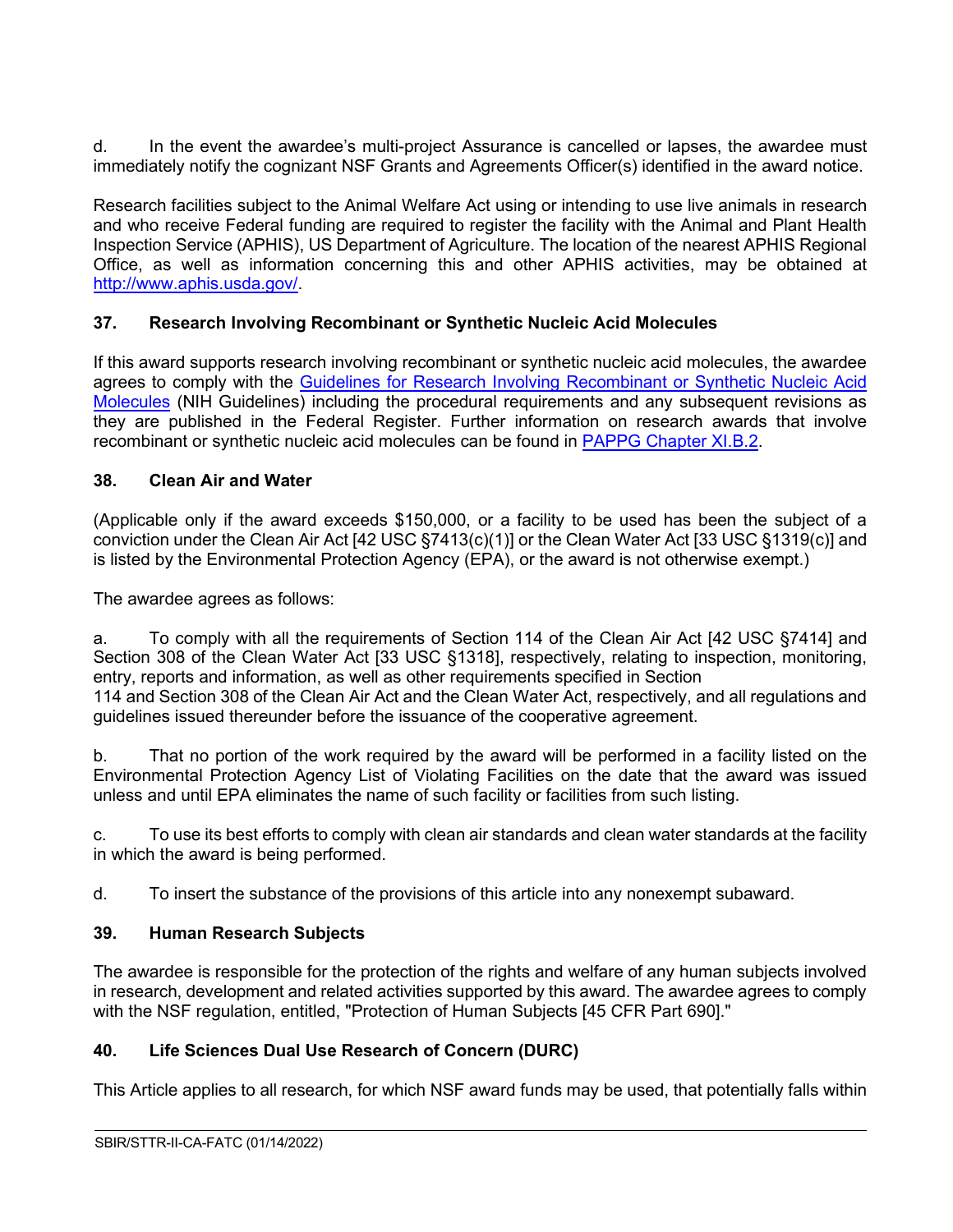the scope of [the US Government Policy for Institutional Oversight of Life Sciences Dual Use Research](http://www.phe.gov/s3/dualuse/Pages/default.aspx)  [of Concern](http://www.phe.gov/s3/dualuse/Pages/default.aspx) as published in September 2014, hereafter referred to as the "Policy". See also [PAPPG](https://www.nsf.gov/pubs/policydocs/pappg22_1/pappg_11.jsp#XIB5)  [Chapter XI.B.5.](https://www.nsf.gov/pubs/policydocs/pappg22_1/pappg_11.jsp#XIB5)

The awardee is responsible for monitoring the research progress and for implementation of all appropriate biosafety and biosecurity risk mitigation measures including compliance with all applicable laws and regulations related to that implementation, including the Policy specified above. (See also <https://osp.od.nih.gov/biotechnology/dual-use-research-of-concern/> for Frequently Asked Questions, case studies and other educational materials on DURC.)

## <span id="page-31-0"></span>**41. Investigator Financial Disclosure Policy**

If the awardee employs more than 50 persons, the awardee must maintain an appropriate written and enforced policy on conflict of interest consistent with the provisions of [PAPPG Chapter IX.A.](https://www.nsf.gov/pubs/policydocs/pappg22_1/pappg_9.jsp#IXA)

## <span id="page-31-1"></span>**42. Whistleblower Protection**

The awardee is notified of the applicability of 41 USC §4712, as amended by P.L. 112-239, providing protection for whistleblowers.

## <span id="page-31-2"></span>**43. State Sales and Use Taxes**

The awardee is reminded that the governing cost principles cited in Article Allowable Costs limit the allowability of taxes to those the organization is required to pay. The awardee must avail itself of any tax exemptions for which any activities supported by Federal funds may qualify, including any applicable exemptions from State or local sales and use taxes on the purchase of goods and services made with NSF award funds.

### <span id="page-31-3"></span>**44. Recipient Integrity and Performance Matters**

The awardee must fully comply with the requirements stipulated in [Appendix XII to Part 200](https://www.ecfr.gov/cgi-bin/text-idx?SID=704835d27377ef5213a51c149de40cab&node=2:1.1.2.2.1&rgn=div5) of 2 CFR §200, entitled "Award Term and Condition for Recipient Integrity and Performance Matters." See also Article Termination and Enforcement of these terms and conditions for NSF's responsibilities regarding reporting award terminations to the OMB-designated integrity and performance system in accordance with Federal regulation. In addition, Article Project Reporting Requirements specifies NSF responsibilities to report in FAPIIS a grantee's failure to submit all required reports.

### <span id="page-31-4"></span>**45. Breach of Personally Identifiable Information**

An awardee that uses or operates a Federal information system or creates, collects, uses, processes, stores, maintains, disseminates, discloses, or disposes of Personally Identifiable Information (PII) within the scope of an NSF award, must have procedures in place to respond to a breach of PII. These procedures should promote cooperation and the free exchange of information with NSF, as needed to properly escalate, refer and respond to a breach. The awardee must notify NSF upon learning that a breach of PII within the scope of an NSF award has occurred.

## <span id="page-31-5"></span>**46. Post-award Disclosure of Current Support and In-Kind Contribution Information**

If an organization discovers that a PI or co-PI on an active NSF award failed to disclose current support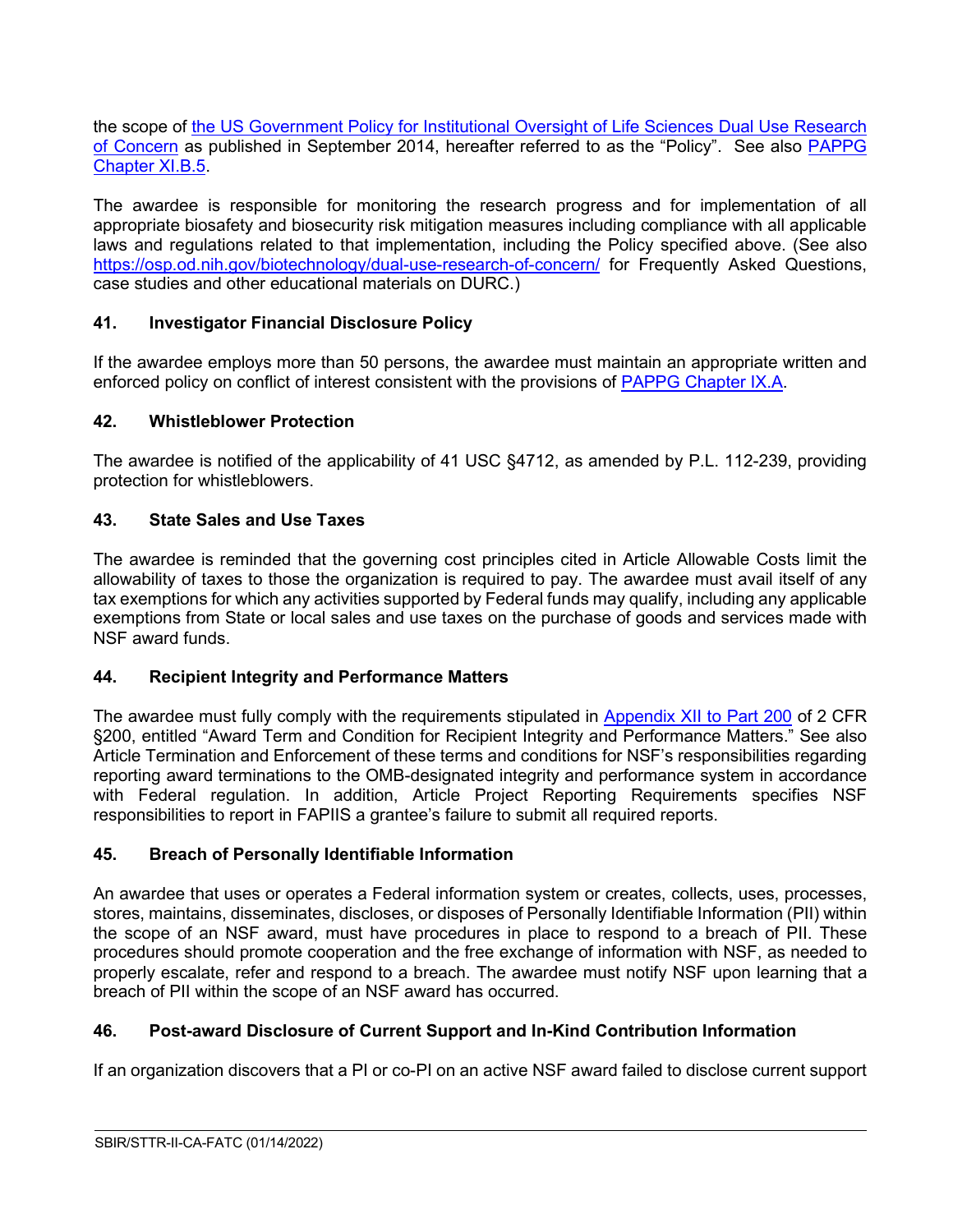or in-kind contribution information<sup>[6](#page-32-0)</sup> as part of the proposal submission process (see PAPPG Chapter [II.C.2.h\)](https://www.nsf.gov/pubs/policydocs/pappg22_1/pappg_2.jsp#IIC2h), the AOR must submit the following information within 30 calendar days of the identification of the undisclosed current support or in-kind contribution through use of the "Other Request" category in the Notification and Request Module in Research.gov.<sup>[7](#page-32-1)</sup>

Post-award Disclosure of Project Support Information:

- 1. PI/co-PI Name:
- 2. Project Title:
- 3. Award Number (if available):
- 4. Source of Support:
- 5. Primary Place of Performance:
- 6. Project Start and End Date:
- 7. Total Award Amount (including Indirect Costs): \$
- 8. Brief Description of the Major goals of the project:
- 9. Description of any Overlap/Duplication of the project with the NSF award:
- 10. Impact on the ability of the PI/co-PI to carry out the NSF award:
- 11. Person-Month(s) (or Partial Person-Months) Per Year Committed to the Project:
	- a. Enter the applicable year: (e.g., 2020, 2021):
		- i. Enter the number of person-month(s) (or partial person-months):
	- b. Enter the applicable year: (e.g., 2020, 2021):
		- i. Enter the number of person-month(s) (or partial person-months):
	- c. Enter the applicable year: (e.g., 2020, 2021):
		- i. Enter the number of person-month(s) (or partial person-months):
	- d. Enter the applicable year: (e.g., 2020, 2021):
		- i. Enter the number of person-month(s) (or partial person-months):
	- e. Enter the applicable year: (e.g., 2020, 2021):
		- i. Enter the number of person-month(s) (or partial person-months):

Post-award Disclosure of In-Kind Contribution Information

- 1. PI/co-PI Name:
- 2. Source of Support:
- 3. Primary Place of Performance:
- 4. Summary of In-kind Contributions:
- 5. Description of any Overlap/Duplication of the project with the NSF award:
- 6. Impact on the ability of the PI/co-PI to carry out the NSF award:
- 7. Person-Month(s) (or Partial Person-Months) Per Year Committed to the Project:
	- a. Enter the applicable year: (e.g., 2020, 2021):
	- i. Enter the number of person-month(s) (or partial person-months):
	- b. Enter the applicable year: (e.g., 2020, 2021):
		- i. Enter the number of person-month(s) (or partial person-months):
	- c. Enter the applicable year: (e.g., 2020, 2021):
	- i. Enter the number of person-month(s) (or partial person-months):
	- d. Enter the applicable year: (e.g., 2020, 2021):

<span id="page-32-0"></span> $6$  The post-award disclosure requirement applies to current support (including in-kind contributions) that was active as of the date the proposal was submitted to NSF. See *[NSF Pre-award and Post-award Disclosures Relating to the Biographical Sketch and Current and](https://www.nsf.gov/bfa/dias/policy/disclosures_table.jsp)  [Pending Support](https://www.nsf.gov/bfa/dias/policy/disclosures_table.jsp)* which has been developed to assist users in determining the types of activities that must be disclosed.

<span id="page-32-1"></span> $^7$  The requisite information must be entered into the box entitled, "Proposed Change" with the box entitled, "Justification for Change" stating, "See above".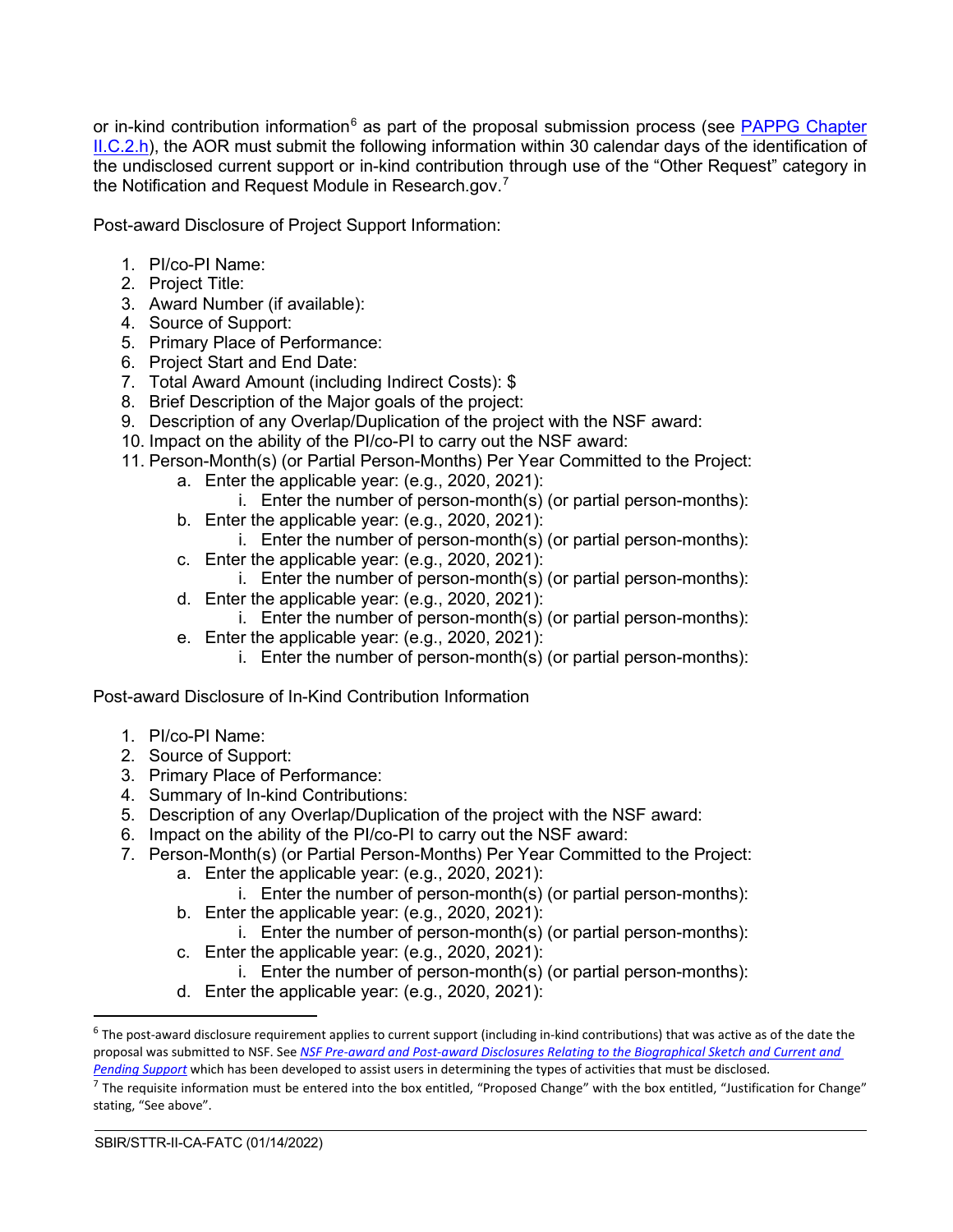- i. Enter the number of person-month(s) (or partial person-months):
- e. Enter the applicable year: (e.g., 2020, 2021):
	- i. Enter the number of person-month(s) (or partial person-months):
- 8. Dollar Value of In-kind Contribution: \$

Upon receipt and review of the information provided, NSF may consult with the AOR, or designee, if necessary. Based on the results of this review, the Foundation will determine the impact of the new information on the NSF-funded award, and, where necessary, take appropriate action.

## <span id="page-33-0"></span>**47. Fee Payments**

Payment of fee is allowable only if expressly authorized by solicitation and the terms and conditions of the NSF award.

## <span id="page-33-1"></span>**48. Section 889 of the National Defense Authorization Act (NDAA) for Fiscal Year (FY) 2019**

Section 889 of the National Defense Authorization Act (NDAA) for Fiscal Year (FY) 2019 (Public Law 115-232) prohibits the head of an executive agency from obligating or expending loan or grant funds to procure or obtain, extend, or renew a contract to procure or obtain, or enter into a contract (or extend or renew a contract) to procure or obtain the equipment, services, or systems as identified in section 889 of the NDAA for FY 2019.

- a. In accordance with 2 CFR §200.216 and §200.471, for all awards that are issued on or after August 13, 2020, recipients and subrecipients are prohibited from obligating or expending loan or grant funds to:
	- i. Procure or obtain;
	- ii. Extend or renew a contract to procure or obtain; or
	- iii. Enter into a contract (or extend or renew a contract) to procure or obtain equipment, services, or systems that uses covered telecommunications equipment or services as a substantial or essential component of any system, or as critical technology as part of any system. As described in Public Law 115-232, section 889, covered telecommunications equipment is telecommunications equipment produced by Huawei Technologies Company or ZTE Corporation (or any subsidiary or affiliate of such entities).
		- (a) For the purpose of public safety, security of government facilities, physical security surveillance of critical infrastructure, and other national security purposes, video surveillance and telecommunications equipment produced by Hytera Communications Corporation, Hangzhou Hikvision Digital Technology Company, or Dahua Technology Company (or any subsidiary or affiliate of such entities).
		- (b) Telecommunications or video surveillance services provided by such entities or using such equipment.
		- (c) Telecommunications or video surveillance equipment or services produced or provided by an entity that the Secretary of Defense, in consultation with the Director of the National Intelligence or the Director of the Federal Bureau of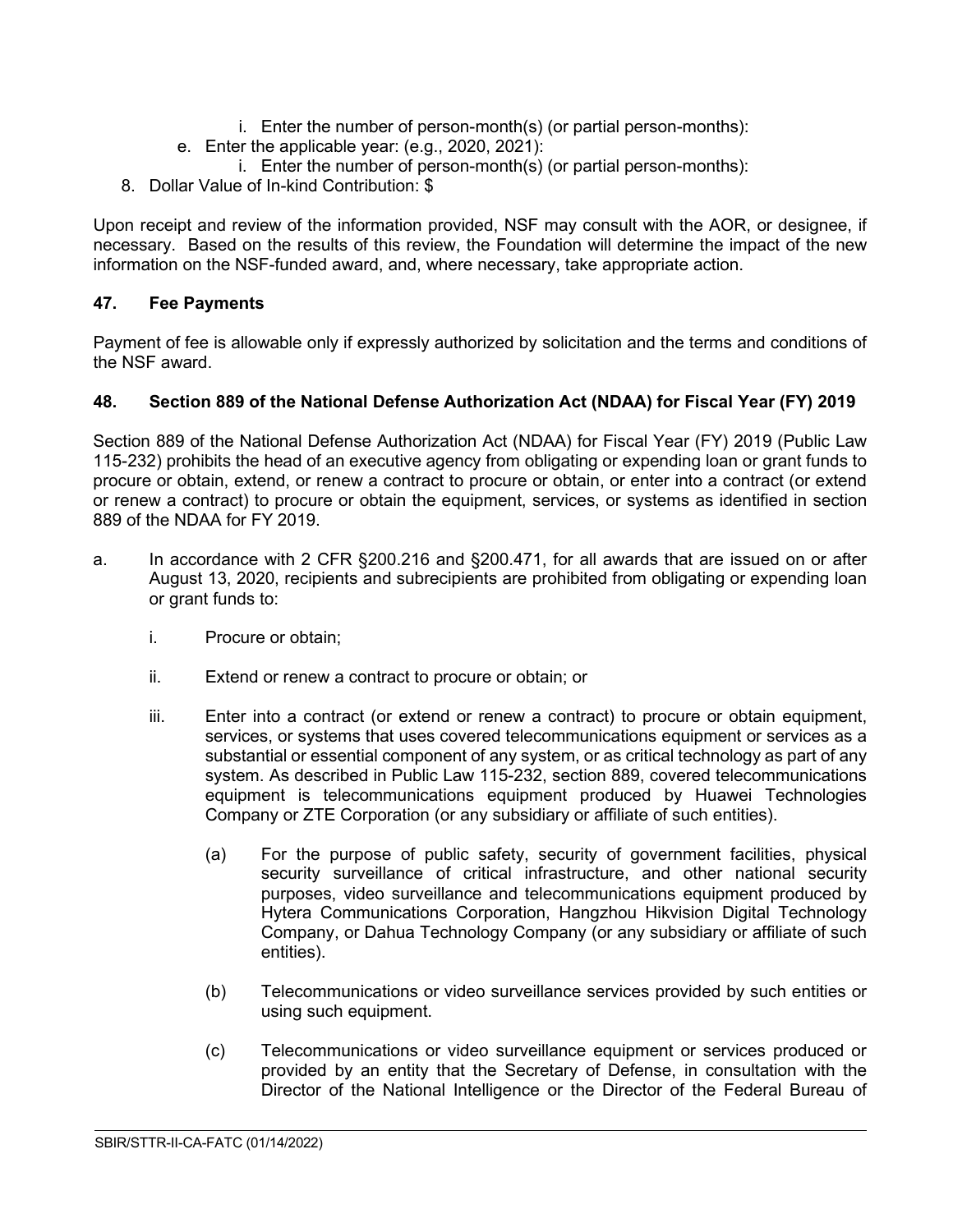Investigation, reasonably believes to be an entity owned or controlled by, or otherwise connected to, the government of a covered foreign country.

- b. In implementing the prohibition under Public Law 115-232, section 889, subsection (f), paragraph (1), heads of executive agencies administering loan, grant, or subsidy programs shall prioritize available funding and technical support to assist affected businesses, institutions and organizations as is reasonably necessary for those affected entities to transition from covered communications equipment and services, to procure replacement equipment and services, and to ensure that communications service to users and customers is sustained.
- c. See Public Law 115-232, section 889 for additional information.

## <span id="page-34-0"></span>**49. Debarment and Suspension**

The awardee shall fully comply with the requirements stipulated in Subpart C of 2 CFR Part 180, entitled ["Responsibilities of Participants Regarding Transactions"](https://www.govinfo.gov/content/pkg/CFR-2011-title2-vol1/pdf/CFR-2011-title2-vol1-part2520.pdf) as supplemented by NSF's regulations at 2 CFR Part 2520.

The awardee is responsible for ensuring that any lower tier covered transaction, as described in Subpart B of 2 CFR Part 180, entitled "Covered Transactions," includes a term or condition requiring compliance with Subpart C. The recipient also is responsible for further requiring the inclusion of a similar term or condition in any subsequent lower tier covered transaction. The recipient acknowledges that failing to disclose the information required under 2 CFR §180.335 may result in the termination of the award, or pursuance of other available remedies, including suspension and debarment.

## <span id="page-34-1"></span>**50. Changes to the Cooperative Agreement**

The Awardee may request changes or additions to the cooperative agreement. Any such changes must be set forth in writing, agreed to by NSF and approved by the cognizant NSF Grants and Agreements Officer.

## <span id="page-34-2"></span>**51. Limitation of Funds**

This award shall be limited to amounts currently obligated to the award. The awardee bears the risk of making its own obligations, expenditures, or commitments above the current obligation of funds on this award and under no circumstance is NSF required to increase the award ceiling to accommodate additional obligations, expenditures, or commitments.

## <span id="page-34-3"></span>**52. Ensuring Adequate COVID-19 Safety Protocols**

a. This clause implements Section 3(b) of Executive Order 14042, Ensuring Adequate COVID Safety Protocols for Federal Contractors, dated September 9, 2021 (published in the Federal Register on September 14, 2021, 86 FR 50985). Note that the Department of Labor has included "cooperative agreements" within the definition of "contract-like instrument" in its rule referenced at Section 2(e) of this Executive Order, which provides:

For purposes of this order, the term "contract or contract-like instrument" shall have the meaning set forth in the Department of Labor's proposed rule, "Increasing the Minimum Wage for Federal Contractors," 86 Fed. Reg. 38816, 38887 (July 22, 2021). If the Department of Labor issues a final rule relating to that proposed rule, that term shall have the meaning set forth in that final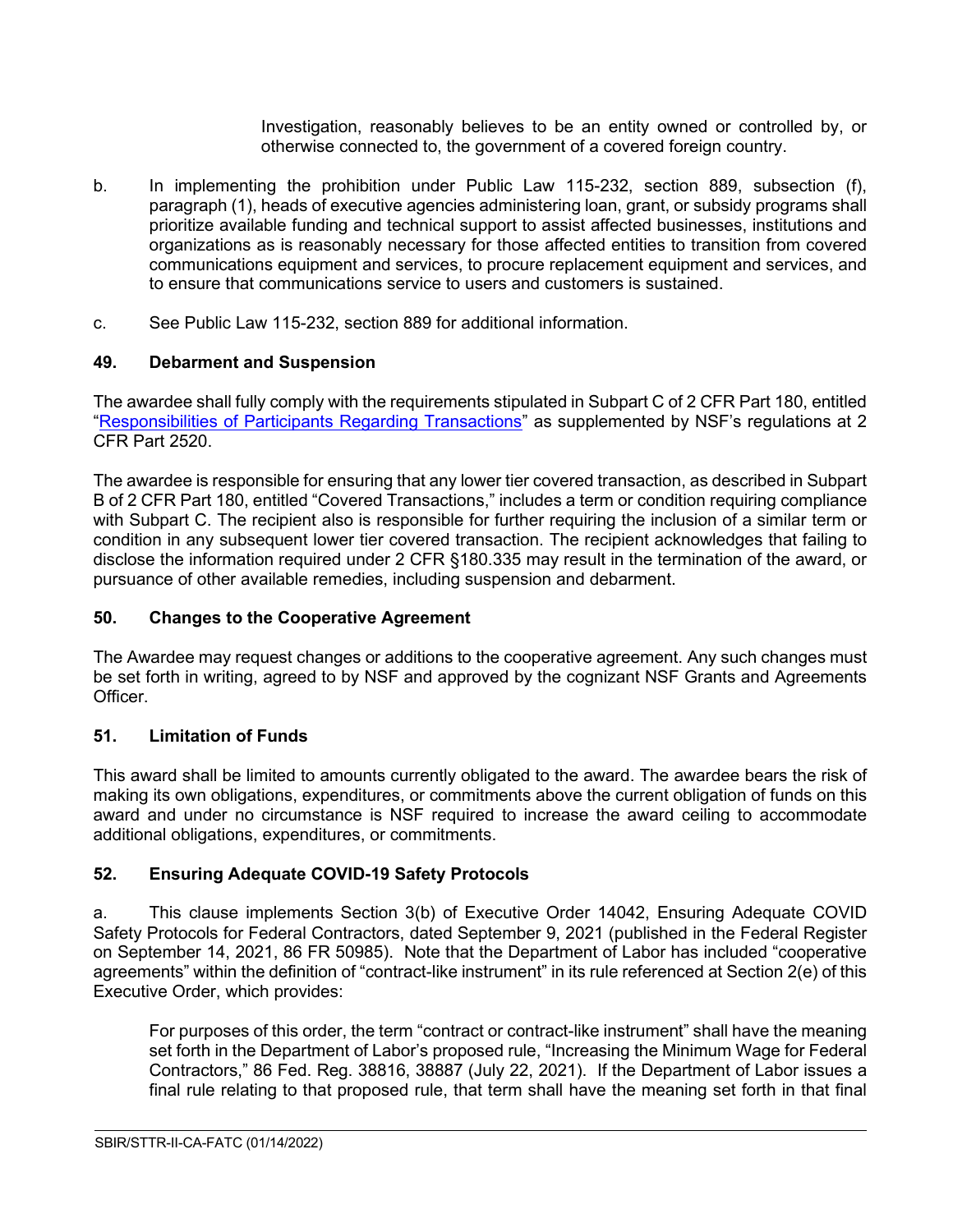rule.

b. The awardee must comply with all guidance, including guidance conveyed through Frequently Asked Questions, as amended during the performance of this award, for awardee workplace locations published by the Safer Federal Workforce Task Force (Task Force Guidance) at [https://www.saferfederalworkforce.gov/contractors/.](https://www.saferfederalworkforce.gov/contractors/)

c. *Subawards*. The awardee must include the substance of this clause, including this paragraph (c), in subawards at any tier that exceed the simplified acquisition threshold, as defined in Federal Acquisition Regulation 2.101 on the date of subaward, and are for services, including construction, performed in whole or in part within the United States or its outlying areas. That threshold is presently \$250,000.

d. *Definition*. As used in this clause -

*United States or its outlying areas* means—

- 1. The fifty States;
- 2. The District of Columbia;
- 3. The commonwealths of Puerto Rico and the Northern Mariana Islands;
- 4. The territories of American Samoa, Guam, and the United States Virgin Islands; and
- 5. The minor outlying islands of Baker Island, Howland Island, Jarvis Island, Johnston Atoll, Kingman Reef, Midway Islands, Navassa Island, Palmyra Atoll, and Wake Atoll.

e. The Foundation will take no action to enforce this article, where the place of performance identified in the award is in a U.S. state or outlying area subject to a court order prohibiting the application of requirements pursuant to the Executive Order (hereinafter, "Excluded State or Outlying Area". A current list of such Excluded States and Outlying Areas is maintained at https://www.saferfederalworkforce.gov/contractors/.

# <span id="page-35-0"></span>**53. Resolution of Conflicting Conditions**

Should there be any inconsistency between any special condition(s) specified in the award notice and these SBIR/STTR Phase II Cooperative Agreement General Conditions, the special conditions in the award notice shall govern.

Should there be any inconsistency between these SBIR/STTR Phase II Cooperative Agreement General Conditions and any NSF solicitation cited or incorporated by reference in the award notice, the matter should be referred to the cognizant NSF Grants and Agreements Officer for guidance.

# <span id="page-35-1"></span>**54. Resolution of Disagreements and Disputes**

Disagreements and disputes of fact arising under this cooperative agreement that are not resolved through informal discussions will be subject to the written decision of the cognizant NSF Grants and Agreements Officer. This decision will be final unless, within 30 days of receipt of the decision, the awardee makes a written request for review to the Division Director, Division of Grants and Agreements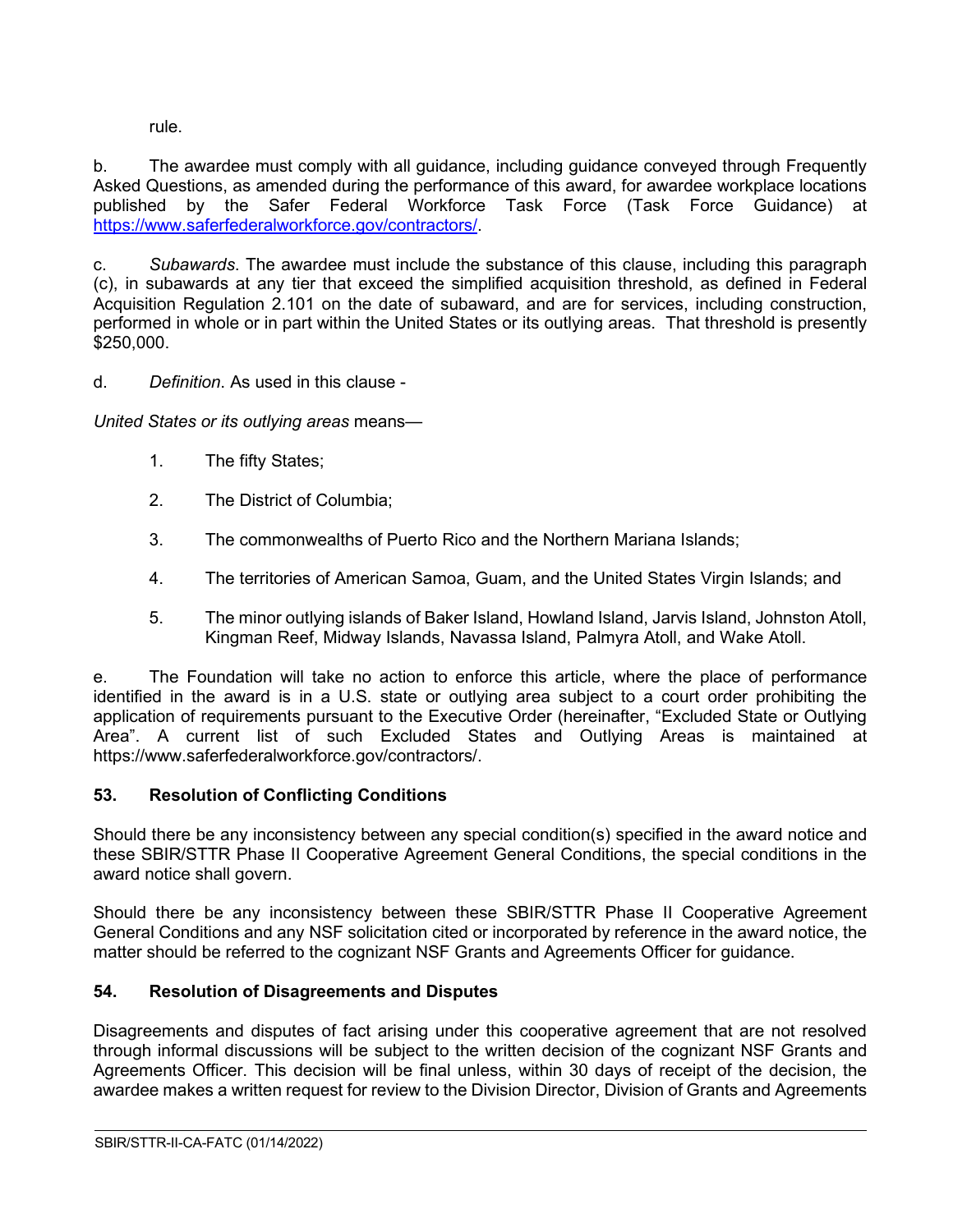(DGA), NSF. The request for review must contain a full statement of the awardee's position and the pertinent facts and reasons in support of the position. Review will follow the procedures stipulated under [PAPPG Chapter XII.B.3.](https://www.nsf.gov/pubs/policydocs/pappg22_1/pappg_12.jsp#XIIB)

#### **Other Considerations**

#### <span id="page-36-0"></span>**55. Liability**

NSF cannot assume any liability for accidents, bodily injury, illness, breach of contract, any other damages or loss or any claims arising out of any activities undertaken pursuant to the award, whether with respect to persons or property of the awardee or third parties. The awardee is advised to insure or otherwise protect itself or others, as it may deem desirable.

### <span id="page-36-1"></span>**56. Sharing of Findings, Data and Other Research Products**

a. When doing so would not negatively impact any proprietary or commercial interest of the awardee(s), NSF expects significant findings from research and education activities it supports to be promptly submitted for publication, with authorship that accurately reflects the contributions of those involved. With the same caveat, it expects investigators to share with other researchers, at no more than incremental cost and within a reasonable time, the data, samples, physical collections and other supporting materials created or gathered in the course of the work. With the same caveat, it also encourages the awardee to share software and inventions or otherwise act to make the innovations they embody widely useful and usable.

b. Adjustments and, where essential, exceptions may be allowed to safeguard the rights of individuals and subjects, the validity of results or the integrity of collections or to accommodate legitimate interests of investigators.

### <span id="page-36-2"></span>**57. Partnerships with Foreign Collaborators**

The NSF must have advance knowledge of proposed or funded awardee activities with foreign entities.

Accordingly, prior to making a commitment to such foreign entities as described above, and prior to negotiating the terms of any potential international agreement, the awardee shall submit to the NSF advance notification of proposed plans for international scientific cooperative programs that involve the use of personnel, facilities and/or services or in-kind contributions.

Advance notification to the NSF should identify the projects and individuals involved and the purpose of the cooperative program, and should specify the duration, location and magnitude of the proposed activity.

These provisions are not intended to require notifications to the NSF of the routine use of the awardee's services and facilities by foreign investigators or the routine use of foreign facilities by awardee staff in accordance with the awardee's standard policies and procedures.

### <span id="page-36-3"></span>**58. Government Permits and Activities Abroad**

a. For awards that include activities requiring permits from appropriate Federal, State or local government authorities, the awardee should obtain any required permits prior to undertaking the proposed activities.